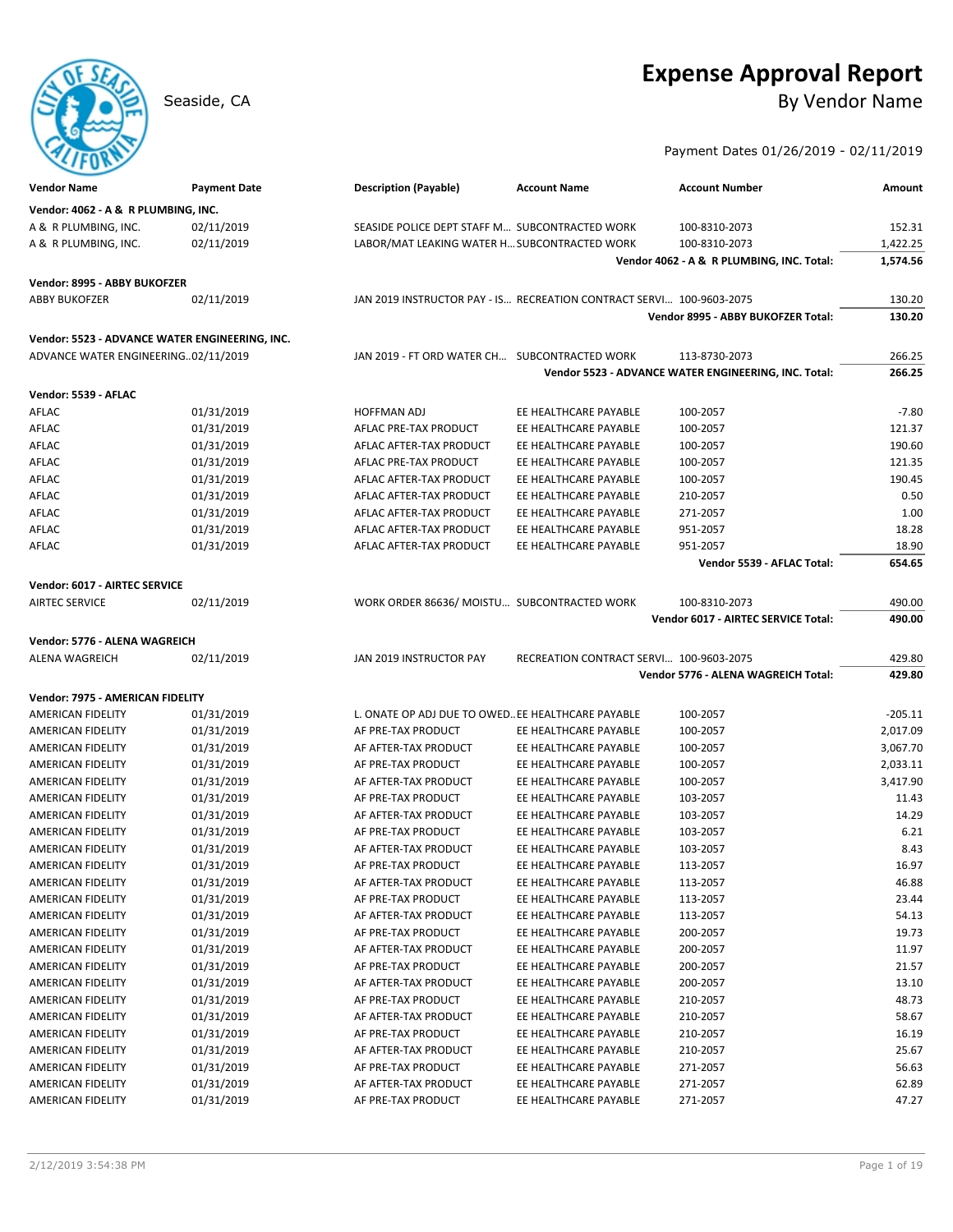| <b>Vendor Name</b>                                 | <b>Payment Date</b> | <b>Description (Payable)</b>                          | <b>Account Name</b>                                                   | <b>Account Number</b>                                    | Amount      |
|----------------------------------------------------|---------------------|-------------------------------------------------------|-----------------------------------------------------------------------|----------------------------------------------------------|-------------|
| <b>AMERICAN FIDELITY</b>                           | 01/31/2019          | AF AFTER-TAX PRODUCT                                  | EE HEALTHCARE PAYABLE                                                 | 271-2057                                                 | 68.56       |
| <b>AMERICAN FIDELITY</b>                           | 01/31/2019          | AF PRE-TAX PRODUCT                                    | EE HEALTHCARE PAYABLE                                                 | 345-2057                                                 | 3.64        |
| <b>AMERICAN FIDELITY</b>                           | 01/31/2019          | AF PRE-TAX PRODUCT                                    | EE HEALTHCARE PAYABLE                                                 | 401-2057                                                 | 20.51       |
| AMERICAN FIDELITY                                  | 01/31/2019          | AF AFTER-TAX PRODUCT                                  | EE HEALTHCARE PAYABLE                                                 | 401-2057                                                 | 65.95       |
| <b>AMERICAN FIDELITY</b>                           | 01/31/2019          | AF PRE-TAX PRODUCT                                    | EE HEALTHCARE PAYABLE                                                 | 401-2057                                                 | 37.03       |
| AMERICAN FIDELITY                                  | 01/31/2019          | AF AFTER-TAX PRODUCT                                  | EE HEALTHCARE PAYABLE                                                 | 401-2057                                                 | 81.38       |
| AMERICAN FIDELITY                                  | 01/31/2019          | AF PRE-TAX PRODUCT                                    | EE HEALTHCARE PAYABLE                                                 | 501-2057                                                 | 65.69       |
| AMERICAN FIDELITY                                  | 01/31/2019          | AF AFTER-TAX PRODUCT                                  | EE HEALTHCARE PAYABLE                                                 | 501-2057                                                 | 44.86       |
| <b>AMERICAN FIDELITY</b>                           | 01/31/2019          | AF PRE-TAX PRODUCT                                    | EE HEALTHCARE PAYABLE                                                 | 501-2057                                                 | 65.69       |
|                                                    | 01/31/2019          | AF AFTER-TAX PRODUCT                                  | EE HEALTHCARE PAYABLE                                                 |                                                          | 44.86       |
| AMERICAN FIDELITY                                  |                     |                                                       |                                                                       | 501-2057                                                 |             |
| AMERICAN FIDELITY                                  | 01/31/2019          | AF AFTER-TAX PRODUCT                                  | EE HEALTHCARE PAYABLE                                                 | 503-2057                                                 | 41.80       |
| AMERICAN FIDELITY                                  | 01/31/2019          | AF AFTER-TAX PRODUCT                                  | EE HEALTHCARE PAYABLE                                                 | 503-2057                                                 | 41.80       |
| AMERICAN FIDELITY                                  | 01/31/2019          | AF PRE-TAX PRODUCT                                    | EE HEALTHCARE PAYABLE                                                 | 951-2057                                                 | 46.57       |
| AMERICAN FIDELITY                                  | 01/31/2019          | AF AFTER-TAX PRODUCT                                  | EE HEALTHCARE PAYABLE                                                 | 951-2057                                                 | 41.73       |
| AMERICAN FIDELITY                                  | 01/31/2019          | AF PRE-TAX PRODUCT                                    | EE HEALTHCARE PAYABLE                                                 | 951-2057                                                 | 49.20       |
| AMERICAN FIDELITY                                  | 01/31/2019          | AF AFTER-TAX PRODUCT                                  | EE HEALTHCARE PAYABLE                                                 | 951-2057                                                 | 42.76       |
|                                                    |                     |                                                       |                                                                       | Vendor 7975 - AMERICAN FIDELITY Total:                   | 11,656.92   |
| Vendor: 0126 - AMERICAN LOCK & KEY                 |                     |                                                       |                                                                       |                                                          |             |
| <b>AMERICAN LOCK &amp; KEY</b>                     | 02/11/2019          | (5) KEYS, (1) REPAIR TO LOCKER OTHER EXPENSE          |                                                                       | 100-6110-2078                                            | 114.12      |
| AMERICAN LOCK & KEY                                | 02/11/2019          | REMOVE/REPLACE ACCESS FOR SUBCONTRACTED WORK          |                                                                       | 100-8310-2073                                            | 80.00       |
|                                                    |                     |                                                       |                                                                       | Vendor 0126 - AMERICAN LOCK & KEY Total:                 | 194.12      |
| Vendor: 0144 - AMERICAN SUPPLY COMPANY             |                     |                                                       |                                                                       |                                                          |             |
| AMERICAN SUPPLY COMPANY                            | 02/11/2019          | (2 PKG) BLK 6ML EXAM GLV - XL DEPARTMENT CONSUMABLES  |                                                                       | 100-8420-3095                                            | 27.27       |
|                                                    |                     |                                                       |                                                                       | Vendor 0144 - AMERICAN SUPPLY COMPANY Total:             | 27.27       |
|                                                    |                     |                                                       |                                                                       |                                                          |             |
| Vendor: 6747 - AT&T MOBILITY                       |                     |                                                       |                                                                       |                                                          |             |
| <b>AT&amp;T MOBILITY</b>                           | 02/11/2019          | ACCT #287272498122; 12/9/18 TELEPHONE                 |                                                                       | 100-6110-5132                                            | 561.20      |
| <b>AT&amp;T MOBILITY</b>                           |                     | ACCT #287256319516; 10/09/1 MOBILE COMMUNICATIONS     |                                                                       | 503-4010-5135                                            | 1,368.10    |
| <b>AT&amp;T MOBILITY</b>                           |                     | ACCT #287256319516; 10/09/1 MOBILE COMMUNICATIONS     |                                                                       | 503-4010-5135                                            | $-1,368.10$ |
| <b>AT&amp;T MOBILITY</b>                           |                     | ACCT #287256319516; INV #28 MOBILE COMMUNICATIONS     |                                                                       | 503-4010-5135                                            | 2,602.46    |
| AT&T MOBILITY                                      |                     | ACCT #287256319516; INV #28 MOBILE COMMUNICATIONS     |                                                                       | 503-4010-5135                                            | $-2,602.46$ |
| AT&T MOBILITY                                      |                     | ACCT #287021335618; INV #28 MOBILE COMMUNICATIONS     |                                                                       | 503-4010-5135                                            | 615.65      |
| <b>AT&amp;T MOBILITY</b>                           |                     | ACCT #287021335618; 10/9/18  MOBILE COMMUNICATIONS    |                                                                       | 503-4010-5135                                            | 615.65      |
| <b>AT&amp;T MOBILITY</b>                           |                     | ACCT #287021335618; 10/9/18  MOBILE COMMUNICATIONS    |                                                                       | 503-4010-5135                                            | $-615.65$   |
| <b>AT&amp;T MOBILITY</b>                           |                     | ACCT #287021335618; INV #28 MOBILE COMMUNICATIONS     |                                                                       | 503-4010-5135                                            | $-615.65$   |
| AT&T MOBILITY                                      | 02/11/2019          | ACCT #287256319516 / INV #2 MOBILE COMMUNICATIONS     |                                                                       | 503-4010-5135                                            | 1,236.61    |
|                                                    |                     |                                                       |                                                                       | Vendor 6747 - AT&T MOBILITY Total:                       | 1,797.81    |
|                                                    |                     |                                                       |                                                                       |                                                          |             |
| Vendor: 4106 - BAY REPROGRAPHIC & SUPPLY, INC.     |                     |                                                       |                                                                       |                                                          |             |
| BAY REPROGRAPHIC & SUPPLY, 02/11/2019              |                     | DEC 2018 - JAN 2019 MONTHLY COPIER SERVICES           |                                                                       | 100-8910-2044                                            | 386.31      |
|                                                    |                     |                                                       |                                                                       | Vendor 4106 - BAY REPROGRAPHIC & SUPPLY.INC. Total:      | 386.31      |
| Vendor: 7324 - BEAR ELECTRICAL SOLUTIONS, INC.     |                     |                                                       |                                                                       |                                                          |             |
| BEAR ELECTRICAL SOLUTIONS, I 02/11/2019            |                     |                                                       | DEC 2018 - ROUTINE TRAFFIC S TRAFFIC SIGNAL MAINTENANCE 210-8210-2077 |                                                          | 1,785.00    |
|                                                    |                     |                                                       |                                                                       | Vendor 7324 - BEAR ELECTRICAL SOLUTIONS, INC. Total:     | 1,785.00    |
| Vendor: 9084 - BUCHER MUNICIPAL NORTH AMERICA INC. |                     |                                                       |                                                                       |                                                          |             |
| BUCHER MUNICIPAL NORTH A 02/11/2019                |                     | (6) BRUSH 2PC PLASTIC, (3) BR VEHICLE PARTS           |                                                                       | 501-8520-6144                                            | 1,803.26    |
|                                                    |                     |                                                       |                                                                       | Vendor 9084 - BUCHER MUNICIPAL NORTH AMERICA INC. Total: | 1,803.26    |
|                                                    |                     |                                                       |                                                                       |                                                          |             |
| Vendor: 6290 - BURKE, WILLIAMS & SORENSEN, LLP     |                     |                                                       |                                                                       |                                                          |             |
| BURKE, WILLIAMS & SORENSEN, 02/11/2019             |                     | DEC 2018 - SVCS FOR LABOR RE LEGAL SERVICES - SPECIAL |                                                                       | 100-3010-1023                                            | 110.00      |
|                                                    |                     |                                                       |                                                                       | Vendor 6290 - BURKE, WILLIAMS & SORENSEN, LLP Total:     | 110.00      |
| Vendor: 8608 - BURTON AUTOMOTIVE, LLC              |                     |                                                       |                                                                       |                                                          |             |
| <b>BURTON AUTOMOTIVE, LLC</b>                      | 02/11/2019          | SMOG TEST - 1984 GMC C3500 - OUTSIDE REPAIRS          |                                                                       | 501-8520-6148                                            | 90.00       |
| BURTON AUTOMOTIVE, LLC                             | 02/11/2019          | SMOG TEST - 1984 GMC C3500 - OUTSIDE REPAIRS          |                                                                       | 501-8520-6148                                            | 90.00       |
|                                                    |                     |                                                       |                                                                       | Vendor 8608 - BURTON AUTOMOTIVE, LLC Total:              | 180.00      |
|                                                    |                     |                                                       |                                                                       |                                                          |             |
| Vendor: 0530 - CA. STATE DISBURSEMENT UNIT         |                     |                                                       |                                                                       |                                                          |             |
| CA. STATE DISBURSEMENT UNIT 01/31/2019             |                     | CASE NO.: 0530033626-01                               | <b>GARNISHMENT PAYABLE</b>                                            | 100-2059                                                 | 295.42      |
| CA. STATE DISBURSEMENT UNIT 01/31/2019             |                     | CASE NO.: 200000001441634                             | <b>GARNISHMENT PAYABLE</b>                                            | 100-2059                                                 | 1,499.54    |
| CA. STATE DISBURSEMENT UNIT 01/31/2019             |                     | CASE NO.: 200000001549267                             | <b>GARNISHMENT PAYABLE</b>                                            | 100-2059                                                 | 321.69      |
| CA. STATE DISBURSEMENT UNIT 01/31/2019             |                     | PARTICIPANT ID: 04700000902 GARNISHMENT PAYABLE       |                                                                       | 100-2059                                                 | 161.17      |
|                                                    |                     |                                                       |                                                                       |                                                          |             |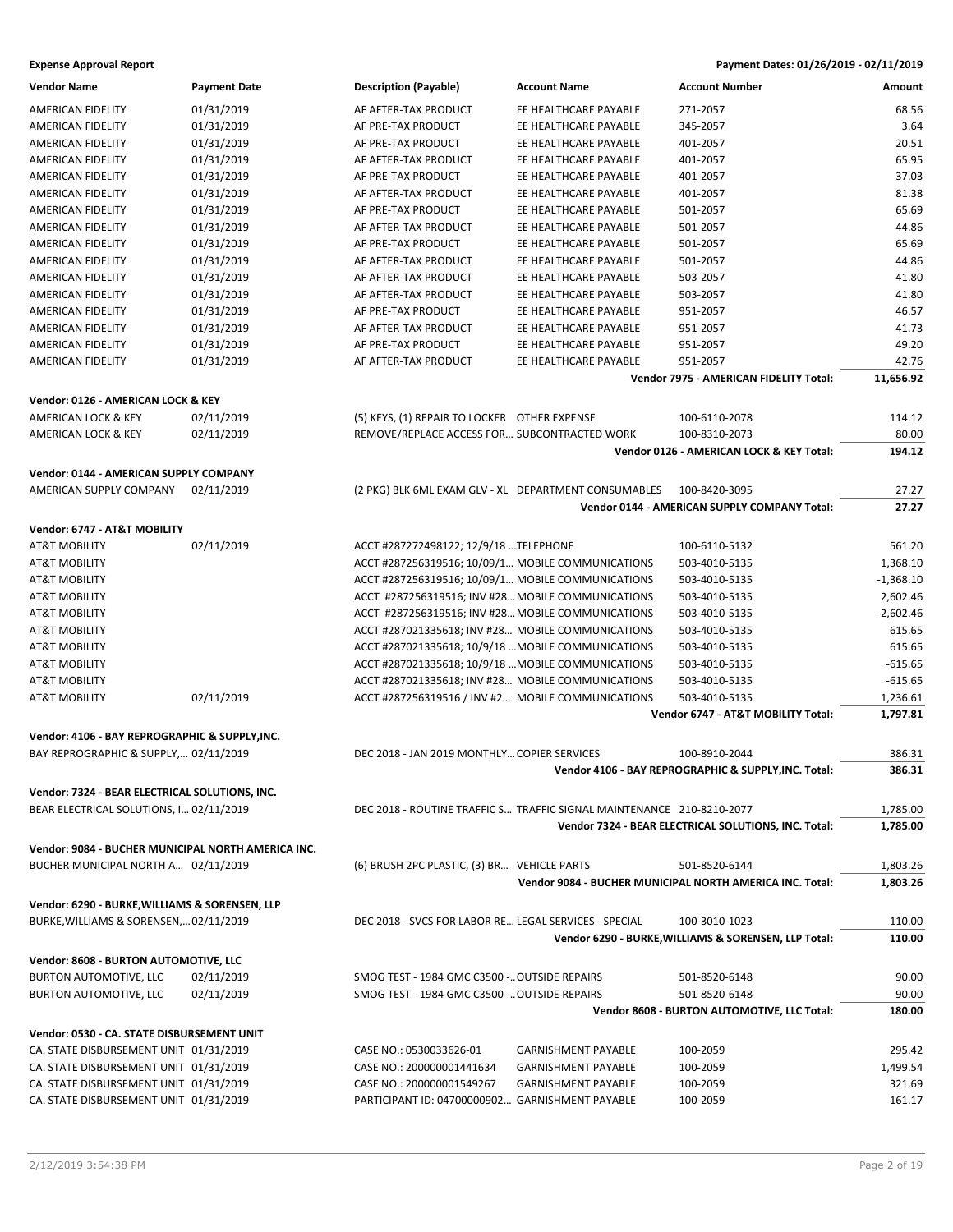| <b>Expense Approval Report</b>                 |                     |                                                      |                                                                        | Payment Dates: 01/26/2019 - 02/11/2019               |           |
|------------------------------------------------|---------------------|------------------------------------------------------|------------------------------------------------------------------------|------------------------------------------------------|-----------|
| <b>Vendor Name</b>                             | <b>Payment Date</b> | <b>Description (Payable)</b>                         | <b>Account Name</b>                                                    | <b>Account Number</b>                                | Amount    |
| CA. STATE DISBURSEMENT UNIT 01/31/2019         |                     | CASE NO.: 0530033626-01                              | <b>GARNISHMENT PAYABLE</b>                                             | 971-2059                                             | 3.65      |
|                                                |                     |                                                      |                                                                        | Vendor 0530 - CA. STATE DISBURSEMENT UNIT Total:     | 2,281.47  |
| Vendor: 4736 - CALCON SYSTEMS, INC.            |                     |                                                      |                                                                        |                                                      |           |
| CALCON SYSTEMS, INC.                           | 02/11/2019          | SEASIDE MUNICIPAL WATER SE SUBCONTRACTED WORK        |                                                                        | 401-8620-2073                                        | 1,050.00  |
|                                                |                     |                                                      |                                                                        | Vendor 4736 - CALCON SYSTEMS, INC. Total:            | 1,050.00  |
| Vendor: 0501 - CALIFORNIA-AMERICAN WATER       |                     |                                                      |                                                                        |                                                      |           |
| CALIFORNIA-AMERICAN WATER 02/11/2019           |                     | MULTIPLE CITY OF SEASIDE ACC WATER                   |                                                                        | 100-8310-5133                                        | 3,063.81  |
| CALIFORNIA-AMERICAN WATER 02/11/2019           |                     | MULTIPLE CITY OF SEASIDE ACC WATER                   |                                                                        | 100-8440-5133                                        | 2,855.46  |
| CALIFORNIA-AMERICAN WATER 02/11/2019           |                     | MULTIPLE CITY OF SEASIDE ACC WATER                   |                                                                        | 103-8710-5133                                        | 709.60    |
| CALIFORNIA-AMERICAN WATER 02/11/2019           |                     | MULTIPLE CITY OF SEASIDE ACC WATER                   |                                                                        | 210-8420-5133                                        | 1,834.57  |
| CALIFORNIA-AMERICAN WATER 02/11/2019           |                     | MULTIPLE CITY OF SEASIDE ACC AFFORDABLE HOUSING      |                                                                        | 973-9710-9526                                        | 64.10     |
|                                                |                     |                                                      |                                                                        | Vendor 0501 - CALIFORNIA-AMERICAN WATER Total:       | 8,527.54  |
| Vendor: 8918 - CHRISTIAN VILLICANA             |                     |                                                      |                                                                        |                                                      |           |
| CHRISTIAN VILLICANA                            | 02/11/2019          | JAN 2019 - MILEAGE REIMBURS TRAINING & EDUCATION     |                                                                        | 100-6110-1029                                        | 1,227.28  |
|                                                |                     |                                                      |                                                                        | Vendor 8918 - CHRISTIAN VILLICANA Total:             | 1,227.28  |
| Vendor: 8970 - CI TECHNOLOGIES, INC.           |                     |                                                      |                                                                        |                                                      |           |
| CI TECHNOLOGIES, INC.                          | 02/11/2019          | IAPro PROF STANDARDS SOFT DEPARTMENT EQUIPMENT       |                                                                        | 100-6110-8187                                        | 16,000.00 |
|                                                |                     |                                                      |                                                                        | Vendor 8970 - CI TECHNOLOGIES, INC. Total:           | 16,000.00 |
| Vendor: 8426 - CLIFTONLARSONALLEN LLP          |                     |                                                      |                                                                        |                                                      |           |
| <b>CLIFTONLARSONALLEN LLP</b>                  | 02/11/2019          | FORENSIC AUDIT SVCS THROU LEGAL SERVICES - SPECIAL   |                                                                        | 100-3010-1023                                        | 19,000.00 |
|                                                |                     |                                                      |                                                                        | Vendor 8426 - CLIFTONLARSONALLEN LLP Total:          | 19,000.00 |
| Vendor: 7644 - COMCAST BUSINESS                |                     |                                                      |                                                                        |                                                      |           |
| <b>COMCAST BUSINESS</b>                        | 02/11/2019          | ACCT #939827683; 1/15/19 BILL DATA COMMUNICATION     |                                                                        | 503-4010-5138                                        | 4,644.23  |
|                                                |                     |                                                      |                                                                        | Vendor 7644 - COMCAST BUSINESS Total:                | 4,644.23  |
| Vendor: 6553 - COMCAST                         |                     |                                                      |                                                                        |                                                      |           |
| <b>COMCAST</b>                                 | 02/11/2019          | ACCT #8155 10 027 0272432; 1 DATA COMMUNICATION      |                                                                        | 503-4010-5138                                        | 270.88    |
|                                                |                     |                                                      |                                                                        | Vendor 6553 - COMCAST Total:                         | 270.88    |
| Vendor: 0780 - COMMERCIAL TRUCK CO.            |                     |                                                      |                                                                        |                                                      |           |
| COMMERCIAL TRUCK CO.                           | 02/11/2019          | TRANSMISSION REPAIR WORK  OUTSIDE REPAIRS            |                                                                        | 501-8520-6148                                        | 14,540.14 |
|                                                |                     |                                                      |                                                                        | Vendor 0780 - COMMERCIAL TRUCK CO. Total:            | 14,540.14 |
| Vendor: 0790 - COMMUNITY HUMAN SERVICES        |                     |                                                      |                                                                        |                                                      |           |
| COMMUNITY HUMAN SERVICES 02/11/2019            |                     | JAN 2019 - CAL VIP GRANT                             | COMMUNITY HUMAN SERVICES 100-2042-7203                                 |                                                      | 3,301.53  |
|                                                |                     |                                                      |                                                                        | Vendor 0790 - COMMUNITY HUMAN SERVICES Total:        | 3,301.53  |
| Vendor: 0791 - COMMUNITY PARTNERSHIP FOR YOUTH |                     |                                                      |                                                                        |                                                      |           |
| COMMUNITY PARTNERSHIP FOR02/11/2019            |                     |                                                      | JAN 2019 - CAL VIP GRANT- COL COMM PARTNERSHIP FOR YOU 100-2042-7201   |                                                      | 1,354.59  |
|                                                |                     |                                                      |                                                                        | Vendor 0791 - COMMUNITY PARTNERSHIP FOR YOUTH Total: | 1,354.59  |
| Vendor: 4560 - CONTE'S GENERATOR SERVICE       |                     |                                                      |                                                                        |                                                      |           |
| <b>CONTE'S GENERATOR SERVICE</b>               | 02/11/2019          | BLDG 4250 - ANNUAL SVC ON  SUBCONTRACTED WORK        |                                                                        | 113-8730-2073                                        | 1,450.00  |
| <b>CONTE'S GENERATOR SERVICE</b>               | 02/11/2019          | RANGE 32 - ANNUAL MONITOR SUBCONTRACTED WORK         |                                                                        | 113-8730-2073                                        | 700.00    |
| <b>CONTE'S GENERATOR SERVICE</b>               | 02/11/2019          | RANGE 32 - ANNUAL MONITOR SUBCONTRACTED WORK         |                                                                        | 113-8730-2073                                        | 700.00    |
|                                                |                     |                                                      |                                                                        | Vendor 4560 - CONTE'S GENERATOR SERVICE Total:       | 2,850.00  |
| Vendor: 2279 - COUNTY OF MONTEREY IT DEPT.     |                     |                                                      |                                                                        |                                                      |           |
| COUNTY OF MONTEREY IT DEPT. 02/11/2019         |                     |                                                      | DEC 2018 - SEASIDE PD (822) IT  COMPUTER SUPPLIES/SOFTWA 100-6110-3102 |                                                      | 1,139.75  |
|                                                |                     |                                                      |                                                                        | Vendor 2279 - COUNTY OF MONTEREY IT DEPT. Total:     | 1,139.75  |
| Vendor: 0855 - COUNTY OF MONTEREY              |                     |                                                      |                                                                        |                                                      |           |
| <b>COUNTY OF MONTEREY</b>                      | 02/11/2019          | FY 2018/19 Q1 & Q2 NGEN O&M COUNTY COMMUNICATIONS    |                                                                        | 100-6110-2041                                        | 15,417.44 |
| <b>COUNTY OF MONTEREY</b>                      | 02/11/2019          | FY 2018/19 Q1 & Q2 NGEN O&M COUNTY COMMUNICATIONS    |                                                                        | 100-6610-2041                                        | 10,710.05 |
| <b>COUNTY OF MONTEREY</b>                      | 02/11/2019          | FY 2018/19 Q1 & Q2 NGEN O&M COUNTY COMMUNICATIONS    |                                                                        | 100-8420-2041                                        | 2,582.51  |
|                                                |                     |                                                      |                                                                        | Vendor 0855 - COUNTY OF MONTEREY Total:              | 28,710.00 |
| Vendor: 0922 - CYPRESS COAST FORD-LINCOLN      |                     |                                                      |                                                                        |                                                      |           |
| CYPRESS COAST FORD-LINCOLN 01/28/2019          |                     | (1) 2019 F-150 FORD UTILITY PI DEPARTMENT EQUIPMENT  |                                                                        | 100-7210-8187                                        | 23,416.06 |
|                                                |                     |                                                      |                                                                        | Vendor 0922 - CYPRESS COAST FORD-LINCOLN Total:      | 23,416.06 |
| Vendor: 6727 - DATAPROSE, INC.                 |                     |                                                      |                                                                        |                                                      |           |
| DATAPROSE, INC.                                | 02/11/2019          | JAN 2019 WATER BILLING PERI OUTSIDE PRINTING SERVICE |                                                                        | 401-8610-2053                                        | 146.79    |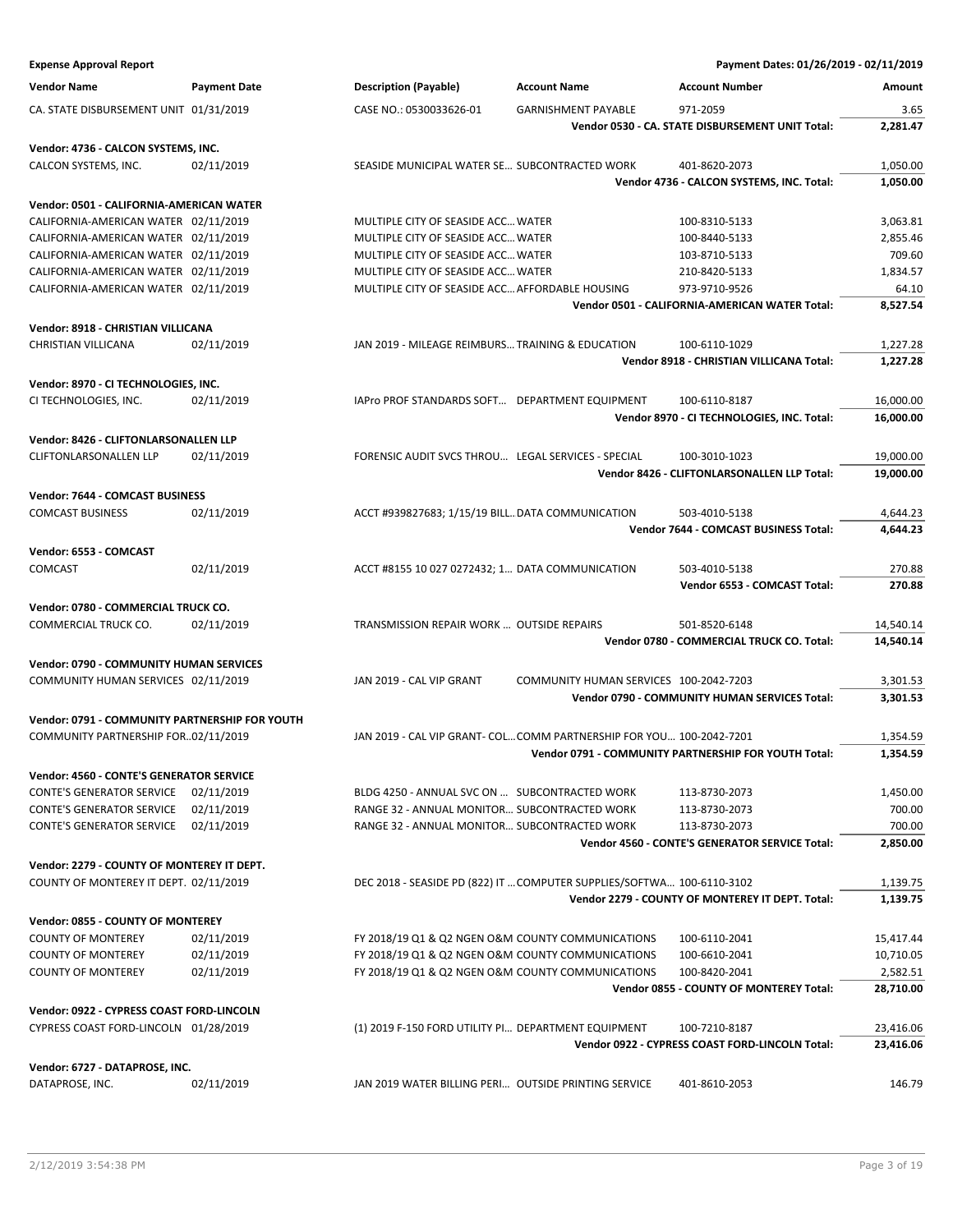| <b>Expense Approval Report</b>                     |                     |                                                                                                    | Payment Dates: 01/26/2019 - 02/11/2019                   |                      |
|----------------------------------------------------|---------------------|----------------------------------------------------------------------------------------------------|----------------------------------------------------------|----------------------|
| <b>Vendor Name</b>                                 | <b>Payment Date</b> | <b>Description (Payable)</b><br><b>Account Name</b>                                                | <b>Account Number</b>                                    | Amount               |
| DATAPROSE, INC.                                    | 02/11/2019          | JAN 2019 WATER BILLING PERI POSTAGE                                                                | 401-8610-4124                                            | 308.96               |
|                                                    |                     |                                                                                                    | Vendor 6727 - DATAPROSE, INC. Total:                     | 455.75               |
|                                                    |                     |                                                                                                    |                                                          |                      |
| Vendor: 8425 - DAVID RICE<br><b>DAVID RICE</b>     | 02/11/2019          | TUITION REIMBURSEMENT - FA TUITION REIMBURSEMENTS                                                  | 100-6120-0099                                            | 274.66               |
|                                                    |                     |                                                                                                    | Vendor 8425 - DAVID RICE Total:                          | 274.66               |
|                                                    |                     |                                                                                                    |                                                          |                      |
| Vendor: 0981 - DEL MAR FRENCH LAUNDRY, INC.        |                     |                                                                                                    |                                                          |                      |
| DEL MAR FRENCH LAUNDRY, IN 02/11/2019              |                     | RECREATION DEPT - 6 TABLE CL DEPARTMENT CONSUMABLES                                                | 100-9100-3095                                            | 39.00                |
| DEL MAR FRENCH LAUNDRY, IN 02/11/2019              |                     | RECREATION DEPT - 4 TABLE CL DEPARTMENT CONSUMABLES                                                | 100-9100-3095                                            | 26.00                |
|                                                    |                     |                                                                                                    | Vendor 0981 - DEL MAR FRENCH LAUNDRY, INC. Total:        | 65.00                |
| Vendor: 0988 - DEL REY CAR WASH                    |                     |                                                                                                    |                                                          |                      |
| DEL REY CAR WASH                                   | 02/11/2019          | (2) FULL SERVICE CAR WASHES / OTHER EXPENSE                                                        | 501-8510-2078                                            | 36.00                |
|                                                    |                     |                                                                                                    | Vendor 0988 - DEL REY CAR WASH Total:                    | 36.00                |
| <b>Vendor: 1020 - DEPARTMENT OF TRANSPORTATION</b> |                     |                                                                                                    |                                                          |                      |
| DEPARTMENT OF TRANSPORTA 02/11/2019                |                     | OCT - DEC 2018 SIGNALS & LIG TRAFFIC SIGNAL MAINTENANCE 210-8210-2077                              |                                                          | 2,075.56             |
|                                                    |                     |                                                                                                    | <b>Vendor 1020 - DEPARTMENT OF TRANSPORTATION Total:</b> | 2,075.56             |
| Vendor: 7358 - EAN SERVICES, LLC                   |                     |                                                                                                    |                                                          |                      |
| EAN SERVICES, LLC                                  | 02/11/2019          | SEASIDE PD - RESERV #1180201 TRAINING & EDUCATIONS                                                 | 100-6120-1029                                            | 133.25               |
|                                                    |                     |                                                                                                    | Vendor 7358 - EAN SERVICES, LLC Total:                   | 133.25               |
|                                                    |                     |                                                                                                    |                                                          |                      |
| Vendor: 0022 - ED HERD & ROD HERD                  |                     |                                                                                                    |                                                          |                      |
| ED HERD & ROD HERD                                 | 02/11/2019          | FENCE WORK COMPLETED AT  CAPITAL IMPROVEMENT                                                       | 401-8910-9558<br>Vendor 0022 - ED HERD & ROD HERD Total: | 1,950.00<br>1.950.00 |
|                                                    |                     |                                                                                                    |                                                          |                      |
| Vendor: 4892 - EDGES ELECTRICAL GROUP              |                     |                                                                                                    |                                                          |                      |
| <b>EDGES ELECTRICAL GROUP</b>                      | 02/11/2019          | (2) 30W WALLPACK 5000K<br>DEPARTMENT CONSUMABLES                                                   | 113-8730-3095                                            | 253.18               |
| <b>EDGES ELECTRICAL GROUP</b>                      | 02/11/2019          | (1) STEALTH W/H100EA FLDS, (2 DEPARTMENT CONSUMABLES                                               | 113-8730-3095                                            | 159.63               |
| <b>EDGES ELECTRICAL GROUP</b>                      | 02/11/2019          | (30) 47959 PHIL F32T8/TL930/A DEPARTMENT CONSUMABLES                                               | 113-8730-3095                                            | 57.65                |
| <b>EDGES ELECTRICAL GROUP</b>                      | 02/11/2019          | (60) 47959 PHIL F32T8/TL930/A DEPARTMENT CONSUMABLES                                               | 113-8730-3095                                            | 115.30               |
| <b>EDGES ELECTRICAL GROUP</b>                      | 02/11/2019          | (3) HALO RETRO MOD & ADPT DEPARTMENT CONSUMABLES                                                   | 113-8730-3095                                            | 87.95                |
| <b>EDGES ELECTRICAL GROUP</b>                      | 02/11/2019          | (40) CONDUIT, (2) ELL, (6) CPLG,DEPARTMENT CONSUMABLES                                             | 113-8730-3095                                            | 21.71                |
| <b>EDGES ELECTRICAL GROUP</b>                      | 02/11/2019          | (1) DOTTIE 2WS04 WEB STRAP  DEPARTMENT CONSUMABLES                                                 | 113-8730-3095                                            | 22.90                |
|                                                    |                     |                                                                                                    | Vendor 4892 - EDGES ELECTRICAL GROUP Total:              | 718.32               |
| Vendor: 9082 - ELITE PARTS, LLC                    |                     |                                                                                                    |                                                          |                      |
| ELITE PARTS, LLC                                   | 02/07/2019          | <b>OUTFITTED SEWER VIDEO VAN</b><br><b>EQUIPMENT</b>                                               | 952-8820-8192                                            | 169,337.50           |
|                                                    |                     |                                                                                                    | Vendor 9082 - ELITE PARTS, LLC Total:                    | 169,337.50           |
| Vendor: 1132 - EMC PLANNING GROUP INC.             |                     |                                                                                                    |                                                          |                      |
| EMC PLANNING GROUP INC.                            | 02/11/2019          | <b>BARN OWL SURVEY</b><br><b>VEHICLE STORAGE</b>                                                   | 100-6670-8187                                            | 1,136.00             |
|                                                    |                     |                                                                                                    | Vendor 1132 - EMC PLANNING GROUP INC. Total:             | 1,136.00             |
| <b>Vendor: 6415 - ENFLOW INFORMATION SYSTEMS</b>   |                     |                                                                                                    |                                                          |                      |
| ENFLOW INFORMATION SYSTE 02/11/2019                |                     | CONSULT W/SAM RE REMOVIN COMPUTER SUPPLIES/SOFTWA 503-4010-3102                                    |                                                          | 75.00                |
|                                                    |                     |                                                                                                    | <b>Vendor 6415 - ENFLOW INFORMATION SYSTEMS Total:</b>   | 75.00                |
| Vendor: 1152 - ENTENMANN-ROVIN COMPANY             |                     |                                                                                                    |                                                          |                      |
| ENTENMANN-ROVIN COMPANY 02/11/2019                 |                     | SEASIDE POLICE - (1) BADGE, (1) OTHER EXPENSE                                                      | 100-6110-2078                                            | 173.45               |
|                                                    |                     |                                                                                                    | <b>Vendor 1152 - ENTENMANN-ROVIN COMPANY Total:</b>      | 173.45               |
|                                                    |                     |                                                                                                    |                                                          |                      |
| <b>Vendor: 8336 - ETS CORPORATION</b>              |                     |                                                                                                    |                                                          |                      |
| <b>ETS CORPORATION</b>                             |                     | (1) EQUINOX L5300 + SHIPPING COMPUTER SUPPLIES                                                     | 100-9100-3102                                            | 50.32                |
| <b>ETS CORPORATION</b>                             |                     | (1) EQUINOX L5300 + SHIPPING COMPUTER SUPPLIES                                                     | 100-9100-3102                                            | $-50.32$             |
| <b>ETS CORPORATION</b>                             |                     | (1) EQUINOX L5300 + SHIPPING SUBCONTRACTED WORK<br>(1) EQUINOX L5300 + SHIPPING SUBCONTRACTED WORK | 100-9400-2073                                            | 135.68               |
| <b>ETS CORPORATION</b>                             |                     |                                                                                                    | 100-9400-2073                                            | $-135.68$            |
|                                                    |                     |                                                                                                    | Vendor 8336 - ETS CORPORATION Total:                     | 0.00                 |
| Vendor: 8213 - EVELYN ROSALES                      |                     |                                                                                                    |                                                          |                      |
| <b>EVELYN ROSALES</b>                              | 02/11/2019          | BALLOON ARCH FOR THE SRS.  SENIOR ACTIVITIES                                                       | 251-9500-7125                                            | 200.00               |
|                                                    |                     |                                                                                                    | Vendor 8213 - EVELYN ROSALES Total:                      | 200.00               |
| Vendor: 7697 - EVERLAST CLIMBING INDUSTRIES        |                     |                                                                                                    |                                                          |                      |
| EVERLAST CLIMBING INDUSTRI 02/11/2019              |                     | (2) AQUA BUDDY 350 FOR 1148 DEPARTMENT EQUIPMENT                                                   | 256-9400-8187                                            | 8,940.91             |
|                                                    |                     |                                                                                                    | Vendor 7697 - EVERLAST CLIMBING INDUSTRIES Total:        | 8,940.91             |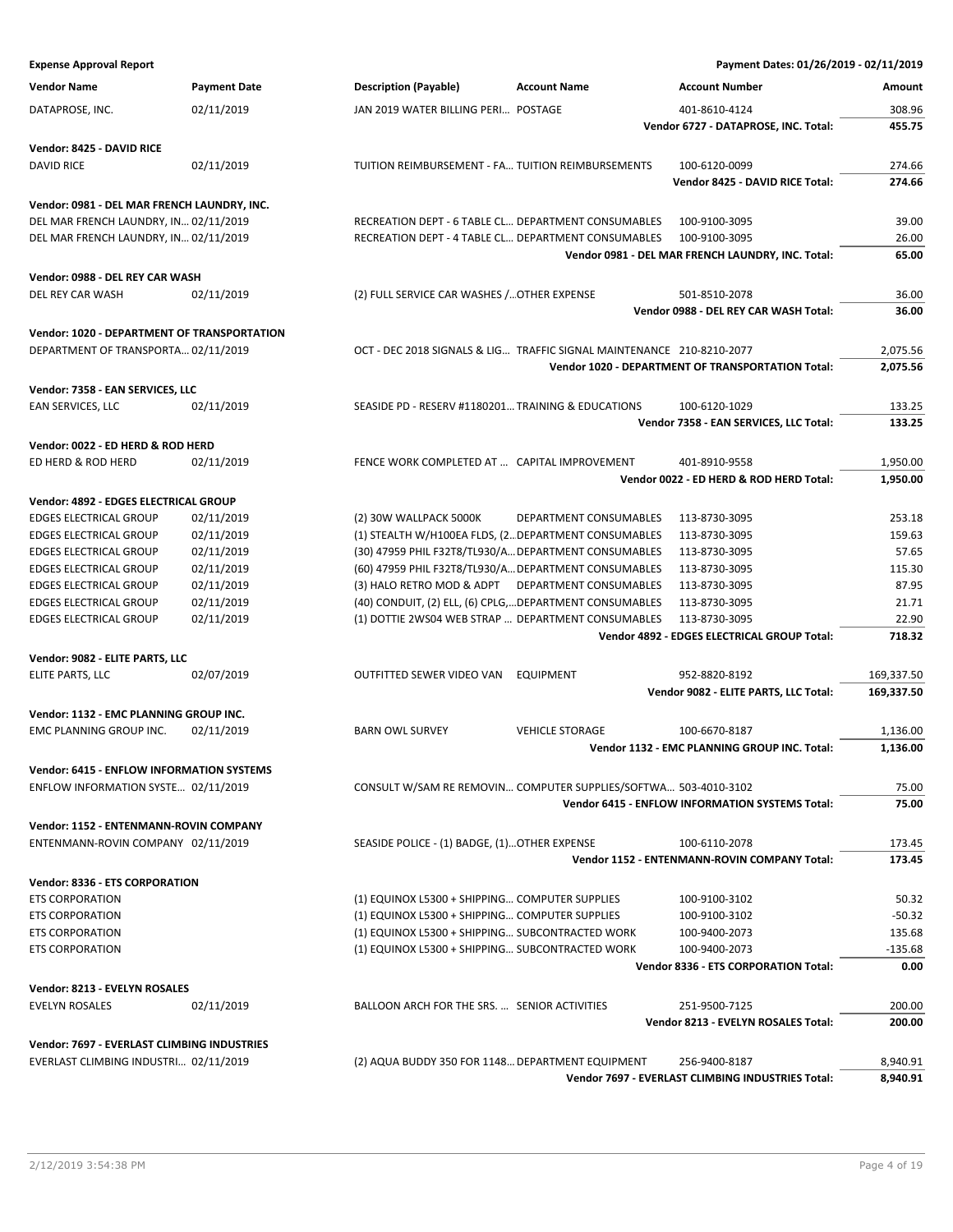| <b>Vendor Name</b>                              | <b>Payment Date</b> | <b>Description (Payable)</b>                            | <b>Account Name</b>                                              | <b>Account Number</b>                              | Amount    |
|-------------------------------------------------|---------------------|---------------------------------------------------------|------------------------------------------------------------------|----------------------------------------------------|-----------|
| Vendor: 5969 - FASTENAL COMPANY                 |                     |                                                         |                                                                  |                                                    |           |
| <b>FASTENAL COMPANY</b>                         | 02/11/2019          | <b>JANUARY VENDING SUPPLIES</b>                         | SUBCONTRACTED WORK                                               | 100-8420-2073                                      | 600.70    |
| <b>FASTENAL COMPANY</b>                         | 02/11/2019          | (1) SOML TUBE THREAD SEAL, (4 DEPARTMENT CONSUMABLES    |                                                                  | 100-8420-3095                                      | 61.56     |
| <b>FASTENAL COMPANY</b>                         | 02/11/2019          | (1) MEDBLKPFNITRGLV100CT                                | DEPARTMENT CONSUMABLES                                           | 100-8420-3095                                      | 9.89      |
| <b>FASTENAL COMPANY</b>                         | 02/11/2019          | (1) 18V X2 5A SAW KIT                                   | DEPARTMENT EQUIPMENT                                             | 100-8420-8187                                      | 550.20    |
| <b>FASTENAL COMPANY</b>                         | 02/11/2019          | (10) 3M SUPER 88, (2) THREAD                            | DEPARTMENT CONSUMABLES                                           | 100-8440-3095                                      | 173.20    |
| <b>FASTENAL COMPANY</b>                         | 02/11/2019          | <b>MISC SUPPLIES - STREETS</b>                          | DEPARTMENT CONSUMABLES                                           | 210-8110-3095                                      | 36.28     |
| <b>FASTENAL COMPANY</b>                         | 02/11/2019          | <b>MISC SUPPLIES - STREETS</b>                          | DEPARTMENT CONSUMABLES                                           | 210-8110-3095                                      | 25.14     |
| <b>FASTENAL COMPANY</b>                         | 02/11/2019          | (2) MD0810 8' x 10' TARP                                | <b>CONSUMABLES</b>                                               | 271-8110-3095                                      | 17.46     |
| <b>FASTENAL COMPANY</b>                         | 02/11/2019          | (4) CAUTION TAPE, (1) 2PC RNS CONSUMABLES               |                                                                  | 271-8110-3095                                      | 119.67    |
| <b>FASTENAL COMPANY</b>                         | 02/11/2019          | MISC SUPPLIES - FLEET                                   | <b>VEHICLE PARTS</b>                                             | 501-8520-6144                                      | 48.70     |
| <b>FASTENAL COMPANY</b>                         | 02/11/2019          | (3) 31" RUBBER STRAPS, (5) 15" VEHICLE PARTS            |                                                                  | 501-8520-6144                                      | 10.97     |
|                                                 |                     |                                                         |                                                                  | Vendor 5969 - FASTENAL COMPANY Total:              | 1,653.77  |
| Vendor: 8338 - FEDEX                            |                     |                                                         |                                                                  |                                                    |           |
| <b>FEDEX</b>                                    | 02/11/2019          | ACCT #1750-2541-3; SHIPMENT MAIL SERVICES               |                                                                  | 100-6110-4124                                      | 38.99     |
| <b>FEDEX</b>                                    | 02/11/2019          | ACCT #1750-2541-3; SHIPMENT MAIL SERVICES               |                                                                  | 100-6110-4124                                      | 5.54      |
|                                                 |                     |                                                         |                                                                  | Vendor 8338 - FEDEX Total:                         | 44.53     |
|                                                 |                     |                                                         |                                                                  |                                                    |           |
| Vendor: 1188 - FERGUSON ENTERPRISES INC #686    |                     |                                                         |                                                                  |                                                    |           |
| FERGUSON ENTERPRISES INC # 02/11/2019           |                     | (2) LF 3/4 FIP X SWT DIELEC UN DEPARTMENT CONSUMABLES   |                                                                  | 113-8730-3095                                      | 17.49     |
| FERGUSON ENTERPRISES INC # 02/11/2019           |                     | (10) CORE PIPE, (2) PIPE STRP, ( DEPARTMENT CONSUMABLES |                                                                  | 113-8730-3095                                      | 55.82     |
| FERGUSON ENTERPRISES INC # 02/11/2019           |                     | (2) 3 ABS DWV 45 ELL                                    | DEPARTMENT CONSUMABLES                                           | 113-8730-3095                                      | 16.49     |
|                                                 |                     |                                                         |                                                                  | Vendor 1188 - FERGUSON ENTERPRISES INC #686 Total: | 89.80     |
| Vendor: 4931 - FRANK SALZILLO                   |                     |                                                         |                                                                  |                                                    |           |
| <b>FRANK SALZILLO</b>                           | 02/11/2019          | TUITION REIMBURSEMENT (FY  TUITION REIMBURSEMENTS       |                                                                  | 100-6120-0099                                      | 500.00    |
|                                                 |                     |                                                         |                                                                  | Vendor 4931 - FRANK SALZILLO Total:                | 500.00    |
| Vendor: 8066 - FUN EXPRESS, LLC                 |                     |                                                         |                                                                  |                                                    |           |
| FUN EXPRESS, LLC                                | 02/11/2019          | PO #2023470; WINTER EVENT  HOLIDAY SNOW FESTIVAL        |                                                                  | 100-9200-7182                                      | 1,151.24  |
|                                                 |                     |                                                         |                                                                  | Vendor 8066 - FUN EXPRESS, LLC Total:              | 1,151.24  |
|                                                 |                     |                                                         |                                                                  |                                                    |           |
| Vendor: 5581 - GARDEN HEALTH AND FITNESS        |                     |                                                         |                                                                  |                                                    |           |
| <b>GARDEN HEALTH AND FITNESS</b>                |                     | COUNCIL-FAMILY MEMBERSHIP                               | MISC PAYROLL PAYABLES                                            | 100-2062                                           | 114.84    |
| <b>GARDEN HEALTH AND FITNESS</b>                |                     | COUNCIL-FAMILY MEMBERSHIP                               | MISC PAYROLL PAYABLES                                            | 100-2062                                           | $-114.84$ |
| <b>GARDEN HEALTH AND FITNESS</b>                |                     | COUNCIL-FAMILY MEMBERSHIP                               | MISC PAYROLL PAYABLES                                            | 100-2062                                           | $-114.84$ |
| <b>GARDEN HEALTH AND FITNESS</b>                |                     | COUNCIL-FAMILY MEMBERSHIP                               | MISC PAYROLL PAYABLES                                            | 100-2062                                           | 114.84    |
|                                                 |                     |                                                         |                                                                  | Vendor 5581 - GARDEN HEALTH AND FITNESS Total:     | 0.00      |
| <b>Vendor: 5198 - GOLDEN STATE PORTABLES</b>    |                     |                                                         |                                                                  |                                                    |           |
| <b>GOLDEN STATE PORTABLES</b>                   | 02/11/2019          | JAN 2019 - 440 HARCOURT OFC SUBCONTRACTED WORK          |                                                                  | 100-8310-2073                                      | 437.54    |
| <b>GOLDEN STATE PORTABLES</b>                   | 02/11/2019          | JAN 2019 - 610 OLYMPIA; RENT EQUIPMENT RENTAL           |                                                                  | 100-8310-2087                                      | 110.36    |
|                                                 |                     |                                                         |                                                                  | <b>Vendor 5198 - GOLDEN STATE PORTABLES Total:</b> | 547.90    |
| <b>Vendor: 1392 - GRANITE ROCK COMPANY</b>      |                     |                                                         |                                                                  |                                                    |           |
| <b>GRANITE ROCK COMPANY</b>                     | 02/11/2019          | TICKET #6259945 / 630073                                | DEPARTMENT CONSUMABLES                                           | 210-8110-3095                                      | 214.64    |
|                                                 |                     |                                                         |                                                                  | Vendor 1392 - GRANITE ROCK COMPANY Total:          | 214.64    |
| Vendor: 8154 - GREEN VALLEY LANDSCAPE, INC.     |                     |                                                         |                                                                  |                                                    |           |
| GREEN VALLEY LANDSCAPE, INC. 02/11/2019         |                     | (1) OIL CAP, (1) SHARPENED BL SUBCONTRACTED WORK        |                                                                  |                                                    | 98.73     |
|                                                 |                     |                                                         |                                                                  | 100-8420-2073                                      | 98.73     |
|                                                 |                     |                                                         |                                                                  | Vendor 8154 - GREEN VALLEY LANDSCAPE, INC. Total:  |           |
| Vendor: 5476 - GUARDIAN                         |                     |                                                         |                                                                  |                                                    |           |
| <b>GUARDIAN</b>                                 | 01/28/2019          | JANUARY 2019 ADMIN FEES                                 | DENTAL PAYABLE                                                   | 100-2066                                           | 2,879.25  |
| <b>GUARDIAN</b>                                 | 01/28/2019          | FEBRUARY 2019 ADMIN FEES                                | <b>DENTAL PAYABLE</b>                                            | 100-2066                                           | 2,914.15  |
|                                                 |                     |                                                         |                                                                  | Vendor 5476 - GUARDIAN Total:                      | 5,793.40  |
| Vendor: 4222 - HARRIS & ASSOCIATES, INC.        |                     |                                                         |                                                                  |                                                    |           |
| HARRIS & ASSOCIATES, INC.                       | 02/11/2019          |                                                         | 10/28/18-11/24/18 - PAVEMEN PAVEMENT MANAGEMENT PRO210-8210-9571 |                                                    | 14,522.50 |
| HARRIS & ASSOCIATES, INC.                       | 02/11/2019          |                                                         | 11/25/18-12/29/18 - PAVEMEN PAVEMENT MANAGEMENT PRO210-8210-9571 |                                                    | 42,742.50 |
|                                                 |                     |                                                         |                                                                  | Vendor 4222 - HARRIS & ASSOCIATES, INC. Total:     | 57,265.00 |
| Vendor: 1494 - HD SUPPLY FACILITIES MAINTENANCE |                     |                                                         |                                                                  |                                                    |           |
| HD SUPPLY FACILITIES MAINTE 02/11/2019          |                     | (2) WINGITS SHOWER SEAT 32" SUBCONTRACTED WORK          |                                                                  | 100-8310-2073                                      | 655.69    |
| HD SUPPLY FACILITIES MAINTE 02/11/2019          |                     | (1) POOL LED WHITE 500w 120vSUBCONTRACTED WORK          |                                                                  | 100-8310-2073                                      | 588.98    |
| HD SUPPLY FACILITIES MAINTE 02/11/2019          |                     | A/R CASH APPLICATION                                    | <b>JANITORIAL SUPPLIES</b>                                       | 100-8310-3093                                      | $-3.52$   |
| HD SUPPLY FACILITIES MAINTE 02/11/2019          |                     | A/R CASH APPLICATION                                    | <b>JANITORIAL SUPPLIES</b>                                       | 100-8310-3093                                      | 3.46      |
|                                                 |                     |                                                         |                                                                  |                                                    |           |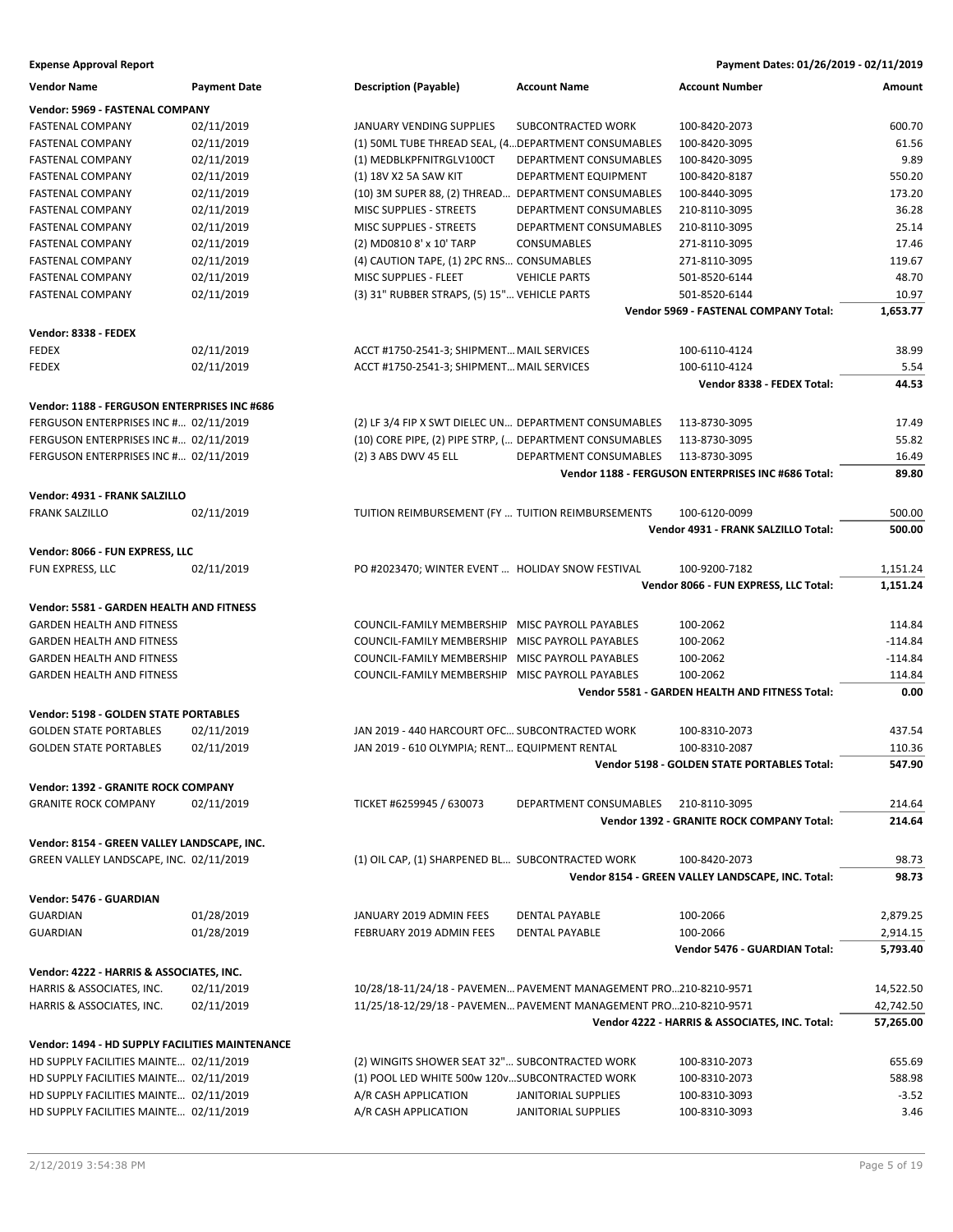| <b>Vendor Name</b>                                                                      | <b>Payment Date</b>                                      | <b>Description (Payable)</b>                                                 | <b>Account Name</b>                                                   | <b>Account Number</b>                                          | Amount         |
|-----------------------------------------------------------------------------------------|----------------------------------------------------------|------------------------------------------------------------------------------|-----------------------------------------------------------------------|----------------------------------------------------------------|----------------|
| HD SUPPLY FACILITIES MAINTE 02/11/2019                                                  |                                                          | A/R CASH APPLICATION                                                         | <b>JANITORIAL SUPPLIES</b>                                            | 100-8310-3093                                                  | $-6.63$        |
| HD SUPPLY FACILITIES MAINTE 02/11/2019                                                  |                                                          | A/R CASH APPLICATION                                                         | <b>JANITORIAL SUPPLIES</b>                                            | 100-8310-3093                                                  | $-9.75$        |
| HD SUPPLY FACILITIES MAINTE 02/11/2019                                                  |                                                          | A/R CASH APPLICATION                                                         | <b>JANITORIAL SUPPLIES</b>                                            | 100-8310-3093                                                  | $-3.30$        |
| HD SUPPLY FACILITIES MAINTE 02/11/2019                                                  |                                                          | (3) BRACKET, (3) END BRACKETS DEPARTMENT CONSUMABLES                         |                                                                       | 100-8310-3095                                                  | 98.51          |
| HD SUPPLY FACILITIES MAINTE 02/11/2019                                                  |                                                          | (2) MAXITHINS SANITARY NAPK DEPARTMENT CONSUMABLES                           |                                                                       | 100-9100-3095                                                  | 127.79         |
|                                                                                         |                                                          |                                                                              |                                                                       | Vendor 1494 - HD SUPPLY FACILITIES MAINTENANCE Total:          | 1,451.23       |
| Vendor: 8192 - HEATHER HARDEE                                                           |                                                          |                                                                              |                                                                       |                                                                |                |
| <b>HEATHER HARDEE</b>                                                                   | 02/11/2019                                               |                                                                              | (4) PRE-EMPLYMNT POLYGRAP BACKGROUND INVESTIGATION 100-6110-1027      |                                                                | 1,080.00       |
|                                                                                         |                                                          |                                                                              |                                                                       | Vendor 8192 - HEATHER HARDEE Total:                            | 1,080.00       |
|                                                                                         |                                                          |                                                                              |                                                                       |                                                                |                |
| Vendor: 5753 - HEIHACHIRO TAKARABE                                                      |                                                          |                                                                              |                                                                       |                                                                |                |
| <b>HEIHACHIRO TAKARABE</b>                                                              | 02/11/2019                                               |                                                                              | JAN 2019 INSTRUCTOR PAY - TAIRECREATION CONTRACT SERVI 100-9603-2075  |                                                                | 344.96         |
|                                                                                         |                                                          |                                                                              |                                                                       | Vendor 5753 - HEIHACHIRO TAKARABE Total:                       | 344.96         |
|                                                                                         | Vendor: 9089 - HUMANIST ASSOC. OF THE MONTEREY PENINSULA |                                                                              |                                                                       |                                                                |                |
| HUMANIST ASSOC. OF THE MO 02/11/2019                                                    |                                                          | DEPOSIT REFUND - COMM CEN CENTER RENTAL DEPOSITS                             |                                                                       | 255-2345                                                       | 235.50         |
|                                                                                         |                                                          |                                                                              |                                                                       | Vendor 9089 - HUMANIST ASSOC. OF THE MONTEREY PENINSULA Total: | 235.50         |
| Vendor: 2122 - HWW INC.                                                                 |                                                          |                                                                              |                                                                       |                                                                |                |
| HWW INC.                                                                                |                                                          | ADS - MAR, 2018 (1/0 #: 39325, PERSONNEL RECRUITMENT                         |                                                                       | 100-2031-2064                                                  | 10,785.92      |
| HWW INC.                                                                                |                                                          | ADS - MAR, 2018 (1/0 #: 39325, PERSONNEL RECRUITMENT                         |                                                                       | 100-2031-2064                                                  | $-10,785.92$   |
|                                                                                         |                                                          |                                                                              |                                                                       | Vendor 2122 - HWW INC. Total:                                  | 0.00           |
| Vendor: 9086 - I-HELP MONTEREY BAY                                                      |                                                          |                                                                              |                                                                       |                                                                |                |
| <b>I-HELP MONTEREY BAY</b>                                                              | 02/11/2019                                               | I-HELP FOR HOMELESS SERVICES HOMELESS ASSISTANCE                             |                                                                       | 100-1010-7199                                                  | 10,000.00      |
|                                                                                         |                                                          |                                                                              |                                                                       | Vendor 9086 - I-HELP MONTEREY BAY Total:                       | 10,000.00      |
|                                                                                         |                                                          |                                                                              |                                                                       |                                                                |                |
| Vendor: 8863 - INFRASTRUCTURE ENGINEERING CORP.<br>INFRASTRUCTURE ENGINEERIN 02/11/2019 |                                                          |                                                                              | DEC 2018 - CANYON DEL REY S CANYON DEL REY SEWER LINE R 953-8820-9205 |                                                                | 10,396.03      |
|                                                                                         |                                                          |                                                                              |                                                                       | Vendor 8863 - INFRASTRUCTURE ENGINEERING CORP. Total:          | 10,396.03      |
|                                                                                         |                                                          |                                                                              |                                                                       |                                                                |                |
| Vendor: 5266 - INTL ASSOC OF FIREFIGHTER                                                |                                                          |                                                                              |                                                                       |                                                                |                |
| INTL ASSOC OF FIREFIGHTER                                                               | 02/01/2019                                               | <b>DUES</b>                                                                  | MISC PAYROLL PAYABLES                                                 | 100-2062                                                       | 1,150.00       |
| INTL ASSOC OF FIREFIGHTER                                                               | 02/01/2019                                               | <b>DUES</b>                                                                  | MISC PAYROLL PAYABLES                                                 | 100-2062                                                       | 1,150.00       |
|                                                                                         |                                                          |                                                                              |                                                                       | Vendor 5266 - INTL ASSOC OF FIREFIGHTER Total:                 | 2,300.00       |
| Vendor: 9090 - JACIEL ARANGO                                                            |                                                          |                                                                              |                                                                       |                                                                |                |
| <b>JACIEL ARANGO</b>                                                                    | 02/11/2019                                               | REFUND FOR OLDEMEYER CTR  CENTER RENTAL DEPOSITS                             |                                                                       | 252-2345                                                       | 959.00         |
|                                                                                         |                                                          |                                                                              |                                                                       | Vendor 9090 - JACIEL ARANGO Total:                             | 959.00         |
| Vendor: 8022 - JEFF K. BILLS                                                            |                                                          |                                                                              |                                                                       |                                                                |                |
| JEFF K. BILLS                                                                           | 02/11/2019                                               | LEADERSHIP TRNG/DEV WITH  CONSULTANT                                         |                                                                       | 100-2031-1030                                                  | 4,432.74       |
|                                                                                         |                                                          |                                                                              |                                                                       | Vendor 8022 - JEFF K. BILLS Total:                             | 4,432.74       |
| Vendor: 1334 - JOHN C GEMMA                                                             |                                                          |                                                                              |                                                                       |                                                                |                |
| JOHN C GEMMA                                                                            | 02/11/2019                                               | JAN 2019 - NETWORK SUPPORT CONSULTANT                                        |                                                                       | 503-4010-1030                                                  | 500.00         |
|                                                                                         |                                                          |                                                                              |                                                                       | Vendor 1334 - JOHN C GEMMA Total:                              | 500.00         |
| Vendor: 1743 - JOHNSTONE SUPPLY FRESNO                                                  |                                                          |                                                                              |                                                                       |                                                                |                |
| JOHNSTONE SUPPLY FRESNO                                                                 | 02/11/2019                                               | (2) L39-166 SLS170 AUTO RESET DEPARTMENT CONSUMABLES                         |                                                                       | 113-8730-3095                                                  | 21.65          |
|                                                                                         |                                                          |                                                                              |                                                                       |                                                                |                |
| JOHNSTONE SUPPLY FRESNO                                                                 | 02/11/2019                                               | (2) HI LIMIT CONTROL, (1) PLEN DEPARTMENT CONSUMABLES                        |                                                                       | 113-8730-3095                                                  | 54.83          |
| JOHNSTONE SUPPLY FRESNO                                                                 | 02/11/2019                                               | (1) PRESSURE SWITCH, (3) FURN DEPARTMENT CONSUMABLES<br>(1) UNI IGNITION GAS |                                                                       | 113-8730-3095                                                  | 98.55          |
| JOHNSTONE SUPPLY FRESNO                                                                 | 02/11/2019<br>02/11/2019                                 |                                                                              | DEPARTMENT CONSUMABLES                                                | 113-8730-3095                                                  | 96.87<br>23.57 |
| JOHNSTONE SUPPLY FRESNO                                                                 |                                                          | (3) 40 VA TRANSFORMER                                                        | DEPARTMENT CONSUMABLES                                                | 113-8730-3095                                                  | 1,762.12       |
| JOHNSTONE SUPPLY FRESNO                                                                 |                                                          | (2) BROOM, WIDESWEEP; (8) B CONSUMABLES                                      |                                                                       | 271-8110-3095                                                  |                |
| JOHNSTONE SUPPLY FRESNO                                                                 |                                                          | (2) BROOM, WIDESWEEP; (8) B CONSUMABLES                                      |                                                                       | 271-8110-3095                                                  | $-1,762.12$    |
|                                                                                         |                                                          |                                                                              |                                                                       | Vendor 1743 - JOHNSTONE SUPPLY FRESNO Total:                   | 295.47         |
| Vendor: 1798 - KELLY-MOORE PAINT COMPANY                                                |                                                          |                                                                              |                                                                       |                                                                |                |
| KELLY-MOORE PAINT COMPANY 02/11/2019                                                    |                                                          | (1) GRAFF MASON-MASTER GEL DEPARTMENT CONSUMABLES                            |                                                                       | 210-8110-3095                                                  | 24.79          |
| KELLY-MOORE PAINT COMPANY 02/11/2019                                                    |                                                          | (1) KM COMM FLAT 1G                                                          | DEPARTMENT CONSUMABLES                                                | 210-8110-3095                                                  | 34.91          |
| KELLY-MOORE PAINT COMPANY 02/11/2019                                                    |                                                          | (1) ARROW BIG GREEN ECON T DEPARTMENT CONSUMABLES                            |                                                                       | 210-8110-3095                                                  | 1.30           |
|                                                                                         |                                                          |                                                                              |                                                                       | Vendor 1798 - KELLY-MOORE PAINT COMPANY Total:                 | 61.00          |
| Vendor: 8993 - KEVIN MILLER                                                             |                                                          |                                                                              |                                                                       |                                                                |                |
| <b>KEVIN MILLER</b>                                                                     | 02/08/2019                                               | TRAVEL EXPENSES FOR SANTA  TRAINING & EDUCATION                              |                                                                       | 100-6110-1029                                                  | 173.00         |
|                                                                                         |                                                          |                                                                              |                                                                       | Vendor 8993 - KEVIN MILLER Total:                              | 173.00         |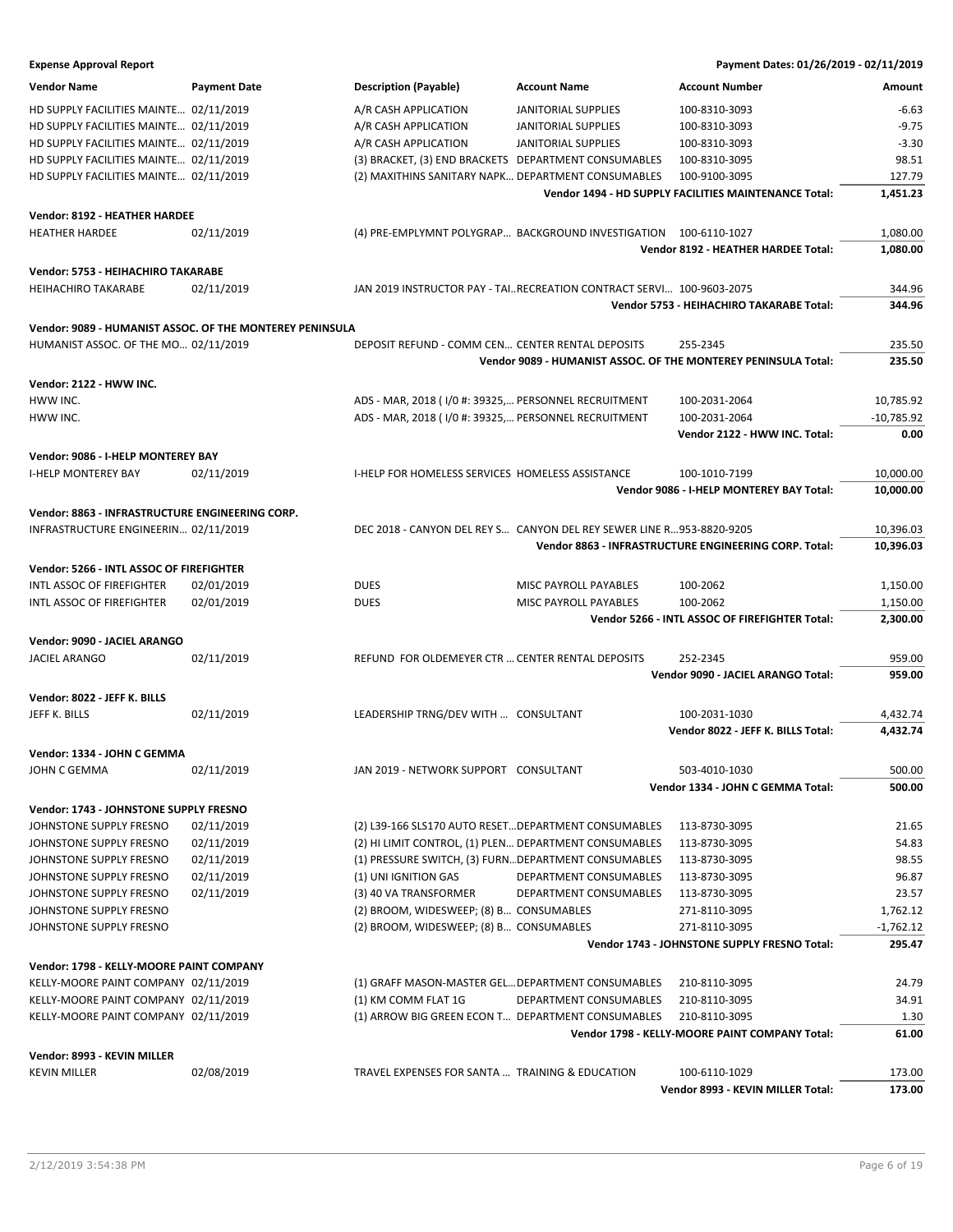| <b>Expense Approval Report</b>                                               |                     |                                                                                      |                                                                                                                                        | Payment Dates: 01/26/2019 - 02/11/2019                   |                 |
|------------------------------------------------------------------------------|---------------------|--------------------------------------------------------------------------------------|----------------------------------------------------------------------------------------------------------------------------------------|----------------------------------------------------------|-----------------|
| <b>Vendor Name</b>                                                           | <b>Payment Date</b> | <b>Description (Payable)</b>                                                         | <b>Account Name</b>                                                                                                                    | <b>Account Number</b>                                    | Amount          |
| Vendor: 6162 - KNORR SYSTEMS, INC.                                           |                     |                                                                                      |                                                                                                                                        |                                                          |                 |
| KNORR SYSTEMS, INC.                                                          | 02/11/2019          | (325) MII BULK-HYPOCHLORITE  CHEMICALS                                               |                                                                                                                                        | 100-8310-3099                                            | 838.35          |
|                                                                              |                     |                                                                                      |                                                                                                                                        | Vendor 6162 - KNORR SYSTEMS, INC. Total:                 | 838.35          |
| Vendor: 1971 - LIEBERT CASSIDY WHITMORE                                      |                     |                                                                                      |                                                                                                                                        |                                                          |                 |
| LIEBERT CASSIDY WHITMORE                                                     | 02/11/2019          | MEMBERSHIP 1/1/19 - 12/31/19 TRAINING (CITYWIDE)                                     |                                                                                                                                        | 100-2031-1028                                            | 3,415.00        |
|                                                                              |                     |                                                                                      |                                                                                                                                        | Vendor 1971 - LIEBERT CASSIDY WHITMORE Total:            | 3,415.00        |
| Vendor: 1976 - LINCOLN AQUATICS                                              |                     |                                                                                      |                                                                                                                                        |                                                          |                 |
| LINCOLN AQUATICS                                                             | 02/11/2019          | 50# CHLORINE NEUTR, 5# OXY- CHEMICALS                                                |                                                                                                                                        | 100-8310-3099                                            | 504.92          |
|                                                                              |                     |                                                                                      |                                                                                                                                        | Vendor 1976 - LINCOLN AQUATICS Total:                    | 504.92          |
| Vendor: 2045 - M & S BUILDING SUPPLY INC                                     |                     |                                                                                      |                                                                                                                                        |                                                          |                 |
| M & S BUILDING SUPPLY INC                                                    | 02/11/2019          | (2) POWER LOADS/HEAVY LEVEL DEPARTMENT CONSUMABLES                                   |                                                                                                                                        | 100-8310-3095                                            | 14.77           |
| M & S BUILDING SUPPLY INC                                                    | 02/11/2019          | (3) TREAT. . 2/BTR FIR, (1) SCRE DEPARTMENT CONSUMABLES                              |                                                                                                                                        | 100-8420-3095                                            | 85.03           |
| M & S BUILDING SUPPLY INC                                                    | 02/11/2019          | (2) MARKING PAINT/STRIPPING DEPARTMENT CONSUMABLES                                   |                                                                                                                                        | 951-8820-3095                                            | 14.77           |
| M & S BUILDING SUPPLY INC                                                    | 02/11/2019          | (2) MARKING PAINT/STRIPPING DEPARTMENT CONSUMABLES                                   |                                                                                                                                        | 951-8820-3095                                            | 14.77           |
| M & S BUILDING SUPPLY INC                                                    | 02/11/2019          | (4) MARKING PAINT/STRIPPING DEPARTMENT CONSUMABLES                                   |                                                                                                                                        | 951-8820-3095                                            | $-29.54$        |
|                                                                              |                     |                                                                                      |                                                                                                                                        | Vendor 2045 - M & S BUILDING SUPPLY INC Total:           | 99.80           |
| Vendor: 2046 - M3 ENVIRONMENTAL CONSULTING LLC                               |                     |                                                                                      |                                                                                                                                        |                                                          |                 |
| M3 ENVIRONMENTAL CONSULT02/11/2019                                           |                     | 986 HILBY - TASK 2 PRE-RENO L OLDEMEYER BOILER                                       |                                                                                                                                        | 100-8310-8133                                            | 600.00          |
|                                                                              |                     |                                                                                      |                                                                                                                                        | Vendor 2046 - M3 ENVIRONMENTAL CONSULTING LLC Total:     | 600.00          |
| Vendor: 9093 - MARIA CHEN                                                    |                     |                                                                                      |                                                                                                                                        |                                                          |                 |
| <b>MARIA CHEN</b>                                                            | 02/11/2019          | POOL ACTIVITY REFUND                                                                 | <b>SWIMMING POOL REVENUE</b>                                                                                                           | 100-3676                                                 | 57.60           |
|                                                                              |                     |                                                                                      |                                                                                                                                        | Vendor 9093 - MARIA CHEN Total:                          | 57.60           |
| Vendor: 2426 - McDONALD REFRIGERATION INC                                    |                     |                                                                                      |                                                                                                                                        |                                                          |                 |
| McDONALD REFRIGERATION INC 02/11/2019                                        |                     | REPAIR WORK AT CHILD DEV CT SUBCONTRACTED WORK                                       |                                                                                                                                        | 113-8730-2073                                            | 169.96          |
|                                                                              |                     |                                                                                      |                                                                                                                                        | Vendor 2426 - McDONALD REFRIGERATION INC Total:          | 169.96          |
| Vendor: 2781 - MIRIAM WILSON                                                 |                     |                                                                                      |                                                                                                                                        |                                                          |                 |
| <b>MIRIAM WILSON</b>                                                         | 02/11/2019          | DEC 2018 - MIGRATORY BIRD C SUBCONTRACTED WORK                                       |                                                                                                                                        | 100-8420-2073                                            | 500.00          |
|                                                                              |                     |                                                                                      |                                                                                                                                        | Vendor 2781 - MIRIAM WILSON Total:                       | 500.00          |
| Vendor: 2184 - MISSION LINEN SERVICE                                         |                     |                                                                                      |                                                                                                                                        |                                                          |                 |
| <b>MISSION LINEN SERVICE</b>                                                 |                     | SEASIDE FIRE DEPT; TOWELS,  UNIFORM SERVICE/LAUNDRY                                  |                                                                                                                                        | 100-6640-2049                                            | 38.63           |
| <b>MISSION LINEN SERVICE</b>                                                 |                     | SEASIDE FIRE DEPT; TOWELS,  UNIFORM SERVICE/LAUNDRY                                  |                                                                                                                                        | 100-6640-2049                                            | $-38.63$        |
|                                                                              |                     |                                                                                      |                                                                                                                                        | Vendor 2184 - MISSION LINEN SERVICE Total:               | 0.00            |
| Vendor: 2186 - MISSION UNIFORM SERVICE                                       |                     |                                                                                      |                                                                                                                                        |                                                          |                 |
| <b>MISSION UNIFORM SERVICE</b>                                               | 02/11/2019          | RECREATION DEPT - UNIFORMS UNIFORM SERVICE/LAUNDRY                                   |                                                                                                                                        | 100-9105-2049                                            | 104.58          |
| <b>MISSION UNIFORM SERVICE</b>                                               | 02/11/2019          | RECREATION DEPT - UNIFORMS UNIFORM SERVICE/LAUNDRY                                   |                                                                                                                                        | 100-9105-2049                                            | 238.72          |
|                                                                              |                     |                                                                                      |                                                                                                                                        | Vendor 2186 - MISSION UNIFORM SERVICE Total:             | 343.30          |
| Vendor: 2234 - MONTEREY BAY AIR RESOURCES DISTRICT                           |                     |                                                                                      |                                                                                                                                        |                                                          |                 |
| MONTEREY BAY AIR RESOURCES02/11/2019                                         |                     | PERMIT #12952A ROSITA RD, D SUBCONTRACTED WORK                                       |                                                                                                                                        | 951-8820-2073                                            | 508.50          |
|                                                                              |                     |                                                                                      |                                                                                                                                        | Vendor 2234 - MONTEREY BAY AIR RESOURCES DISTRICT Total: | 508.50          |
| Vendor: 9091 - MONTEREY BAY CHINESE ASSOCIATION                              |                     |                                                                                      |                                                                                                                                        |                                                          |                 |
| MONTEREY BAY CHINESE ASSOC02/11/2019                                         |                     | DEPOSIT REFUND FOR OLDEME CENTER RENTAL DEPOSITS                                     |                                                                                                                                        | 252-2345                                                 | 443.44          |
|                                                                              |                     |                                                                                      |                                                                                                                                        | Vendor 9091 - MONTEREY BAY CHINESE ASSOCIATION Total:    | 443.44          |
| Vendor: 2238 - MONTEREY BAY PEST CONTROL                                     |                     |                                                                                      |                                                                                                                                        |                                                          |                 |
| MONTEREY BAY PEST CONTROL 02/11/2019                                         |                     | SEASIDE PD - 440 HARCOURT A PEST CONTROL                                             |                                                                                                                                        | 100-6110-2057                                            | 85.00           |
| MONTEREY BAY PEST CONTROL 02/11/2019                                         |                     | 440 HARCOURT-STORAGE SHED PEST CONTROL                                               |                                                                                                                                        | 100-6110-2057                                            | 55.00           |
| MONTEREY BAY PEST CONTROL 02/11/2019<br>MONTEREY BAY PEST CONTROL 02/11/2019 |                     | 440 HARCOURT AVE - TRAILER  PEST CONTROL<br>440 HARCOURT - POLICE DEPT  PEST CONTROL |                                                                                                                                        | 100-8310-2057<br>100-8310-2057                           | 58.00<br>100.00 |
| MONTEREY BAY PEST CONTROL 02/11/2019                                         |                     | 610 OLYMPIA - ROACHES                                                                | PEST CONTROL                                                                                                                           | 100-8310-2057                                            | 60.00           |
|                                                                              |                     |                                                                                      |                                                                                                                                        | Vendor 2238 - MONTEREY BAY PEST CONTROL Total:           | 358.00          |
|                                                                              |                     |                                                                                      |                                                                                                                                        |                                                          |                 |
| Vendor: 2294 - MONTEREY CO. SHERIFF-CORONER                                  |                     |                                                                                      |                                                                                                                                        |                                                          | 200.00          |
| MONTEREY CO. SHERIFF-CORO<br>MONTEREY CO. SHERIFF-CORO                       |                     |                                                                                      | DONATION FOR THE EXPLORERSCOMMUNITY FIREWORKS EVENT 100-1010-7167<br>DONATION FOR THE EXPLORERSCOMMUNITY FIREWORKS EVENT 100-1010-7167 |                                                          | $-200.00$       |
| MONTEREY CO. SHERIFF-CORO 02/11/2019                                         |                     |                                                                                      | OCT-DEC 2018 CRMNL JUST IN AUTOMATED CRIMINAL JUSTICE 100-6110-2042                                                                    |                                                          | 26,941.28       |
|                                                                              |                     |                                                                                      |                                                                                                                                        | Vendor 2294 - MONTEREY CO. SHERIFF-CORONER Total:        | 26,941.28       |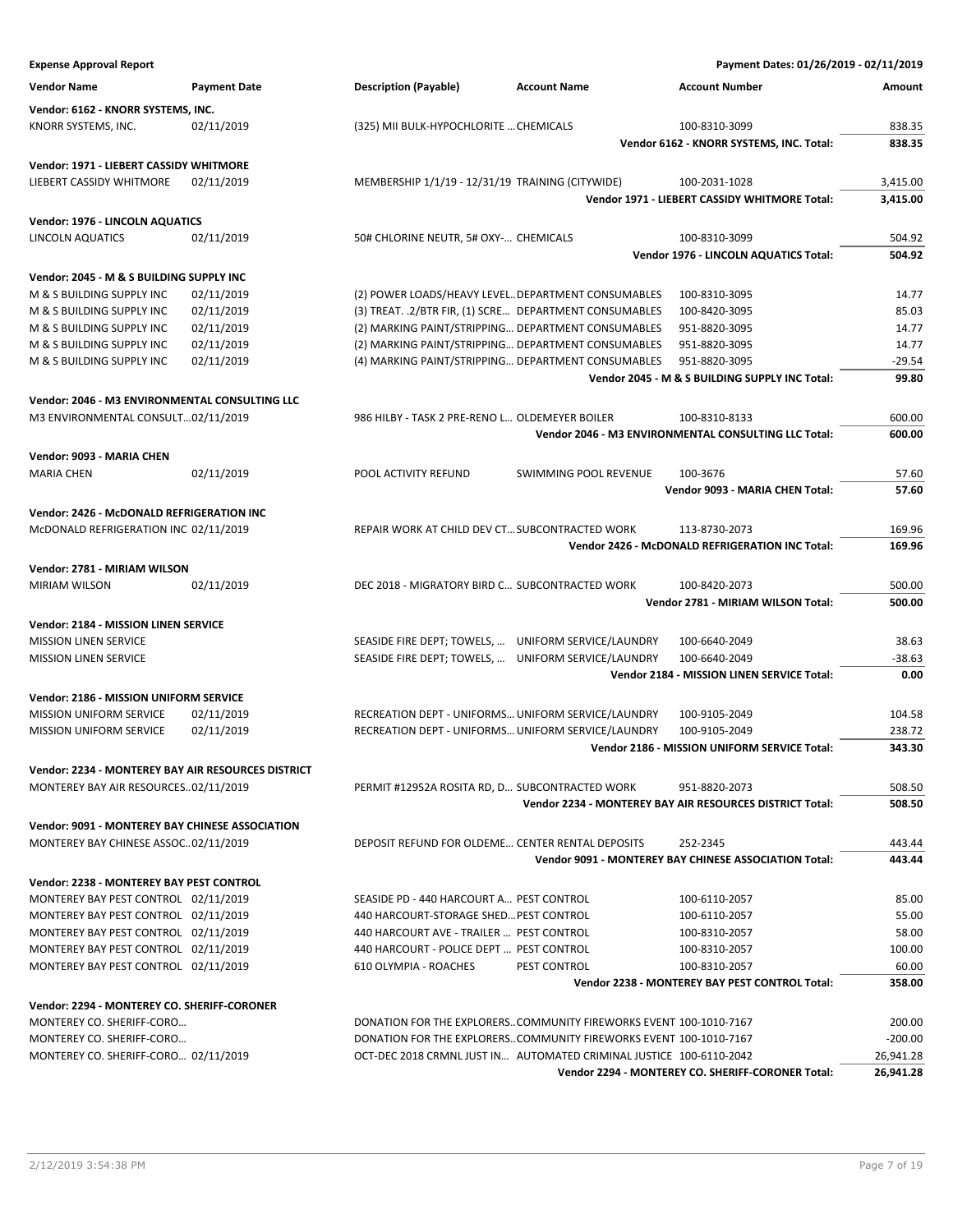| <b>Expense Approval Report</b>                   |                          |                                                        |                                                                         | Payment Dates: 01/26/2019 - 02/11/2019                              |                    |
|--------------------------------------------------|--------------------------|--------------------------------------------------------|-------------------------------------------------------------------------|---------------------------------------------------------------------|--------------------|
| <b>Vendor Name</b>                               | <b>Payment Date</b>      | <b>Description (Payable)</b>                           | <b>Account Name</b>                                                     | <b>Account Number</b>                                               | Amount             |
| Vendor: 0759 - MONTEREY CO. WEEKLY CLASSIFIEDS   |                          |                                                        |                                                                         |                                                                     |                    |
| MONTEREY CO. WEEKLY CLASSI 02/11/2019            |                          |                                                        | FINANCIAL LITERACY CLASSES AD PUBLISHING & LEGAL ADVERTIS 100-9200-2063 |                                                                     | 574.00             |
|                                                  |                          |                                                        |                                                                         | Vendor 0759 - MONTEREY CO. WEEKLY CLASSIFIEDS Total:                | 574.00             |
|                                                  |                          |                                                        |                                                                         |                                                                     |                    |
| Vendor: 2252 - MONTEREY COUNTY D.A.'s OFFICE     |                          |                                                        |                                                                         |                                                                     |                    |
| MONTEREY COUNTY D.A.'s OFF 02/11/2019            |                          | SEASIDE - BLOOD ALCOHOL CO BLOOD ALCOHOL               |                                                                         | 100-6120-2060<br>Vendor 2252 - MONTEREY COUNTY D.A.'s OFFICE Total: | 1,011.18           |
|                                                  |                          |                                                        |                                                                         |                                                                     | 1,011.18           |
| Vendor: 7135 - MONTEREY SANITARY SUPPLY, INC.    |                          |                                                        |                                                                         |                                                                     |                    |
| MONTEREY SANITARY SUPPLY,  02/11/2019            |                          |                                                        | MONTHLY MED WASTE SVC/CU CSA74 APPROVED MEDICAL SU 100-6120-3096        |                                                                     | 99.00              |
|                                                  |                          |                                                        |                                                                         | Vendor 7135 - MONTEREY SANITARY SUPPLY, INC. Total:                 | 99.00              |
| Vendor: 2347 - MONTEREY SANITARY SUPPLY          |                          |                                                        |                                                                         |                                                                     |                    |
| MONTEREY SANITARY SUPPLY                         | 02/11/2019               |                                                        | (10) GLOVES LRG, (10) GLOVES CSA74 APPROVED MEDICAL SU 100-6120-3096    |                                                                     | 249.80             |
|                                                  |                          |                                                        |                                                                         | <b>Vendor 2347 - MONTEREY SANITARY SUPPLY Total:</b>                | 249.80             |
| Vendor: 6761 - MONTEREY SIGNS                    |                          |                                                        |                                                                         |                                                                     |                    |
| <b>MONTEREY SIGNS</b>                            |                          | Exterior Signage at 656 Broadw SATELLITE OFFICE        |                                                                         | 100-7410-4207                                                       | 1,112.70           |
| <b>MONTEREY SIGNS</b>                            |                          | Exterior Signage at 656 Broadw SATELLITE OFFICE        |                                                                         | 100-7410-4207                                                       | $-1,112.70$        |
|                                                  |                          |                                                        |                                                                         | Vendor 6761 - MONTEREY SIGNS Total:                                 | 0.00               |
|                                                  |                          |                                                        |                                                                         |                                                                     |                    |
| Vendor: 7563 - MP EXPRESS                        |                          |                                                        |                                                                         |                                                                     |                    |
| <b>MP EXPRESS</b>                                | 02/11/2019               |                                                        | (1,000) NOTICE OF CORRECTIO OUTSIDE PRINTING SERVICE                    | 100-6110-2053                                                       | 388.70             |
| <b>MP EXPRESS</b>                                | 02/11/2019               | (200) VICTIM NOTIFICATION                              | <b>OUTSIDE PRINTING SERVICE</b>                                         | 100-6110-2053                                                       | 335.57             |
|                                                  |                          |                                                        |                                                                         | Vendor 7563 - MP EXPRESS Total:                                     | 724.27             |
| Vendor: 6602 - NANCY MELTON                      |                          |                                                        |                                                                         |                                                                     |                    |
| <b>NANCY MELTON</b>                              | 02/11/2019               |                                                        | JAN 2019 INSTRUCTOR PAY - G RECREATION CONTRACT SERVI 100-9603-2075     |                                                                     | 171.50             |
|                                                  |                          |                                                        |                                                                         | Vendor 6602 - NANCY MELTON Total:                                   | 171.50             |
| Vendor: 8763 - NAPA VALLEY COLLEGE               |                          |                                                        |                                                                         |                                                                     |                    |
| NAPA VALLEY COLLEGE                              |                          | REQUALIFICATION COURSE #72 TRAINING & EDUCATION        |                                                                         | 100-6110-1029                                                       | 617.00             |
| NAPA VALLEY COLLEGE                              |                          | REQUALIFICATION COURSE #72 TRAINING & EDUCATION        |                                                                         | 100-6110-1029                                                       | $-617.00$          |
|                                                  |                          |                                                        |                                                                         | Vendor 8763 - NAPA VALLEY COLLEGE Total:                            | 0.00               |
| Vendor: 7237 - NATIONAL BENEFIT SERVICES, LLC    |                          |                                                        |                                                                         |                                                                     |                    |
| NATIONAL BENEFIT SERVICES, L                     |                          |                                                        | COBRA ADMIN FEE FOR MARCH BENEFITS ADMINISTRATION                       | 100-2031-1015                                                       | 153.00             |
| NATIONAL BENEFIT SERVICES, L                     |                          |                                                        | COBRA ADMIN FEE FOR MARCH BENEFITS ADMINISTRATION                       | 100-2031-1015                                                       | $-153.00$          |
|                                                  |                          |                                                        |                                                                         | Vendor 7237 - NATIONAL BENEFIT SERVICES, LLC Total:                 | 0.00               |
|                                                  |                          |                                                        |                                                                         |                                                                     |                    |
| Vendor: 8892 - NCI AFFILIATES, INC.              |                          |                                                        |                                                                         |                                                                     |                    |
| NCI AFFILIATES, INC.                             | 02/11/2019               |                                                        | DEC 2018 - CREW PROVIDED G SUBCONTRACTED WORK (MEA 210-8420-2093        | Vendor 8892 - NCI AFFILIATES, INC. Total:                           | 981.00<br>981.00   |
|                                                  |                          |                                                        |                                                                         |                                                                     |                    |
| Vendor: 9085 - O'CONNOR & SONS INC.              |                          |                                                        |                                                                         |                                                                     |                    |
| O'CONNOR & SONS INC.                             | 02/11/2019               | SERVICE AT 440 HARCOURT AVE PEST CONTROL               |                                                                         | 100-8310-2057                                                       | 350.00             |
|                                                  |                          |                                                        |                                                                         | Vendor 9085 - O'CONNOR & SONS INC. Total:                           | 350.00             |
| Vendor: 4670 - OFC. OF THE COUNTY COUNSEL        |                          |                                                        |                                                                         |                                                                     |                    |
| OFC. OF THE COUNTY COUNSEL                       |                          | LEGAL SVCS FOR 01/01/18 - 01/ LEGAL SERVICES           |                                                                         | 951-8810-1022                                                       | 279.20             |
| OFC. OF THE COUNTY COUNSEL                       |                          | LEGAL SVCS FOR 01/01/18 - 01/ LEGAL SERVICES           |                                                                         | 951-8810-1022                                                       | $-279.20$          |
|                                                  |                          |                                                        |                                                                         | Vendor 4670 - OFC. OF THE COUNTY COUNSEL Total:                     | 0.00               |
| Vendor: 7787 - OPEN COUNTER ENTERPRISES INC.     |                          |                                                        |                                                                         |                                                                     |                    |
| OPEN COUNTER ENTERPRISES I 02/07/2019            |                          | (1) SPANISH TRANSLATION OF  CONSULTANT                 |                                                                         | 100-7410-1030                                                       | 4,000.00           |
|                                                  |                          |                                                        |                                                                         | Vendor 7787 - OPEN COUNTER ENTERPRISES INC. Total:                  | 4,000.00           |
|                                                  |                          |                                                        |                                                                         |                                                                     |                    |
| Vendor: 2652 - PACIFIC GAS & ELECTRIC            |                          |                                                        |                                                                         |                                                                     |                    |
| PACIFIC GAS & ELECTRIC                           | 02/11/2019               | PGE COLLECTIVE - DEC 2018                              | <b>GAS &amp; ELECTRIC</b>                                               | 100-8310-5131                                                       | 267.72             |
| PACIFIC GAS & ELECTRIC                           | 02/11/2019               | PGE COLLECTIVE - DEC 2018                              | <b>GAS &amp; ELECTRIC</b>                                               | 100-8310-5131                                                       | 3,261.34           |
| PACIFIC GAS & ELECTRIC                           | 02/11/2019               | PGE COLLECTIVE - DEC 2018                              | <b>GAS &amp; ELECTRIC</b>                                               | 100-8310-5131                                                       | 8,741.26           |
| PACIFIC GAS & ELECTRIC                           | 02/11/2019               | PGE COLLECTIVE - DEC 2018                              | <b>GAS &amp; ELECTRIC</b>                                               | 100-8310-5131                                                       | 4,466.62           |
| PACIFIC GAS & ELECTRIC                           | 02/11/2019               | PGE COLLECTIVE - DEC 2018                              | <b>GAS &amp; ELECTRIC</b>                                               | 100-8310-5131                                                       | 1,805.02           |
| PACIFIC GAS & ELECTRIC<br>PACIFIC GAS & ELECTRIC | 02/11/2019<br>02/11/2019 | PGE COLLECTIVE - DEC 2018<br>PGE COLLECTIVE - DEC 2018 | <b>GAS &amp; ELECTRIC</b><br><b>GAS &amp; ELECTRIC</b>                  | 100-8420-5131<br>103-8710-5131                                      | 353.39<br>1,657.68 |
| PACIFIC GAS & ELECTRIC                           | 02/11/2019               | PGE COLLECTIVE - DEC 2018                              | GAS & ELECTRIC                                                          | 210-8110-5131                                                       | 27.57              |
| PACIFIC GAS & ELECTRIC                           | 02/11/2019               | PGE COLLECTIVE - DEC 2018                              | <b>STREET LIGHTINGS</b>                                                 | 210-8210-2059                                                       | 16,766.87          |
| PACIFIC GAS & ELECTRIC                           | 02/11/2019               | PGE COLLECTIVE - DEC 2018                              | <b>GAS &amp; ELECTRIC</b>                                               | 210-8420-5131                                                       | 120.18             |
| PACIFIC GAS & ELECTRIC                           | 02/11/2019               | PGE COLLECTIVE - DEC 2018                              | <b>GAS &amp; ELECTRIC</b>                                               | 401-8620-5131                                                       | 1,936.68           |
|                                                  |                          |                                                        |                                                                         |                                                                     |                    |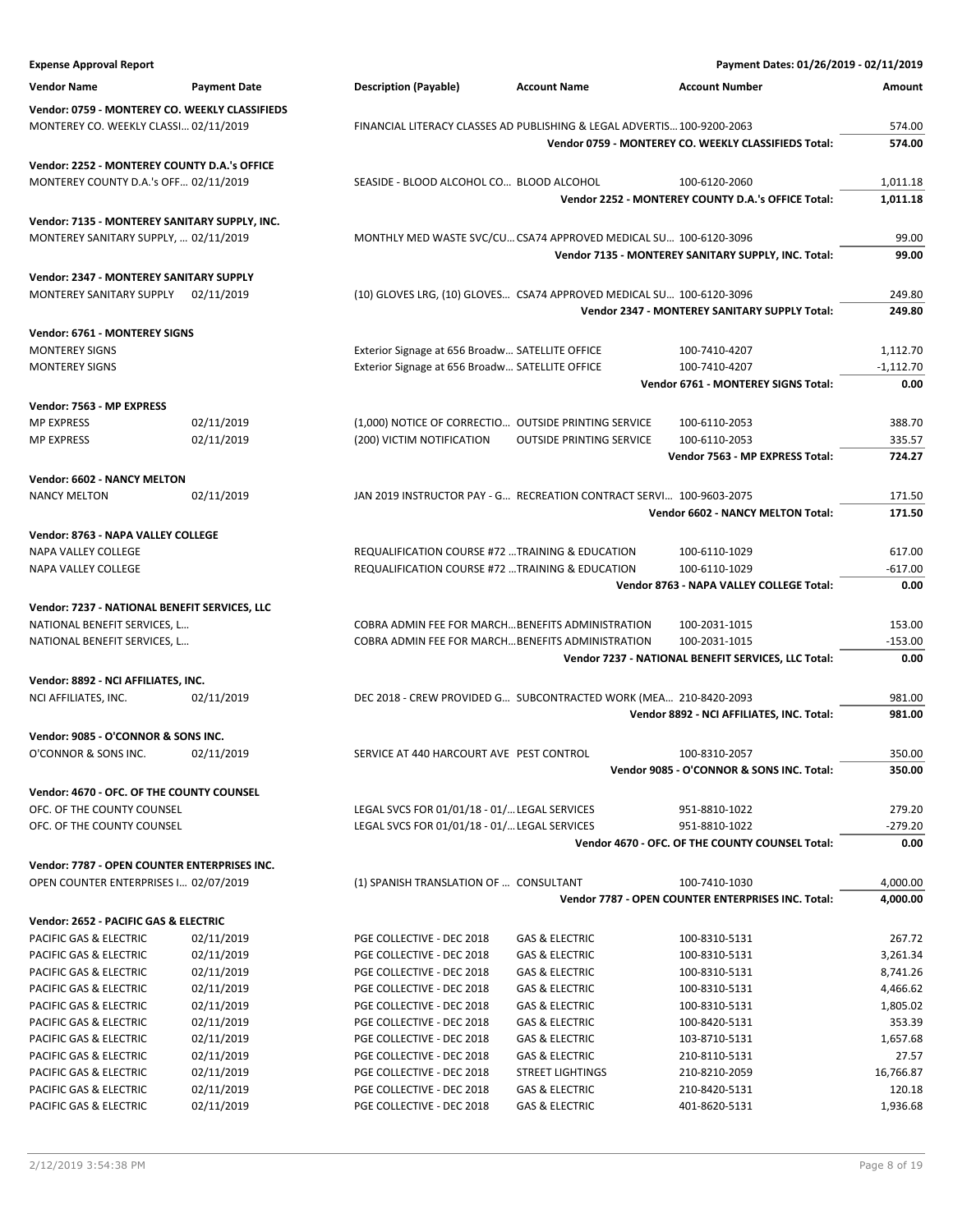**Vendor: 2888 - PURE H20 INC.**

| <b>Expense Approval Report</b>                        |                     |                                                       |                           | Payment Dates: 01/26/2019 - 02/11/2019                      |           |
|-------------------------------------------------------|---------------------|-------------------------------------------------------|---------------------------|-------------------------------------------------------------|-----------|
| <b>Vendor Name</b>                                    | <b>Payment Date</b> | <b>Description (Payable)</b>                          | <b>Account Name</b>       | <b>Account Number</b>                                       | Amount    |
| <b>PACIFIC GAS &amp; ELECTRIC</b>                     | 02/11/2019          | PGE COLLECTIVE - DEC 2018                             | <b>GAS &amp; ELECTRIC</b> | 501-8510-5131                                               | 336.38    |
|                                                       |                     |                                                       |                           | Vendor 2652 - PACIFIC GAS & ELECTRIC Total:                 | 39,740.71 |
| <b>Vendor: 4487 - PACIFIC TELEMANAGEMENT SERVICES</b> |                     |                                                       |                           |                                                             |           |
| PACIFIC TELEMANAGEMENT SE 02/11/2019                  |                     | FEB 2019 - PAY PHONES AT CITYTELEPHONE                |                           | 503-4010-5132                                               | 103.00    |
| PACIFIC TELEMANAGEMENT SE 02/11/2019                  |                     | FEB 2019 - PAY PHONE AT OLD TELEPHONE                 |                           | 503-4010-5132                                               | 28.00     |
|                                                       |                     |                                                       |                           | <b>Vendor 4487 - PACIFIC TELEMANAGEMENT SERVICES Total:</b> | 131.00    |
| Vendor: 2742 - PENINSULA MESSENGER LLC                |                     |                                                       |                           |                                                             |           |
| PENINSULA MESSENGER LLC                               | 02/11/2019          | <b>MONTHLY COURIER SVC.</b>                           | <b>OTHER EXPENSE</b>      | 100-6110-2078                                               | 206.67    |
|                                                       |                     |                                                       |                           | Vendor 2742 - PENINSULA MESSENGER LLC Total:                | 206.67    |
| Vendor: 2746 - PENINSULA POOL SERVICE                 |                     |                                                       |                           |                                                             |           |
| PENINSULA POOL SERVICE                                | 02/11/2019          | (4) 4 GAL CASE SANI-CHLOR                             | DEPARTMENT CONSUMABLES    | 401-8620-3095                                               | 77.96     |
|                                                       |                     |                                                       |                           | Vendor 2746 - PENINSULA POOL SERVICE Total:                 | 77.96     |
| Vendor: 2752 - PENINSULA WELDING                      |                     |                                                       |                           |                                                             |           |
| PENINSULA WELDING                                     | 02/11/2019          | (4) WHEEL CUT-OFF 4 1/2 x .040 DEPARTMENT CONSUMABLES |                           | 210-8110-3095                                               | 10.84     |
|                                                       |                     |                                                       |                           | Vendor 2752 - PENINSULA WELDING Total:                      | 10.84     |
| Vendor: 2816 - PLUG & PAY TECHNOLOGIES, INC.          |                     |                                                       |                           |                                                             |           |
| PLUG & PAY TECHNOLOGIES, INC. 02/11/2019              |                     | JAN 2019 - INV #201902031736 DEPARTMENT CONSUMABLES   |                           | 100-9100-3095                                               | 15.00     |
| PLUG & PAY TECHNOLOGIES, INC. 02/11/2019              |                     | JAN 2019 - INV #201902031736 DEPARTMENT CONSUMABLES   |                           | 100-9100-3095                                               | 15.00     |
|                                                       |                     |                                                       |                           | Vendor 2816 - PLUG & PAY TECHNOLOGIES, INC. Total:          | 30.00     |

| PURE H20 INC.                           | 02/11/2019 | FEB 2019 - POU COOLER WS-11 DEPARTMENT CONSUMABLES |                            | 100-6110-3095                                 | 65.54      |
|-----------------------------------------|------------|----------------------------------------------------|----------------------------|-----------------------------------------------|------------|
|                                         |            |                                                    |                            | Vendor 2888 - PURE H20 INC. Total:            | 65.54      |
| Vendor: 5264 - RABOBANK, N.A.           |            |                                                    |                            |                                               |            |
| RABOBANK, N.A.                          | 01/31/2019 | <b>FIT PAYABLE</b>                                 | FEDERAL TAX PAYABLE        | 100-2052                                      | 76,761.73  |
| RABOBANK, N.A.                          | 01/31/2019 | <b>MEDICARE PAYABLE</b>                            | EE HEALTHCARE PAYABLE      | 100-2057                                      | 17,948.36  |
| RABOBANK, N.A.                          | 01/31/2019 | <b>FIT PAYABLE</b>                                 | <b>FEDERAL TAX PAYABLE</b> | 103-2052                                      | 123.13     |
| RABOBANK, N.A.                          | 01/31/2019 | <b>MEDICARE PAYABLE</b>                            | EE HEALTHCARE PAYABLE      | 103-2057                                      | 28.84      |
| RABOBANK, N.A.                          | 01/31/2019 | <b>FIT PAYABLE</b>                                 | <b>FEDERAL TAX PAYABLE</b> | 113-2052                                      | 1,360.49   |
| RABOBANK, N.A.                          | 01/31/2019 | <b>MEDICARE PAYABLE</b>                            | EE HEALTHCARE PAYABLE      | 113-2057                                      | 415.78     |
| RABOBANK, N.A.                          | 01/31/2019 | FIT PAYABLE                                        | FEDERAL TAX PAYABLE        | 200-2052                                      | 137.62     |
| RABOBANK, N.A.                          | 01/31/2019 | <b>MEDICARE PAYABLE</b>                            | EE HEALTHCARE PAYABLE      | 200-2057                                      | 46.86      |
| RABOBANK, N.A.                          | 01/31/2019 | FIT PAYABLE                                        | FEDERAL TAX PAYABLE        | 210-2052                                      | 682.35     |
| RABOBANK, N.A.                          | 01/31/2019 | <b>MEDICARE PAYABLE</b>                            | EE HEALTHCARE PAYABLE      | 210-2057                                      | 233.36     |
| RABOBANK, N.A.                          | 01/31/2019 | FIT PAYABLE                                        | FEDERAL TAX PAYABLE        | 271-2052                                      | 756.32     |
| RABOBANK, N.A.                          | 01/31/2019 | <b>MEDICARE PAYABLE</b>                            | EE HEALTHCARE PAYABLE      | 271-2057                                      | 248.78     |
| RABOBANK, N.A.                          | 01/31/2019 | <b>FIT PAYABLE</b>                                 | FEDERAL TAX PAYABLE        | 345-2052                                      | 21.08      |
| RABOBANK, N.A.                          | 01/31/2019 | <b>MEDICARE PAYABLE</b>                            | EE HEALTHCARE PAYABLE      | 345-2057                                      | 7.72       |
| RABOBANK, N.A.                          | 01/31/2019 | FIT PAYABLE                                        | FEDERAL TAX PAYABLE        | 401-2052                                      | 595.82     |
| RABOBANK, N.A.                          | 01/31/2019 | <b>MEDICARE PAYABLE</b>                            | EE HEALTHCARE PAYABLE      | 401-2057                                      | 203.30     |
| RABOBANK, N.A.                          | 01/31/2019 | <b>FIT PAYABLE</b>                                 | <b>FEDERAL TAX PAYABLE</b> | 501-2052                                      | 457.16     |
| RABOBANK, N.A.                          | 01/31/2019 | <b>MEDICARE PAYABLE</b>                            | EE HEALTHCARE PAYABLE      | 501-2057                                      | 173.56     |
| RABOBANK, N.A.                          | 01/31/2019 | <b>FIT PAYABLE</b>                                 | FEDERAL TAX PAYABLE        | 503-2052                                      | 554.27     |
| RABOBANK, N.A.                          | 01/31/2019 | <b>MEDICARE PAYABLE</b>                            | EE HEALTHCARE PAYABLE      | 503-2057                                      | 179.16     |
| RABOBANK, N.A.                          | 01/31/2019 | <b>FIT PAYABLE</b>                                 | <b>FEDERAL TAX PAYABLE</b> | 951-2052                                      | 685.80     |
| RABOBANK, N.A.                          | 01/31/2019 | <b>MEDICARE PAYABLE</b>                            | EE HEALTHCARE PAYABLE      | 951-2057                                      | 199.34     |
| RABOBANK, N.A.                          | 01/31/2019 | FIT PAYABLE                                        | FEDERAL TAX PAYABLE        | 953-2052                                      | 65.46      |
| RABOBANK, N.A.                          | 01/31/2019 | <b>MEDICARE PAYABLE</b>                            | EE HEALTHCARE PAYABLE      | 953-2057                                      | 22.52      |
| RABOBANK, N.A.                          | 01/31/2019 | FIT PAYABLE                                        | FEDERAL TAX PAYABLE        | 971-2052                                      | 2.83       |
| RABOBANK, N.A.                          | 01/31/2019 | <b>MEDICARE PAYABLE</b>                            | EE HEALTHCARE PAYABLE      | 971-2057                                      | 0.76       |
|                                         |            |                                                    |                            | Vendor 5264 - RABOBANK, N.A. Total:           | 101,912.40 |
| Vendor: 9020 - RODNEY CRAIG GOODMAN JR. |            |                                                    |                            |                                               |            |
| RODNEY CRAIG GOODMAN JR.                | 02/11/2019 | 1/7/19 - 1/16/19 FINANCIAL M CONSULTANT            |                            | 100-5110-1030                                 | 15,029.64  |
|                                         |            |                                                    |                            | Vendor 9020 - RODNEY CRAIG GOODMAN JR. Total: | 15,029.64  |
| Vendor: 7924 - ROSA JONG                |            |                                                    |                            |                                               |            |

| Vendor: 7924 - ROSA JONG |
|--------------------------|
|                          |

ROSA JONG 02/11/2019 JAN 2019 INSTRUCTOR PAY - Z... RECREATION CONTRACT SERVI... 100-9603-2075 56.70 **Vendor 7924 - ROSA JONG Total: 56.70**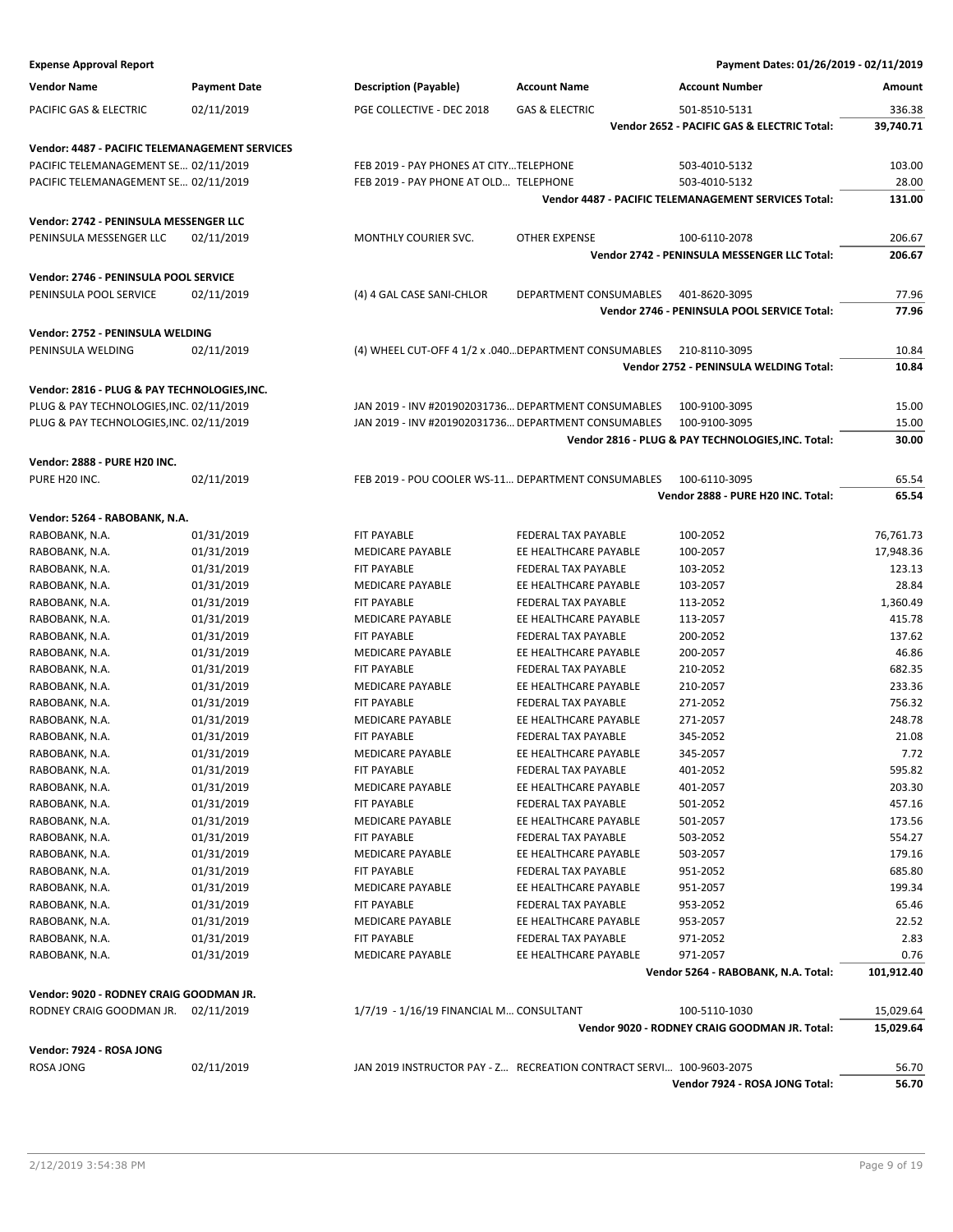| <b>Expense Approval Report</b>                           |                     |                                                 |                              | Payment Dates: 01/26/2019 - 02/11/2019        |             |
|----------------------------------------------------------|---------------------|-------------------------------------------------|------------------------------|-----------------------------------------------|-------------|
| <b>Vendor Name</b>                                       | <b>Payment Date</b> | <b>Description (Payable)</b>                    | <b>Account Name</b>          | <b>Account Number</b>                         | Amount      |
| Vendor: 3040 - SAFETY-KLEEN SYSTEMS INC                  |                     |                                                 |                              |                                               |             |
| SAFETY-KLEEN SYSTEMS INC                                 | 02/11/2019          | MISC SUPPLIES - PUBLIC WORKS REFUSE DISPOSAL    |                              | 501-8520-2068                                 | 2,511.47    |
|                                                          |                     |                                                 |                              | Vendor 3040 - SAFETY-KLEEN SYSTEMS INC Total: | 2,511.47    |
| Vendor: 3138 - SEASIDE EMPLOYEES ASSN                    |                     |                                                 |                              |                                               |             |
| SEASIDE EMPLOYEES ASSN                                   | 02/01/2019          | <b>DUES</b>                                     | MISC PAYROLL PAYABLES        | 100-2062                                      | 109.68      |
| SEASIDE EMPLOYEES ASSN                                   | 02/01/2019          | <b>DUES</b>                                     | MISC PAYROLL PAYABLES        | 100-2062                                      | 107.16      |
| SEASIDE EMPLOYEES ASSN                                   | 02/01/2019          | <b>DUES</b>                                     | MISC PAYROLL PAYABLES        | 103-2062                                      | 1.31        |
| SEASIDE EMPLOYEES ASSN                                   | 02/01/2019          | <b>DUES</b>                                     | MISC PAYROLL PAYABLES        | 103-2062                                      | 0.91        |
| SEASIDE EMPLOYEES ASSN                                   | 02/01/2019          | <b>DUES</b>                                     | MISC PAYROLL PAYABLES        | 113-2062                                      | 13.48       |
| SEASIDE EMPLOYEES ASSN                                   | 02/01/2019          | <b>DUES</b>                                     | MISC PAYROLL PAYABLES        | 113-2062                                      | 14.26       |
| SEASIDE EMPLOYEES ASSN                                   | 02/01/2019          | <b>DUES</b>                                     | MISC PAYROLL PAYABLES        | 210-2062                                      | 10.19       |
| SEASIDE EMPLOYEES ASSN                                   | 02/01/2019          | <b>DUES</b>                                     | MISC PAYROLL PAYABLES        | 210-2062                                      | 9.28        |
| SEASIDE EMPLOYEES ASSN                                   | 02/01/2019          | <b>DUES</b>                                     | MISC PAYROLL PAYABLES        | 271-2062                                      | 11.35       |
| SEASIDE EMPLOYEES ASSN                                   | 02/01/2019          | <b>DUES</b>                                     | MISC PAYROLL PAYABLES        | 271-2062                                      | 13.63       |
| SEASIDE EMPLOYEES ASSN                                   | 02/01/2019          | <b>DUES</b>                                     | MISC PAYROLL PAYABLES        | 345-2062                                      | 0.12        |
| SEASIDE EMPLOYEES ASSN                                   | 02/01/2019          | <b>DUES</b>                                     | MISC PAYROLL PAYABLES        | 345-2062                                      | 0.18        |
| SEASIDE EMPLOYEES ASSN                                   | 02/01/2019          | <b>DUES</b>                                     | MISC PAYROLL PAYABLES        | 401-2062                                      | 8.75        |
| SEASIDE EMPLOYEES ASSN                                   | 02/01/2019          | <b>DUES</b>                                     | MISC PAYROLL PAYABLES        | 401-2062                                      | 10.34       |
| SEASIDE EMPLOYEES ASSN                                   | 02/01/2019          | <b>DUES</b>                                     | <b>MISC PAYROLL PAYABLES</b> | 501-2062                                      | 10.00       |
|                                                          |                     |                                                 |                              |                                               |             |
| SEASIDE EMPLOYEES ASSN                                   | 02/01/2019          | <b>DUES</b>                                     | MISC PAYROLL PAYABLES        | 501-2062                                      | 10.00       |
| SEASIDE EMPLOYEES ASSN                                   | 02/01/2019          | <b>DUES</b>                                     | MISC PAYROLL PAYABLES        | 951-2062                                      | 10.12       |
| <b>SEASIDE EMPLOYEES ASSN</b>                            | 02/01/2019          | <b>DUES</b>                                     | MISC PAYROLL PAYABLES        | 951-2062                                      | 9.24        |
|                                                          |                     |                                                 |                              | Vendor 3138 - SEASIDE EMPLOYEES ASSN Total:   | 350.00      |
| Vendor: 8746 - SEASIDE KIWANIS CLUB                      |                     |                                                 |                              |                                               |             |
| SEASIDE KIWANIS CLUB                                     | 02/11/2019          | MAYOR'S YOUTH FUND-SEASIDEMAYOR'S YOUTH PROGRAM |                              | 601-2106                                      | 3,000.00    |
|                                                          |                     |                                                 |                              | Vendor 8746 - SEASIDE KIWANIS CLUB Total:     | 3,000.00    |
| Vendor: 3153 - SEASIDE MANAGEMENT ASSN                   |                     |                                                 |                              |                                               |             |
| SEASIDE MANAGEMENT ASSN                                  | 02/01/2019          | <b>DUES</b>                                     | MISC PAYROLL PAYABLES        | 100-2062                                      | 43.02       |
| SEASIDE MANAGEMENT ASSN                                  | 02/01/2019          | <b>DUES</b>                                     | MISC PAYROLL PAYABLES        | 100-2062                                      | 41.76       |
| SEASIDE MANAGEMENT ASSN                                  | 02/01/2019          | <b>DUES</b>                                     | MISC PAYROLL PAYABLES        | 113-2062                                      | 0.51        |
| SEASIDE MANAGEMENT ASSN                                  | 02/01/2019          | <b>DUES</b>                                     | MISC PAYROLL PAYABLES        | 113-2062                                      | 0.50        |
| SEASIDE MANAGEMENT ASSN                                  | 02/01/2019          | <b>DUES</b>                                     | MISC PAYROLL PAYABLES        | 200-2062                                      | 2.13        |
| SEASIDE MANAGEMENT ASSN                                  | 02/01/2019          | <b>DUES</b>                                     | <b>MISC PAYROLL PAYABLES</b> | 200-2062                                      | 2.34        |
| SEASIDE MANAGEMENT ASSN                                  | 02/01/2019          | <b>DUES</b>                                     | MISC PAYROLL PAYABLES        | 210-2062                                      | 0.99        |
| SEASIDE MANAGEMENT ASSN                                  | 02/01/2019          | <b>DUES</b>                                     | MISC PAYROLL PAYABLES        | 210-2062                                      | 2.07        |
|                                                          |                     |                                                 |                              |                                               |             |
| SEASIDE MANAGEMENT ASSN                                  | 02/01/2019          | <b>DUES</b>                                     | MISC PAYROLL PAYABLES        | 271-2062                                      | 0.51        |
| SEASIDE MANAGEMENT ASSN                                  | 02/01/2019          | <b>DUES</b>                                     | MISC PAYROLL PAYABLES        | 271-2062                                      | 0.62        |
| SEASIDE MANAGEMENT ASSN                                  | 02/01/2019          | <b>DUES</b>                                     | MISC PAYROLL PAYABLES        | 401-2062                                      | 1.52        |
| SEASIDE MANAGEMENT ASSN                                  | 02/01/2019          | <b>DUES</b>                                     | MISC PAYROLL PAYABLES        | 401-2062                                      | 1.36        |
| SEASIDE MANAGEMENT ASSN                                  | 02/01/2019          | <b>DUES</b>                                     | MISC PAYROLL PAYABLES        | 501-2062                                      | 0.51        |
| SEASIDE MANAGEMENT ASSN                                  | 02/01/2019          | <b>DUES</b>                                     | MISC PAYROLL PAYABLES        | 501-2062                                      | 0.50        |
| SEASIDE MANAGEMENT ASSN                                  | 02/01/2019          | <b>DUES</b>                                     | MISC PAYROLL PAYABLES        | 951-2062                                      | 0.60        |
| SEASIDE MANAGEMENT ASSN                                  | 02/01/2019          | <b>DUES</b>                                     | MISC PAYROLL PAYABLES        | 951-2062                                      | 0.57        |
| SEASIDE MANAGEMENT ASSN                                  | 02/01/2019          | <b>DUES</b>                                     | MISC PAYROLL PAYABLES        | 953-2062                                      | 0.21        |
| SEASIDE MANAGEMENT ASSN                                  | 02/01/2019          | <b>DUES</b>                                     | MISC PAYROLL PAYABLES        | 953-2062                                      | 0.28        |
|                                                          |                     |                                                 |                              | Vendor 3153 - SEASIDE MANAGEMENT ASSN Total:  | 100.00      |
| Vendor: 5267 - SEASIDE POLICE                            |                     |                                                 |                              |                                               |             |
| <b>SEASIDE POLICE</b>                                    | 02/01/2019          | <b>DUES</b>                                     | MISC PAYROLL PAYABLES        | 100-2062                                      | 2,100.00    |
| <b>SEASIDE POLICE</b>                                    | 02/01/2019          | <b>DUES</b>                                     | MISC PAYROLL PAYABLES        | 100-2062                                      | 2,100.00    |
|                                                          |                     |                                                 |                              | Vendor 5267 - SEASIDE POLICE Total:           | 4,200.00    |
| Vendor: 5761 - SHERIFF OF MONTEREY CO. / LEVYING OFFICER |                     |                                                 |                              |                                               |             |
|                                                          |                     |                                                 |                              |                                               |             |
| SHERIFF OF MONTEREY CO. / L                              |                     | GARNISHMENT                                     | <b>GARNISHMENT PAYABLE</b>   | 100-2059                                      | -870.87     |
| SHERIFF OF MONTEREY CO. / L                              |                     | GARNISHMENT                                     | <b>GARNISHMENT PAYABLE</b>   | 100-2059                                      | 870.87      |
| SHERIFF OF MONTEREY CO. / L                              |                     | GARNISHMENT                                     | <b>GARNISHMENT PAYABLE</b>   | 100-2059                                      | -587.95     |
| SHERIFF OF MONTEREY CO. / L                              |                     | GARNISHMENT                                     | <b>GARNISHMENT PAYABLE</b>   | 100-2059                                      | 587.95      |
| SHERIFF OF MONTEREY CO. / L                              |                     | GARNISHMENT                                     | <b>GARNISHMENT PAYABLE</b>   | 100-2059                                      | 1,458.82    |
| SHERIFF OF MONTEREY CO. / L                              |                     | GARNISHMENT                                     | <b>GARNISHMENT PAYABLE</b>   | 100-2059                                      | $-1,458.82$ |
| SHERIFF OF MONTEREY CO. / L                              |                     | GARNISHMENT                                     | <b>GARNISHMENT PAYABLE</b>   | 218-2059                                      | $-268.93$   |
| SHERIFF OF MONTEREY CO. / L                              |                     | GARNISHMENT                                     | <b>GARNISHMENT PAYABLE</b>   | 218-2059                                      | 268.93      |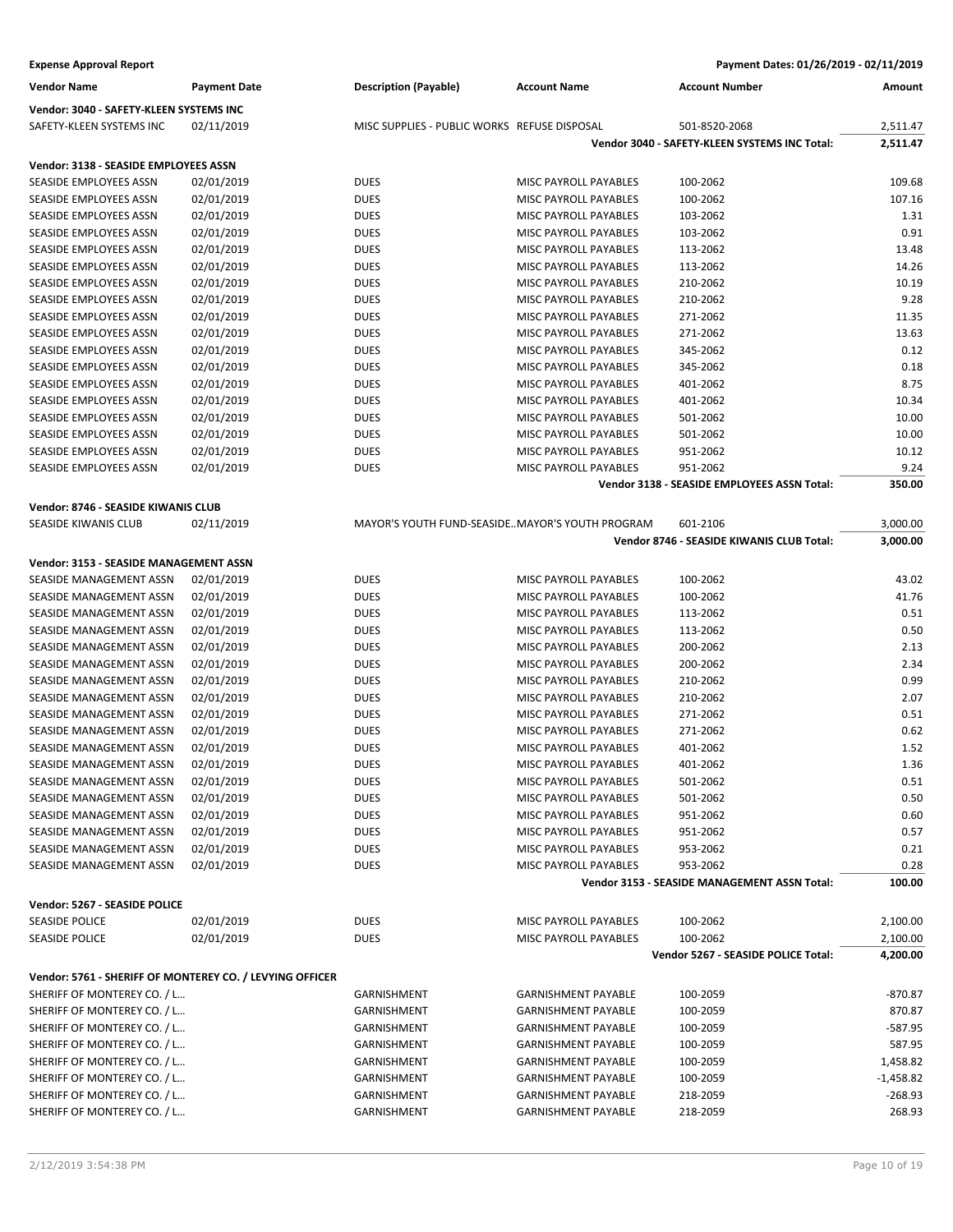| <b>Expense Approval Report</b> | Payment Dates: 01/26/2019 - 02/11/2019 |
|--------------------------------|----------------------------------------|
|--------------------------------|----------------------------------------|

| <b>Vendor Name</b>                              | <b>Payment Date</b> | <b>Description (Payable)</b>                        | <b>Account Name</b>                                   | <b>Account Number</b>                                          | Amount    |
|-------------------------------------------------|---------------------|-----------------------------------------------------|-------------------------------------------------------|----------------------------------------------------------------|-----------|
| SHERIFF OF MONTEREY CO. / L                     |                     | GARNISHMENT                                         | <b>GARNISHMENT PAYABLE</b>                            | 218-2059                                                       | 268.93    |
| SHERIFF OF MONTEREY CO. / L                     |                     | GARNISHMENT                                         | <b>GARNISHMENT PAYABLE</b>                            | 218-2059                                                       | $-268.93$ |
|                                                 |                     |                                                     |                                                       | Vendor 5761 - SHERIFF OF MONTEREY CO. / LEVYING OFFICER Total: | 0.00      |
| Vendor: 4059 - SILKSCREEN EXPRESS               |                     |                                                     |                                                       |                                                                |           |
| SILKSCREEN EXPRESS                              | 02/11/2019          |                                                     | REC DEPT - POLOS, NAMETAGS, DEPARTMENT CONSUMABLES    | 100-9100-3095                                                  | 541.14    |
|                                                 |                     |                                                     |                                                       | Vendor 4059 - SILKSCREEN EXPRESS Total:                        | 541.14    |
|                                                 |                     |                                                     |                                                       |                                                                |           |
| Vendor: 3249 - SMART & FINAL                    |                     |                                                     |                                                       |                                                                |           |
| <b>SMART &amp; FINAL</b>                        | 02/11/2019          | ACCT #431361; TRANS #369                            | DEPARTMENT CONSUMABLES                                | 100-9100-3095                                                  | 61.18     |
| <b>SMART &amp; FINAL</b>                        |                     |                                                     | STORE #455/TRANS #300; 8/3 DEPARTMENT CONSUMABLES     | 100-9200-3095                                                  | 173.04    |
| <b>SMART &amp; FINAL</b>                        |                     |                                                     | STORE #455/TRANS #300; 8/3 DEPARTMENT CONSUMABLES     | 100-9200-3095                                                  | $-173.04$ |
| <b>SMART &amp; FINAL</b>                        | 02/11/2019          | ACCT #431361; TRANS #135                            | SENIOR ACTIVITIES                                     | 251-9500-7125                                                  | 159.86    |
| SMART & FINAL                                   |                     | STORE #455/TRANS #172                               | SENIOR ACTIVITIES                                     | 251-9500-7125                                                  | 91.52     |
| SMART & FINAL                                   |                     | STORE #455/TRANS #172                               | SENIOR ACTIVITIES                                     | 251-9500-7125                                                  | $-91.52$  |
| <b>SMART &amp; FINAL</b>                        |                     | STORE #455; TRANS #130-986  SENIOR ACTIVITIES       |                                                       | 251-9500-7125                                                  | 94.11     |
| <b>SMART &amp; FINAL</b>                        |                     | STORE #455; TRANS #130-986  SENIOR ACTIVITIES       |                                                       | 251-9500-7125                                                  | $-94.11$  |
|                                                 |                     |                                                     |                                                       | Vendor 3249 - SMART & FINAL Total:                             | 221.04    |
| Vendor: 8273 - SMILE BUSINESS PRODUCTS, INC.    |                     |                                                     |                                                       |                                                                |           |
| SMILE BUSINESS PRODUCTS, IN 02/11/2019          |                     | ENG COPIER - SHARP/MX-3070N COPIER SERVICES         |                                                       | 100-8910-2044                                                  | 113.55    |
|                                                 |                     |                                                     |                                                       | Vendor 8273 - SMILE BUSINESS PRODUCTS, INC. Total:             | 113.55    |
| Vendor: 9092 - SOTERIA FANGUPO                  |                     |                                                     |                                                       |                                                                |           |
| SOTERIA FANGUPO                                 | 02/11/2019          | DEPOSIT REFUND - LAGUNA GR RENTAL DEPOSITS          |                                                       | 257-2345                                                       | 42.00     |
|                                                 |                     |                                                     |                                                       | Vendor 9092 - SOTERIA FANGUPO Total:                           | 42.00     |
|                                                 |                     |                                                     |                                                       |                                                                |           |
| Vendor: 7130 - SOUTH BAY REGIONAL PUBLIC SAFETY |                     |                                                     |                                                       |                                                                |           |
| SOUTH BAY REGIONAL PUBLIC                       |                     | ANDREW DIRKES; CIT ACADEMYTRAINING & EDUCATIONS     |                                                       | 100-6120-1029                                                  | 80.00     |
| SOUTH BAY REGIONAL PUBLIC                       |                     | ANDREW DIRKES; CIT ACADEMYTRAINING & EDUCATIONS     |                                                       | 100-6120-1029                                                  | $-80.00$  |
| SOUTH BAY REGIONAL PUBLIC  02/11/2019           |                     | K. ESLICK - BASIC POLICE ACAD TRAINING & EDUCATIONS |                                                       | 100-6120-1029                                                  | 3,516.00  |
|                                                 |                     |                                                     |                                                       | Vendor 7130 - SOUTH BAY REGIONAL PUBLIC SAFETY Total:          | 3,516.00  |
| Vendor: 7136 - SPECIAL SERVICES GROUP, LLC      |                     |                                                     |                                                       |                                                                |           |
| SPECIAL SERVICES GROUP, LLC                     |                     | (1) REPLACEMENT BATTERY FOR PRVNT EQUIPMENT         |                                                       | 243-6110-8184                                                  | 152.95    |
| SPECIAL SERVICES GROUP, LLC                     |                     | (1) REPLACEMENT BATTERY FOR PRVNT EQUIPMENT         |                                                       | 243-6110-8184                                                  | $-152.95$ |
|                                                 |                     |                                                     |                                                       | Vendor 7136 - SPECIAL SERVICES GROUP, LLC Total:               | 0.00      |
| Vendor: 3319 - STAPLES ADVANTAGE                |                     |                                                     |                                                       |                                                                |           |
| STAPLES ADVANTAGE                               | 02/11/2019          |                                                     | FINANCE DEPT - BOXES, 5-TAB D DEPARTMENT CONSUMABLES  | 100-2031-3095                                                  | 86.39     |
| STAPLES ADVANTAGE                               | 02/11/2019          | FINANCE DEPT - MISC SUPPLIES STATIONARY SUPPLIES    |                                                       | 100-5110-3092                                                  | 374.18    |
| STAPLES ADVANTAGE                               | 02/11/2019          | FINANCE DEPT - 7 INCH EXP PO STATIONARY SUPPLIES    |                                                       | 100-5110-3092                                                  | 50.89     |
| STAPLES ADVANTAGE                               | 02/11/2019          | POLICE - (4) HP INK CARTRIDGES STATIONARY SUPPLIES  |                                                       | 100-6110-3092                                                  | 124.94    |
| STAPLES ADVANTAGE                               | 02/11/2019          | POLICE - (3) CASES 30% RECYCL STATIONARY SUPPLIES   |                                                       | 100-6110-3092                                                  | 150.73    |
| STAPLES ADVANTAGE                               | 02/11/2019          | POLICE - CREDIT FOR INV #3400 STATIONARY SUPPLIES   |                                                       | 100-6110-3092                                                  | $-87.17$  |
| STAPLES ADVANTAGE                               | 02/11/2019          | POLICE - MISC SUPPLIES                              | DEPARTMENT CONSUMABLES                                | 100-6110-3095                                                  | 404.26    |
| STAPLES ADVANTAGE                               | 02/11/2019          |                                                     | FINANCE DEPT - (2) 8.5x11 BLUE DEPARTMENT CONSUMABLES | 100-7410-3095                                                  | 33.85     |
| STAPLES ADVANTAGE                               | 02/11/2019          | 986 HILBY - (10) PAPER                              | <b>STATIONARY SUPPLIES</b>                            | 100-9100-3092                                                  | 502.44    |
| STAPLES ADVANTAGE                               | 02/11/2019          | 986 HILBY - MISC SUPPLIES                           | <b>STATIONARY SUPPLIES</b>                            | 100-9100-3092                                                  | 84.28     |
| STAPLES ADVANTAGE                               | 02/11/2019          | 986 HILBY - MISC SUPPLIES                           | <b>STATIONARY SUPPLIES</b>                            | 100-9100-3092                                                  | 360.04    |
| STAPLES ADVANTAGE                               | 02/11/2019          | 986 HILBY - (1) EXPANDABLE W SENIOR ACTIVITIES      |                                                       | 251-9500-7125                                                  | 13.65     |
|                                                 |                     |                                                     |                                                       | Vendor 3319 - STAPLES ADVANTAGE Total:                         | 2,098.48  |
| Vendor: 5144 - STATE OF CALIFORNIA              |                     |                                                     |                                                       |                                                                |           |
| STATE OF CALIFORNIA                             | 01/31/2019          | <b>SIT PAYABLE</b>                                  | STATE TAX PAYABLE                                     | 100-2053                                                       | 29,868.45 |
| <b>STATE OF CALIFORNIA</b>                      | 01/31/2019          | <b>SIT PAYABLE</b>                                  | STATE TAX PAYABLE                                     | 103-2053                                                       | 48.59     |
| STATE OF CALIFORNIA                             | 01/31/2019          | <b>SIT PAYABLE</b>                                  | STATE TAX PAYABLE                                     | 113-2053                                                       | 543.62    |
| STATE OF CALIFORNIA                             | 01/31/2019          | <b>SIT PAYABLE</b>                                  | STATE TAX PAYABLE                                     | 200-2053                                                       | 45.66     |
| STATE OF CALIFORNIA                             | 01/31/2019          | <b>SIT PAYABLE</b>                                  | STATE TAX PAYABLE                                     | 210-2053                                                       | 261.02    |
| STATE OF CALIFORNIA                             | 01/31/2019          | <b>SIT PAYABLE</b>                                  | STATE TAX PAYABLE                                     | 271-2053                                                       | 273.07    |
| STATE OF CALIFORNIA                             | 01/31/2019          | <b>SIT PAYABLE</b>                                  | STATE TAX PAYABLE                                     | 345-2053                                                       | 6.59      |
| STATE OF CALIFORNIA                             | 01/31/2019          | <b>SIT PAYABLE</b>                                  | STATE TAX PAYABLE                                     | 401-2053                                                       | 235.78    |
| STATE OF CALIFORNIA                             | 01/31/2019          | <b>SIT PAYABLE</b>                                  | STATE TAX PAYABLE                                     | 501-2053                                                       | 129.13    |
| STATE OF CALIFORNIA                             | 01/31/2019          | <b>SIT PAYABLE</b>                                  | STATE TAX PAYABLE                                     | 503-2053                                                       | 187.19    |
| STATE OF CALIFORNIA                             | 01/31/2019          | <b>SIT PAYABLE</b>                                  | STATE TAX PAYABLE                                     | 951-2053                                                       | 254.57    |
| STATE OF CALIFORNIA                             | 01/31/2019          | <b>SIT PAYABLE</b>                                  | STATE TAX PAYABLE                                     | 953-2053                                                       | 45.46     |
|                                                 |                     |                                                     |                                                       |                                                                |           |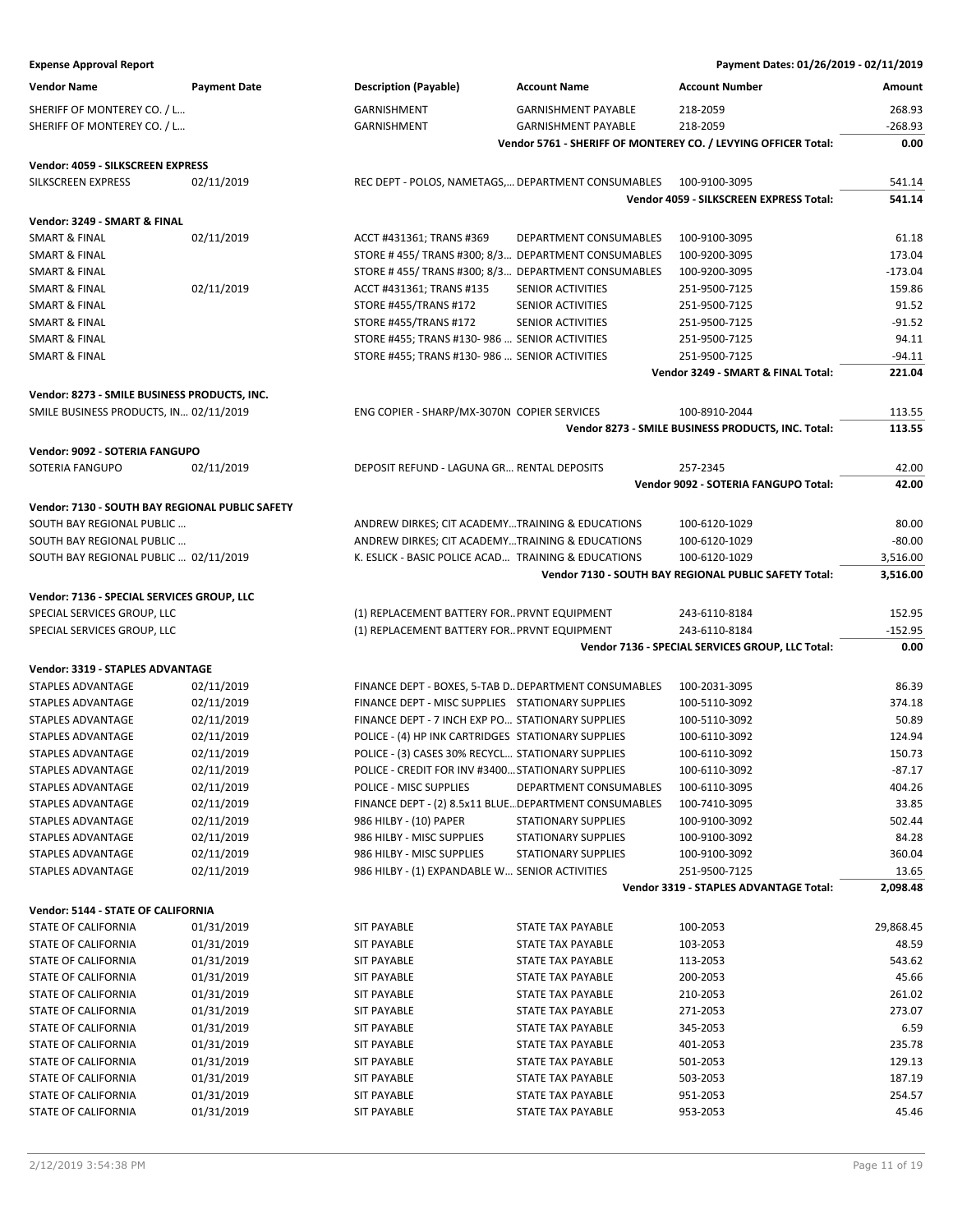| <b>Vendor Name</b>                               | <b>Payment Date</b> | <b>Description (Payable)</b>                       | <b>Account Name</b>        | <b>Account Number</b>                                  | Amount    |
|--------------------------------------------------|---------------------|----------------------------------------------------|----------------------------|--------------------------------------------------------|-----------|
| STATE OF CALIFORNIA                              | 01/31/2019          | <b>SIT PAYABLE</b>                                 | STATE TAX PAYABLE          | 971-2053                                               | 0.84      |
|                                                  |                     |                                                    |                            | Vendor 5144 - STATE OF CALIFORNIA Total:               | 31,899.97 |
| Vendor: 6324 - SUPPLYWORKS                       |                     |                                                    |                            |                                                        |           |
| <b>SUPPLYWORKS</b>                               | 02/11/2019          | MISC CLEANING SUPPLIES                             | <b>JANITORIAL SUPPLIES</b> | 100-9105-3093                                          | 349.87    |
| SUPPLYWORKS                                      | 02/11/2019          | (4) OPTIMA TOILET TISSUE DISP JANITORIAL SUPPLIES  |                            | 100-9105-3093                                          | 109.66    |
| <b>SUPPLYWORKS</b>                               | 02/11/2019          | (8) ROLL TOWLS, (4) CONTAINE JANITORIAL SUPPLIES   |                            | 100-9105-3093                                          | 1,075.15  |
| <b>SUPPLYWORKS</b>                               | 02/11/2019          | (1) WYPALL X70 WORKHORSE B JANITORIAL SUPPLIES     |                            | 100-9105-3093                                          | 27.68     |
| <b>SUPPLYWORKS</b>                               | 02/11/2019          | (8) KLEENEX TOWEL ROLL HARDJANITORIAL SUPPLIES     |                            | 100-9105-3093                                          | 515.82    |
| SUPPLYWORKS                                      | 02/11/2019          | (8) ENMOTION WHITE ROLL T JANITORIAL SUPPLIES      |                            | 100-9105-3093                                          | $-661.98$ |
| <b>SUPPLYWORKS</b>                               | 02/11/2019          | 986 HILBY - MISC CLEANING SU JANITORIAL SUPPLIES   |                            | 100-9200-3093                                          | 1,961.43  |
| <b>SUPPLYWORKS</b>                               | 02/11/2019          | (1) SPIC N' SPAN DISINFEC SPRA JANITORIAL SUPPLIES |                            | 100-9200-3093                                          | 72.04     |
| <b>SUPPLYWORKS</b>                               | 02/11/2019          | CREDIT FOR (2) TOWEL WIPER  JANITORIAL SUPPLIES    |                            | 100-9200-3093                                          | $-61.55$  |
| <b>SUPPLYWORKS</b>                               | 02/11/2019          | 986 HILBY - MISC JANITORIAL S JANITORIAL SUPPLIES  |                            | 100-9200-3093                                          | 1,161.32  |
| SUPPLYWORKS                                      | 02/11/2019          | (1) SPRAY DISINFEC, (1) BOWLC JANITORIAL SUPPLIES  |                            | 100-9200-3093                                          | 38.37     |
| SUPPLYWORKS                                      | 02/11/2019          | <b>CREDIT FOR (12) BOWLCLNR</b>                    | <b>JANITORIAL SUPPLIES</b> | 100-9200-3093                                          | $-38.37$  |
| SUPPLYWORKS                                      | 02/11/2019          | (1) UNTOUCHABLE SQ TOP                             | <b>JANITORIAL SUPPLIES</b> | 100-9200-3093                                          | 70.31     |
| <b>SUPPLYWORKS</b>                               | 02/11/2019          | 986 HILBY - MISC JANITORIAL S JANITORIAL SUPPLIES  |                            | 100-9200-3093                                          | 2,845.19  |
| <b>SUPPLYWORKS</b>                               | 02/11/2019          | <b>CREDIT FOR (24) BOWLCLNR</b>                    | <b>JANITORIAL SUPPLIES</b> | 100-9200-3093                                          | $-76.73$  |
|                                                  |                     |                                                    |                            | Vendor 6324 - SUPPLYWORKS Total:                       | 7,388.21  |
|                                                  |                     |                                                    |                            |                                                        |           |
| Vendor: 6936 - SWRCB                             |                     |                                                    |                            |                                                        |           |
| <b>SWRCB</b>                                     | 02/11/2019          | 7/1/18-6/30/19 - ANNUAL PER WASTE DISCHARGE FEE    |                            | 951-8810-1045                                          | 2,286.00  |
|                                                  |                     |                                                    |                            | Vendor 6936 - SWRCB Total:                             | 2,286.00  |
| Vendor: 5475 - TERRYBERRY                        |                     |                                                    |                            |                                                        |           |
| <b>TERRYBERRY</b>                                | 02/11/2019          | SERVICE AWARD - CUISINART 1 EMPLOYEE RECOGNITION   |                            | 100-2031-1037                                          | 463.54    |
|                                                  |                     |                                                    |                            | Vendor 5475 - TERRYBERRY Total:                        | 463.54    |
| Vendor: 5038 - THE VILLAGE PROJECT, INC.         |                     |                                                    |                            |                                                        |           |
| THE VILLAGE PROJECT, INC.                        | 02/11/2019          | 2 QTR, FY2018/19 CDBG-AFTER  VILLAGE PROJECT       |                            | 200-5410-7194                                          | 2,794.50  |
|                                                  |                     |                                                    |                            | Vendor 5038 - THE VILLAGE PROJECT, INC. Total:         | 2,794.50  |
| Vendor: 3452 - THIRD DEGREE COMMUNICATIONS, INC. |                     |                                                    |                            |                                                        |           |
| THIRD DEGREE COMMUNICATI 02/11/2019              |                     | G. ANDERSON - COLD CASE INV TRAINING & EDUCATIONS  |                            | 100-6120-1029                                          | 375.00    |
| THIRD DEGREE COMMUNICATI 02/11/2019              |                     | K. MILLER - COLD CASE INVES 4 TRAINING & EDUCAITON |                            | 100-6130-1029                                          | 375.00    |
|                                                  |                     |                                                    |                            | Vendor 3452 - THIRD DEGREE COMMUNICATIONS, INC. Total: | 750.00    |
|                                                  |                     |                                                    |                            |                                                        |           |
| Vendor: 8628 - TORTI GALLAS AND PARTNERS, INC.   |                     |                                                    |                            |                                                        |           |
| TORTI GALLAS AND PARTNERS,  02/11/2019           |                     | JAN 2019 - CAMPUS TOWN SPE BAKEWELL - CAMPUS TOWN  |                            | 601-2214                                               | 18,796.00 |
|                                                  |                     |                                                    |                            | Vendor 8628 - TORTI GALLAS AND PARTNERS, INC. Total:   | 18,796.00 |
| Vendor: 6197 - U.S. BANK EQUIPMENT FINANCE       |                     |                                                    |                            |                                                        |           |
| U.S. BANK EQUIPMENT FINANCE 02/11/2019           |                     | PD COPIERS-KONICA MINOLTAS PRINCIPAL- LEASE        |                            | 100-6110-9602                                          | 478.87    |
| U.S. BANK EQUIPMENT FINANCE 02/11/2019           |                     | PD COPIERS-KONICA MINOLTAS INTEREST-COPIER LEASE   |                            | 100-6110-9605                                          | 39.13     |
| U.S. BANK EQUIPMENT FINANCE 02/11/2019           |                     | ENG COPIER/SHARP MX-3070N PRINCIPAL-COPIER LEASE   |                            | 100-8910-9602                                          | 136.14    |
| U.S. BANK EQUIPMENT FINANCE 02/11/2019           |                     | ENG COPIER/SHARP MX-3070N INTEREST-COPIER LEASE    |                            | 100-8910-9605                                          | 15.69     |
| U.S. BANK EQUIPMENT FINANCE 02/11/2019           |                     | 986 HILBY / KONICA COPIER 65 COPIER SERVICES       |                            | 100-9200-2044                                          | 311.75    |
|                                                  |                     |                                                    |                            | Vendor 6197 - U.S. BANK EQUIPMENT FINANCE Total:       | 981.58    |
| Vendor: 7124 - U.S. BANK N.A.                    |                     |                                                    |                            |                                                        |           |
| U.S. BANK N.A.                                   | 02/01/2019          | PARS-ARS 457 6746022400                            | PARS-ARS 457 PAYABLE       | 100-2063                                               | 44.95     |
| U.S. BANK N.A.                                   | 02/01/2019          | PARS 6746022500                                    | PARS-ARS 457 PAYABLE       | 100-2063                                               | 3,852.59  |
| U.S. BANK N.A.                                   | 02/01/2019          | PARS-ARS 457 6746022400                            | PARS-ARS 457 PAYABLE       | 100-2063                                               | 1,428.98  |
| U.S. BANK N.A.                                   | 02/01/2019          | PARS 6746022500                                    | PARS-ARS 457 PAYABLE       | 100-2063                                               | 3,830.81  |
| U.S. BANK N.A.                                   | 02/01/2019          | PARS-ARS 457 6746022400                            | PARS-ARS 457 PAYABLE       | 100-2063                                               | 1,597.27  |
| U.S. BANK N.A.                                   | 02/01/2019          | PARS 6746022500                                    | PARS-ARS 457 PAYABLE       | 100-2063                                               | 5,844.04  |
| U.S. BANK N.A.                                   | 02/01/2019          | PARS-ARS 457 6746022400                            | PARS-ARS 457 PAYABLE       | 100-2063                                               | 1,756.01  |
| U.S. BANK N.A.                                   | 02/01/2019          | PARS 6746022500                                    | PARS-ARS 457 PAYABLE       | 113-2063                                               | 33.48     |
| U.S. BANK N.A.                                   | 02/01/2019          | PARS 6746022500                                    | PARS-ARS 457 PAYABLE       | 113-2063                                               | 33.65     |
| U.S. BANK N.A.                                   | 02/01/2019          | PARS 6746022500                                    | PARS-ARS 457 PAYABLE       | 113-2063                                               | 34.14     |
| U.S. BANK N.A.                                   | 02/01/2019          | PARS 6746022500                                    | PARS-ARS 457 PAYABLE       | 210-2063                                               | 66.95     |
| U.S. BANK N.A.                                   | 02/01/2019          | PARS 6746022500                                    | PARS-ARS 457 PAYABLE       | 210-2063                                               | 67.29     |
| U.S. BANK N.A.                                   | 02/01/2019          | PARS 6746022500                                    | PARS-ARS 457 PAYABLE       | 210-2063                                               | 68.28     |
| U.S. BANK N.A.                                   | 02/01/2019          | PARS 6746022500                                    | PARS-ARS 457 PAYABLE       | 271-2063                                               | 33.48     |
| U.S. BANK N.A.                                   | 02/01/2019          | PARS 6746022500                                    | PARS-ARS 457 PAYABLE       | 271-2063                                               | 41.11     |
|                                                  |                     |                                                    |                            |                                                        |           |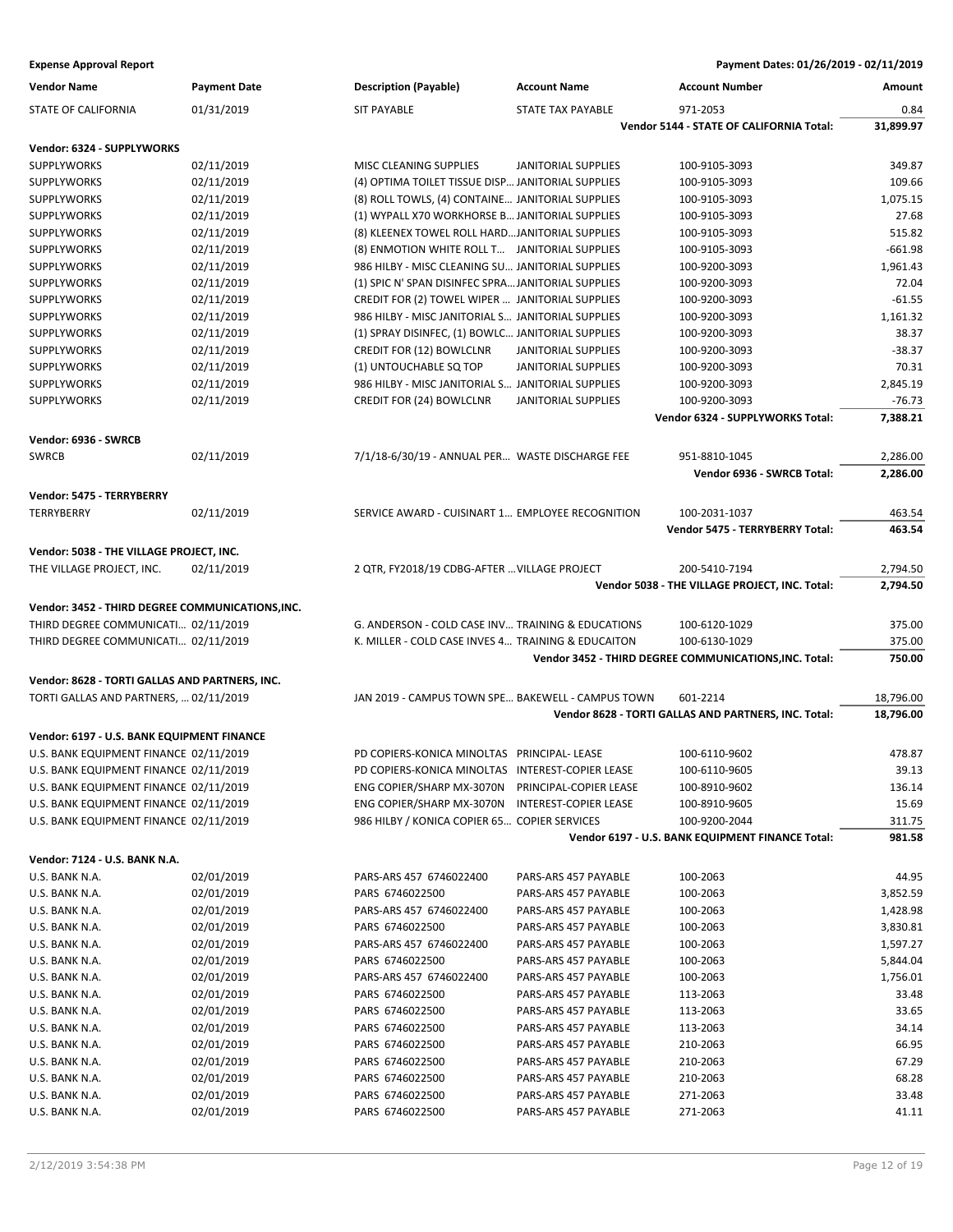| Vendor Name                                        | <b>Payment Date</b> | <b>Description (Payable)</b> | <b>Account Name</b>        | <b>Account Number</b>                                    | Amount      |
|----------------------------------------------------|---------------------|------------------------------|----------------------------|----------------------------------------------------------|-------------|
| U.S. BANK N.A.                                     | 02/01/2019          | PARS 6746022500              | PARS-ARS 457 PAYABLE       | 271-2063                                                 | 37.95       |
| U.S. BANK N.A.                                     | 02/01/2019          | PARS 6746022500              | PARS-ARS 457 PAYABLE       | 401-2063                                                 | 16.73       |
| U.S. BANK N.A.                                     | 02/01/2019          | PARS 6746022500              | PARS-ARS 457 PAYABLE       | 401-2063                                                 | 20.57       |
| U.S. BANK N.A.                                     | 02/01/2019          | PARS 6746022500              | PARS-ARS 457 PAYABLE       | 401-2063                                                 | 30.39       |
| U.S. BANK N.A.                                     | 02/01/2019          | PARS 6746022500              | PARS-ARS 457 PAYABLE       | 501-2063                                                 | 33.48       |
| U.S. BANK N.A.                                     | 02/01/2019          | PARS 6746022500              | PARS-ARS 457 PAYABLE       | 501-2063                                                 | 33.65       |
| U.S. BANK N.A.                                     | 02/01/2019          | PARS 6746022500              | PARS-ARS 457 PAYABLE       | 501-2063                                                 | 34.14       |
| U.S. BANK N.A.                                     | 02/01/2019          | PARS 6746022500              | PARS-ARS 457 PAYABLE       | 503-2063                                                 | 339.95      |
| U.S. BANK N.A.                                     | 02/01/2019          | PARS 6746022500              | PARS-ARS 457 PAYABLE       | 503-2063                                                 | 339.95      |
| U.S. BANK N.A.                                     | 02/01/2019          | PARS 6746022500              | PARS-ARS 457 PAYABLE       | 503-2063                                                 | 346.75      |
| U.S. BANK N.A.                                     | 02/01/2019          | PARS 6746022500              | PARS-ARS 457 PAYABLE       | 951-2063                                                 | 62.68       |
| U.S. BANK N.A.                                     | 02/01/2019          | PARS 6746022500              | PARS-ARS 457 PAYABLE       | 951-2063                                                 | 60.12       |
| U.S. BANK N.A.                                     | 02/01/2019          | PARS 6746022500              | PARS-ARS 457 PAYABLE       | 951-2063                                                 | 56.42       |
| U.S. BANK N.A.                                     | 02/01/2019          | PARS 6746022500              | PARS-ARS 457 PAYABLE       | 953-2063                                                 | 13.07       |
| U.S. BANK N.A.                                     | 02/01/2019          | PARS 6746022500              | PARS-ARS 457 PAYABLE       | 953-2063                                                 | 18.67       |
| U.S. BANK N.A.                                     | 02/01/2019          | PARS 6746022500              | PARS-ARS 457 PAYABLE       | 953-2063                                                 | 54.24       |
|                                                    |                     |                              |                            | Vendor 7124 - U.S. BANK N.A. Total:                      | 20,231.79   |
|                                                    |                     |                              |                            |                                                          |             |
| Vendor: 6710 - U.S. DEPT/EDUC NATIONAL PYMT CENTER |                     |                              |                            |                                                          |             |
| U.S. DEPT/EDUC NATIONAL PY                         |                     | DEBT COLLECTION              | <b>GARNISHMENT PAYABLE</b> | 100-2059                                                 | $-1,617.71$ |
| U.S. DEPT/EDUC NATIONAL PY                         |                     | <b>DEBT COLLECTION</b>       | <b>GARNISHMENT PAYABLE</b> | 100-2059                                                 | 1,617.71    |
| U.S. DEPT/EDUC NATIONAL PY                         |                     | <b>DEBT COLLECTION</b>       | <b>GARNISHMENT PAYABLE</b> | 100-2059                                                 | 1,617.71    |
| U.S. DEPT/EDUC NATIONAL PY                         |                     | DEBT COLLECTION              | <b>GARNISHMENT PAYABLE</b> | 100-2059                                                 | $-1,617.71$ |
|                                                    |                     |                              |                            | Vendor 6710 - U.S. DEPT/EDUC NATIONAL PYMT CENTER Total: | 0.00        |
| Vendor: 7370 - UPEC, LOCAL 792                     |                     |                              |                            |                                                          |             |
| UPEC, LOCAL 792                                    | 02/11/2019          | LIUNA/UNION DUES             | MISC PAYROLL PAYABLES      | 100-2062                                                 | 511.56      |
| UPEC, LOCAL 792                                    | 02/11/2019          | LIUNA/UNION DUES             | MISC PAYROLL PAYABLES      | 100-2062                                                 | 515.73      |
| UPEC, LOCAL 792                                    | 02/05/2019          | LIUNA/UNION DUES             | MISC PAYROLL PAYABLES      | 100-2062                                                 | 505.69      |
| UPEC, LOCAL 792                                    | 02/05/2019          | LIUNA/UNION DUES             | MISC PAYROLL PAYABLES      | 100-2062                                                 | 496.88      |
| UPEC, LOCAL 792                                    | 02/05/2019          | LIUNA/UNION DUES             | MISC PAYROLL PAYABLES      | 100-2062                                                 | 510.05      |
| UPEC, LOCAL 792                                    | 02/05/2019          | LIUNA/UNION DUES             | MISC PAYROLL PAYABLES      | 100-2062                                                 | 498.21      |
| UPEC, LOCAL 792                                    | 02/11/2019          | LIUNA/UNION DUES             | MISC PAYROLL PAYABLES      | 103-2062                                                 | 4.90        |
| UPEC, LOCAL 792                                    | 02/11/2019          | LIUNA/UNION DUES             | MISC PAYROLL PAYABLES      | 103-2062                                                 | 3.88        |
| UPEC, LOCAL 792                                    | 02/05/2019          | LIUNA/UNION DUES             | MISC PAYROLL PAYABLES      | 103-2062                                                 | 5.69        |
| UPEC, LOCAL 792                                    | 02/05/2019          | LIUNA/UNION DUES             | MISC PAYROLL PAYABLES      | 103-2062                                                 | 3.61        |
| UPEC, LOCAL 792                                    | 02/05/2019          | LIUNA/UNION DUES             | MISC PAYROLL PAYABLES      | 103-2062                                                 | 6.03        |
| UPEC, LOCAL 792                                    | 02/05/2019          | LIUNA/UNION DUES             | MISC PAYROLL PAYABLES      | 103-2062                                                 | 4.14        |
| UPEC, LOCAL 792                                    | 02/11/2019          | LIUNA/UNION DUES             | MISC PAYROLL PAYABLES      | 113-2062                                                 | 99.24       |
| UPEC, LOCAL 792                                    | 02/11/2019          | LIUNA/UNION DUES             | MISC PAYROLL PAYABLES      | 113-2062                                                 | 81.81       |
| UPEC, LOCAL 792                                    | 02/05/2019          | LIUNA/UNION DUES             | MISC PAYROLL PAYABLES      | 113-2062                                                 | 61.20       |
| UPEC, LOCAL 792                                    | 02/05/2019          | LIUNA/UNION DUES             | MISC PAYROLL PAYABLES      | 113-2062                                                 | 77.61       |
| UPEC, LOCAL 792                                    | 02/05/2019          | LIUNA/UNION DUES             | MISC PAYROLL PAYABLES      | 113-2062                                                 | 62.68       |
| UPEC, LOCAL 792                                    | 02/05/2019          | LIUNA/UNION DUES             | MISC PAYROLL PAYABLES      | 113-2062                                                 | 66.29       |
| UPEC, LOCAL 792                                    | 02/11/2019          | LIUNA/UNION DUES             | MISC PAYROLL PAYABLES      | 210-2062                                                 | 50.85       |
| UPEC, LOCAL 792                                    | 02/11/2019          | LIUNA/UNION DUES             | MISC PAYROLL PAYABLES      | 210-2062                                                 | 42.22       |
| UPEC, LOCAL 792                                    | 02/05/2019          | LIUNA/UNION DUES             | MISC PAYROLL PAYABLES      | 210-2062                                                 | 56.29       |
| UPEC, LOCAL 792                                    | 02/05/2019          | LIUNA/UNION DUES             | MISC PAYROLL PAYABLES      | 210-2062                                                 | 50.65       |
| UPEC, LOCAL 792                                    | 02/05/2019          | LIUNA/UNION DUES             | MISC PAYROLL PAYABLES      | 210-2062                                                 | 47.50       |
| UPEC, LOCAL 792                                    | 02/05/2019          | LIUNA/UNION DUES             | MISC PAYROLL PAYABLES      | 210-2062                                                 | 43.33       |
| UPEC, LOCAL 792                                    | 02/11/2019          | LIUNA/UNION DUES             | MISC PAYROLL PAYABLES      | 271-2062                                                 | 52.23       |
| UPEC, LOCAL 792                                    | 02/11/2019          | LIUNA/UNION DUES             | MISC PAYROLL PAYABLES      | 271-2062                                                 | 50.50       |
| UPEC, LOCAL 792                                    | 02/05/2019          | LIUNA/UNION DUES             | MISC PAYROLL PAYABLES      | 271-2062                                                 | 60.49       |
| UPEC, LOCAL 792                                    | 02/05/2019          | LIUNA/UNION DUES             | MISC PAYROLL PAYABLES      | 271-2062                                                 | 52.26       |
| UPEC, LOCAL 792                                    | 02/05/2019          | LIUNA/UNION DUES             | MISC PAYROLL PAYABLES      | 271-2062                                                 | 52.74       |
| UPEC, LOCAL 792                                    | 02/05/2019          | LIUNA/UNION DUES             | MISC PAYROLL PAYABLES      | 271-2062                                                 | 63.34       |
| UPEC, LOCAL 792                                    | 02/11/2019          | LIUNA/UNION DUES             | MISC PAYROLL PAYABLES      | 345-2062                                                 | 3.36        |
| UPEC, LOCAL 792                                    | 02/05/2019          | LIUNA/UNION DUES             | MISC PAYROLL PAYABLES      | 345-2062                                                 | 3.40        |
| UPEC, LOCAL 792                                    | 02/05/2019          | LIUNA/UNION DUES             | MISC PAYROLL PAYABLES      | 345-2062                                                 | 0.56        |
| UPEC, LOCAL 792                                    | 02/05/2019          | LIUNA/UNION DUES             | MISC PAYROLL PAYABLES      | 345-2062                                                 | 0.85        |
| UPEC, LOCAL 792                                    | 02/11/2019          | LIUNA/UNION DUES             | MISC PAYROLL PAYABLES      | 401-2062                                                 | 43.41       |
| UPEC, LOCAL 792                                    | 02/11/2019          | LIUNA/UNION DUES             | MISC PAYROLL PAYABLES      | 401-2062                                                 | 46.43       |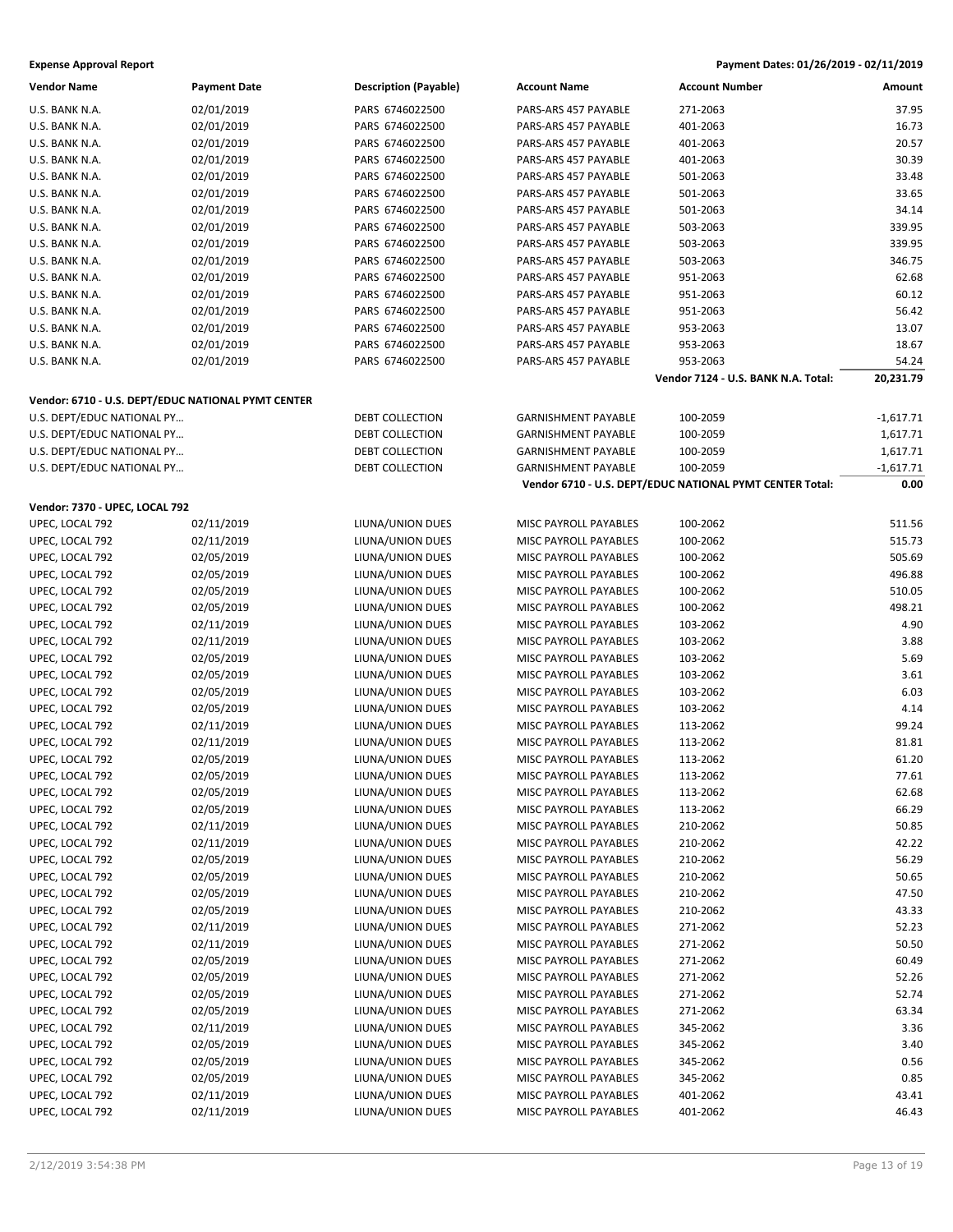| <b>Vendor Name</b>                      | <b>Payment Date</b> | <b>Description (Payable)</b>                      | <b>Account Name</b>                                                  | <b>Account Number</b>                         | <b>Amount</b> |
|-----------------------------------------|---------------------|---------------------------------------------------|----------------------------------------------------------------------|-----------------------------------------------|---------------|
| UPEC, LOCAL 792                         | 02/05/2019          | LIUNA/UNION DUES                                  | MISC PAYROLL PAYABLES                                                | 401-2062                                      | 33.59         |
| UPEC, LOCAL 792                         | 02/05/2019          | LIUNA/UNION DUES                                  | MISC PAYROLL PAYABLES                                                | 401-2062                                      | 39.48         |
| UPEC, LOCAL 792                         | 02/05/2019          | LIUNA/UNION DUES                                  | MISC PAYROLL PAYABLES                                                | 401-2062                                      | 40.68         |
| UPEC, LOCAL 792                         | 02/05/2019          | LIUNA/UNION DUES                                  | MISC PAYROLL PAYABLES                                                | 401-2062                                      | 48.10         |
| UPEC, LOCAL 792                         | 02/11/2019          | LIUNA/UNION DUES                                  | MISC PAYROLL PAYABLES                                                | 501-2062                                      | 46.50         |
| UPEC, LOCAL 792                         | 02/11/2019          | LIUNA/UNION DUES                                  | MISC PAYROLL PAYABLES                                                | 501-2062                                      | 46.50         |
| UPEC, LOCAL 792                         | 02/05/2019          | LIUNA/UNION DUES                                  | MISC PAYROLL PAYABLES                                                | 501-2062                                      | 46.50         |
| UPEC, LOCAL 792                         | 02/05/2019          | LIUNA/UNION DUES                                  | MISC PAYROLL PAYABLES                                                | 501-2062                                      | 46.50         |
| UPEC, LOCAL 792                         | 02/05/2019          | LIUNA/UNION DUES                                  | MISC PAYROLL PAYABLES                                                | 501-2062                                      | 46.50         |
| UPEC, LOCAL 792                         | 02/05/2019          | LIUNA/UNION DUES                                  | <b>MISC PAYROLL PAYABLES</b>                                         | 501-2062                                      | 46.50         |
| UPEC, LOCAL 792                         | 02/11/2019          | LIUNA/UNION DUES                                  | MISC PAYROLL PAYABLES                                                | 951-2062                                      | 24.39         |
| UPEC, LOCAL 792                         | 02/11/2019          | LIUNA/UNION DUES                                  | MISC PAYROLL PAYABLES                                                | 951-2062                                      | 49.93         |
| UPEC, LOCAL 792                         | 02/05/2019          | LIUNA/UNION DUES                                  | MISC PAYROLL PAYABLES                                                | 951-2062                                      | 44.30         |
| UPEC, LOCAL 792                         | 02/05/2019          | LIUNA/UNION DUES                                  | MISC PAYROLL PAYABLES                                                | 951-2062                                      | 43.36         |
| UPEC, LOCAL 792                         | 02/05/2019          | LIUNA/UNION DUES                                  | MISC PAYROLL PAYABLES                                                | 951-2062                                      | 47.01         |
| UPEC, LOCAL 792                         | 02/05/2019          | LIUNA/UNION DUES                                  | MISC PAYROLL PAYABLES                                                | 951-2062                                      | 42.99         |
| UPEC, LOCAL 792                         | 02/11/2019          | LIUNA/UNION DUES                                  | MISC PAYROLL PAYABLES                                                | 973-2062                                      | 0.56          |
|                                         |                     |                                                   |                                                                      | Vendor 7370 - UPEC, LOCAL 792 Total:          | 4,929.00      |
| Vendor: 3583 - VALLEY FABRICATION, INC. |                     |                                                   |                                                                      |                                               |               |
| VALLEY FABRICATION, INC.                | 02/11/2019          | REPAIR BATTERY BOX COVER                          | <b>OUTSIDE REPAIRS</b>                                               | 501-8520-6148                                 | 602.87        |
|                                         |                     |                                                   |                                                                      | Vendor 3583 - VALLEY FABRICATION, INC. Total: | 602.87        |
| Vendor: 6671 - VERIZON WIRELESS         |                     |                                                   |                                                                      |                                               |               |
| <b>VERIZON WIRELESS</b>                 | 02/11/2019          | ACCT #772515511-00003; 12/2 MOBILE COMMUNICATION  |                                                                      | 100-6120-5135                                 | 778.52        |
| <b>VERIZON WIRELESS</b>                 | 02/11/2019          | ACCT #772515511-00005; 12/2 MOBILE COMMUNICATIONS |                                                                      | 503-4010-5135                                 | 60.35         |
| <b>VERIZON WIRELESS</b>                 | 02/11/2019          | ACCT #772515511-00006; 12/2 MOBILE COMMUNICATIONS |                                                                      | 503-4010-5135                                 | 513.24        |
| <b>VERIZON WIRELESS</b>                 | 02/11/2019          | ACCT #772515511-00007; 12/2 MOBILE COMMUNICATIONS |                                                                      | 503-4010-5135                                 | 56.33         |
| <b>VERIZON WIRELESS</b>                 | 02/11/2019          | ACCT #772515511-00008; 12/2 MOBILE COMMUNICATIONS |                                                                      | 503-4010-5135                                 | 111.41        |
|                                         |                     |                                                   |                                                                      | Vendor 6671 - VERIZON WIRELESS Total:         | 1,519.85      |
|                                         |                     |                                                   |                                                                      |                                               |               |
| <b>Vendor: 4970 - WHITSON ENGINEERS</b> |                     |                                                   |                                                                      |                                               |               |
| <b>WHITSON ENGINEERS</b>                | 02/11/2019          | THROUGH 10/31/18 - BROADW CONSULTANT              |                                                                      | 100-8910-1030                                 | 832.00        |
| <b>WHITSON ENGINEERS</b>                | 02/11/2019          | DEC 2018 - 1817 YOSEMITE - D CONSULTANT           |                                                                      | 271-8110-1030                                 | 7,000.00      |
| <b>WHITSON ENGINEERS</b>                | 02/11/2019          |                                                   | DEC 2018 - DEL MONTE MANORDEL MONTE MANOR STORM D 271-8910-9961      |                                               | 616.00        |
| <b>WHITSON ENGINEERS</b>                | 02/11/2019          | DEC 2018 - MANZANITA PARK S PARKS IMPROVEMENTS    |                                                                      | 342-8910-9570                                 | 6,466.00      |
| <b>WHITSON ENGINEERS</b>                | 02/11/2019          | THROUGH 10/31/18 - CAPRA P CAPRA PARK             |                                                                      | 342-8910-9572                                 | 500.00        |
| <b>WHITSON ENGINEERS</b>                | 02/11/2019          | NOV 2018 - CAPRA PARK - CIVIL CAPRA PARK          |                                                                      | 342-8910-9572                                 | 4,220.00      |
| <b>WHITSON ENGINEERS</b>                | 02/11/2019          | THROUGH 10/31/18 - ELLIS PARK ELLIS PARK          |                                                                      | 342-8910-9574                                 | 2,800.00      |
| <b>WHITSON ENGINEERS</b>                | 02/11/2019          | NOV 2018 - ELLIS PARK                             | <b>ELLIS PARK</b>                                                    | 342-8910-9574                                 | 830.00        |
| <b>WHITSON ENGINEERS</b>                | 02/11/2019          | DEC 2018 - ELLIS PARK                             | <b>ELLIS PARK</b>                                                    | 342-8910-9574                                 | 1,497.00      |
| <b>WHITSON ENGINEERS</b>                | 02/11/2019          |                                                   | 8/1/18-9/13/18 - CUTINO PARK CUTINO PARK ADA IMPRVMNTS 348-8910-9571 |                                               | 1,945.00      |
| <b>WHITSON ENGINEERS</b>                | 02/11/2019          | AUG 2018 - SCSD- HILBY EASEM CONSULTANT           |                                                                      | 951-8820-1030                                 | 3,070.00      |
|                                         |                     |                                                   |                                                                      | <b>Vendor 4970 - WHITSON ENGINEERS Total:</b> | 29,776.00     |

**Grand Total: 774,274.31**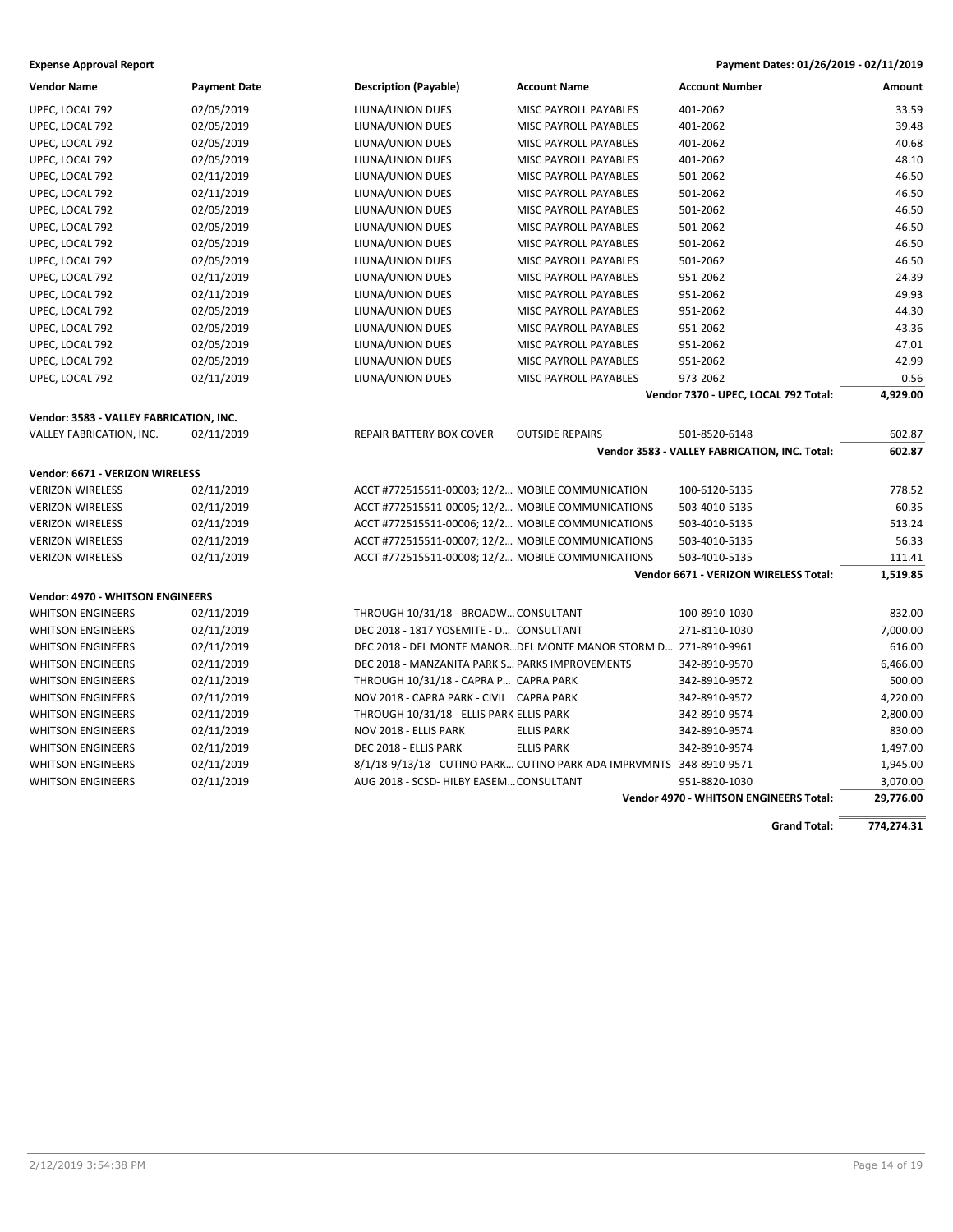## **Report Summary**

### **Fund Summary**

| Fund                            | <b>Payment Amount</b> |
|---------------------------------|-----------------------|
| 100 - GENERAL FUND              | 391,397.44            |
| 103 - LAGUNA GRANDE PKG FUND    | 2,638.67              |
| 113 - POMA & DMDC FUND          | 7,429.96              |
| 200 - CDBG FUND                 | 3,095.48              |
| <b>210 - STREETS FUND</b>       | 83,046.03             |
| 218 - TRAINING - FIRE           | 0.00                  |
| 243 - PRVNT                     | 0.00                  |
| 251 - SENIOR PROGRAMS           | 373.51                |
| 252 - OLDEMEYER MAINTENANCE     | 1,402.44              |
| 255 - SOPER FIELD CMNTY CNTR    | 235.50                |
| 256 - SWIMMING POOL FUND        | 8,940.91              |
| 257 - PARKS MAINTENANCE         | 42.00                 |
| 271 - STORMWATER FUND           | 9,737.86              |
| 342 - PARKS-PLAYGROUND IMPRVMNT | 16,313.00             |
| 345 - WBUV INFRASTRUCTURE IMPRO | 47.50                 |
| 348 - CUTINO PARK IMPRVMTS      | 1,945.00              |
| 401 - WATER FUND                | 7,051.51              |
| 501 - EQUIPMT MAINT FUND        | 21,452.02             |
| 503 - MIS FUND                  | 9,629.92              |
| 601 - EXPEND TRUST FUND         | 21,796.00             |
| 951 - SAN, DISTRICT GEN, FUND   | 7,673.38              |
| 952 - SAN, DISTRICT CAP, OUTLAY | 169,337.50            |
| 953 - SAN, DISTRICT CAP, IMPROV | 10,615.94             |
| 971 - SA MERGED CAPITAL PROJ    | 8.08                  |
| 973 - SA MERGED - LMIHF         | 64.66                 |
| <b>Grand Total:</b>             | 774.274.31            |

## **Account Summary**

| <b>Account Number</b> | <b>Account Name</b>             | <b>Payment Amount</b> |
|-----------------------|---------------------------------|-----------------------|
| 100-1010-7167         | <b>COMMUNITY FIREWORKS</b>      | 0.00                  |
| 100-1010-7199         | <b>HOMELESS ASSISTANCE</b>      | 10,000.00             |
| 100-2031-1015         | <b>BENEFITS ADMINISTRATI</b>    | 0.00                  |
| 100-2031-1028         | TRAINING (CITYWIDE)             | 3,415.00              |
| 100-2031-1030         | CONSULTANT                      | 4,432.74              |
| 100-2031-1037         | <b>EMPLOYEE RECOGNITION</b>     | 463.54                |
| 100-2031-2064         | PERSONNEL RECRUITMENT           | 0.00                  |
| 100-2031-3095         | DEPARTMENT CONSUMA              | 86.39                 |
| 100-2042-7201         | <b>COMM PARTNERSHIP FOR</b>     | 1,354.59              |
| 100-2042-7203         | <b>COMMUNITY HUMAN SE</b>       | 3,301.53              |
| 100-2052              | <b>FEDERAL TAX PAYABLE</b>      | 76,761.73             |
| 100-2053              | STATE TAX PAYABLE               | 29,868.45             |
| 100-2057              | EE HEALTHCARE PAYABLE           | 28,895.02             |
| 100-2059              | <b>GARNISHMENT PAYABLE</b>      | 2,277.82              |
| 100-2062              | <b>MISC PAYROLL PAYABLES</b>    | 9,839.74              |
| 100-2063              | PARS-ARS 457 PAYABLE            | 18,354.65             |
| 100-2066              | <b>DENTAL PAYABLE</b>           | 5,793.40              |
| 100-3010-1023         | <b>LEGAL SERVICES - SPECIAL</b> | 19,110.00             |
| 100-3676              | <b>SWIMMING POOL REVEN</b>      | 57.60                 |
| 100-5110-1030         | CONSULTANT                      | 15,029.64             |
| 100-5110-3092         | <b>STATIONARY SUPPLIES</b>      | 425.07                |
| 100-6110-1027         | <b>BACKGROUND INVESTIGA</b>     | 1,080.00              |
| 100-6110-1029         | <b>TRAINING &amp; EDUCATION</b> | 1,400.28              |
| 100-6110-2041         | COUNTY COMMUNICATI              | 15,417.44             |
| 100-6110-2042         | AUTOMATED CRIMINAL J            | 26,941.28             |
| 100-6110-2053         | <b>OUTSIDE PRINTING SERVI</b>   | 724.27                |
| 100-6110-2057         | PEST CONTROL                    | 140.00                |
| 100-6110-2078         | <b>OTHER EXPENSE</b>            | 494.24                |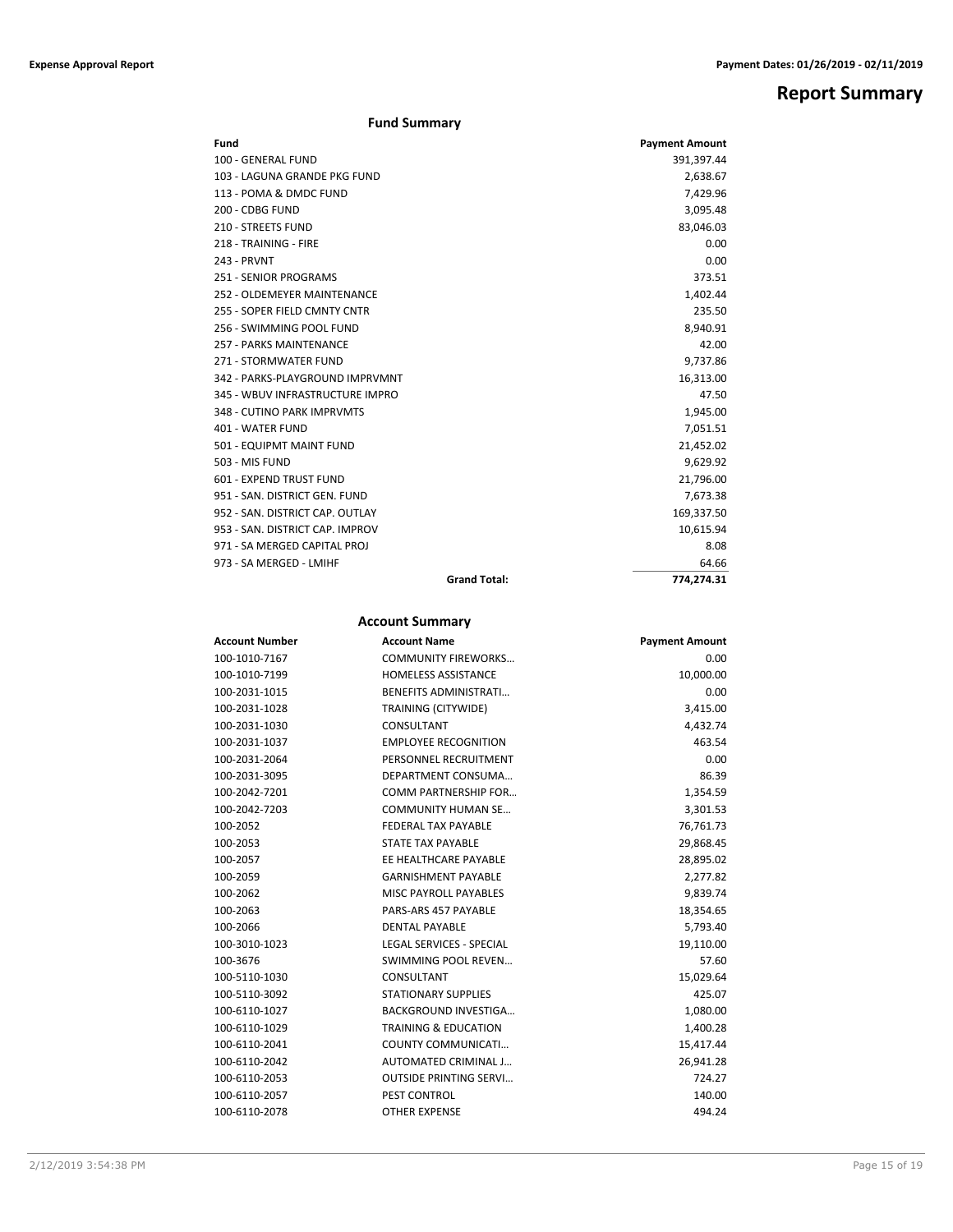|                                | <b>Account Summary</b>               |                       |
|--------------------------------|--------------------------------------|-----------------------|
| <b>Account Number</b>          | <b>Account Name</b>                  | <b>Payment Amount</b> |
| 100-6110-3092                  | <b>STATIONARY SUPPLIES</b>           | 188.50                |
| 100-6110-3095                  | DEPARTMENT CONSUMA                   | 469.80                |
| 100-6110-3102                  | COMPUTER SUPPLIES/SO                 | 1,139.75              |
| 100-6110-4124                  | <b>MAIL SERVICES</b>                 | 44.53                 |
| 100-6110-5132                  | <b>TELEPHONE</b>                     | 561.20                |
| 100-6110-8187                  | DEPARTMENT EQUIPMENT                 | 16,000.00             |
| 100-6110-9602                  | PRINCIPAL-LEASE                      | 478.87                |
| 100-6110-9605                  | <b>INTEREST-COPIER LEASE</b>         | 39.13                 |
| 100-6120-0099                  | <b>TUITION REIMBURSEMEN</b>          | 774.66                |
| 100-6120-1029                  | <b>TRAINING &amp; EDUCATIONS</b>     | 4,024.25              |
| 100-6120-2060                  | <b>BLOOD ALCOHOL</b>                 | 1,011.18              |
| 100-6120-3096                  | <b>CSA74 APPROVED MEDIC</b>          | 348.80                |
| 100-6120-5135                  | <b>MOBILE COMMUNICATION</b>          | 778.52                |
| 100-6130-1029                  | <b>TRAINING &amp; EDUCAITON</b>      | 375.00                |
| 100-6610-2041                  | COUNTY COMMUNICATI                   | 10,710.05             |
| 100-6640-2049                  | UNIFORM SERVICE/LAUN                 | 0.00                  |
| 100-6670-8187                  | <b>VEHICLE STORAGE</b>               | 1,136.00              |
| 100-7210-8187                  | DEPARTMENT EQUIPMENT                 | 23,416.06             |
| 100-7410-1030                  | CONSULTANT                           | 4,000.00              |
| 100-7410-3095                  | DEPARTMENT CONSUMA                   | 33.85                 |
| 100-7410-4207                  | SATELLITE OFFICE                     | 0.00                  |
| 100-8310-2057                  | <b>PEST CONTROL</b>                  | 568.00                |
| 100-8310-2073                  | SUBCONTRACTED WORK                   | 3,826.77              |
| 100-8310-2087                  | EQUIPMENT RENTAL                     | 110.36                |
| 100-8310-3093                  | <b>JANITORIAL SUPPLIES</b>           | $-19.74$              |
| 100-8310-3095                  | DEPARTMENT CONSUMA                   | 113.28                |
| 100-8310-3099                  | <b>CHEMICALS</b>                     | 1,343.27              |
| 100-8310-5131                  | <b>GAS &amp; ELECTRIC</b>            | 18,541.96             |
| 100-8310-5133                  | <b>WATER</b>                         | 3,063.81              |
| 100-8310-8133                  | <b>OLDEMEYER BOILER</b>              | 600.00                |
| 100-8420-2041                  | COUNTY COMMUNICATI                   | 2,582.51              |
| 100-8420-2073                  | SUBCONTRACTED WORK                   | 1,199.43              |
| 100-8420-3095                  | DEPARTMENT CONSUMA                   | 183.75                |
| 100-8420-5131                  | <b>GAS &amp; ELECTRIC</b>            | 353.39                |
| 100-8420-8187<br>100-8440-3095 | <b>DEPARTMENT EQUIPMENT</b>          | 550.20                |
|                                | DEPARTMENT CONSUMA                   | 173.20<br>2,855.46    |
| 100-8440-5133                  | WATER                                |                       |
| 100-8910-1030<br>100-8910-2044 | CONSULTANT<br><b>COPIER SERVICES</b> | 832.00<br>499.86      |
| 100-8910-9602                  | PRINCIPAL-COPIER LEASE               | 136.14                |
| 100-8910-9605                  | INTEREST-COPIER LEASE                | 15.69                 |
| 100-9100-3092                  | <b>STATIONARY SUPPLIES</b>           | 946.76                |
| 100-9100-3095                  | DEPARTMENT CONSUMA                   | 825.11                |
| 100-9100-3102                  | <b>COMPUTER SUPPLIES</b>             | 0.00                  |
| 100-9105-2049                  | UNIFORM SERVICE/LAUN                 | 343.30                |
| 100-9105-3093                  | <b>JANITORIAL SUPPLIES</b>           | 1,416.20              |
| 100-9200-2044                  | <b>COPIER SERVICES</b>               | 311.75                |
| 100-9200-2063                  | PUBLISHING & LEGAL AD                | 574.00                |
| 100-9200-3093                  | <b>JANITORIAL SUPPLIES</b>           | 5,972.01              |
| 100-9200-3095                  | DEPARTMENT CONSUMA                   | 0.00                  |
| 100-9200-7182                  | <b>HOLIDAY SNOW FESTIVAL</b>         | 1,151.24              |
| 100-9400-2073                  | SUBCONTRACTED WORK                   | 0.00                  |
| 100-9603-2075                  | RECREATION CONTRACT S                | 1,133.16              |
| 103-2052                       | FEDERAL TAX PAYABLE                  | 123.13                |
| 103-2053                       | STATE TAX PAYABLE                    | 48.59                 |
| 103-2057                       | EE HEALTHCARE PAYABLE                | 69.20                 |
| 103-2062                       | MISC PAYROLL PAYABLES                | 30.47                 |
| 103-8710-5131                  | <b>GAS &amp; ELECTRIC</b>            | 1,657.68              |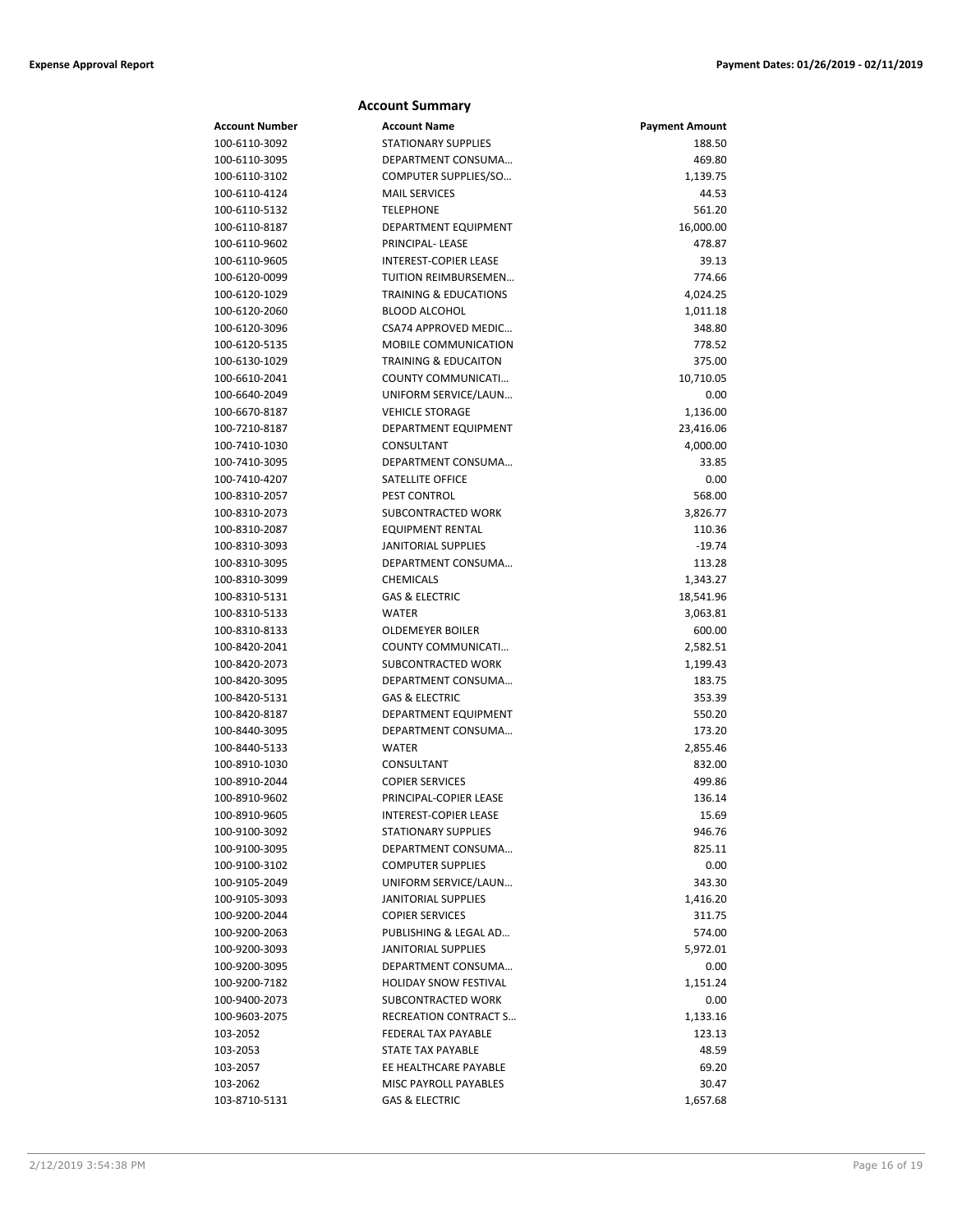|                      | <b>Account Summary</b>                               |                       |
|----------------------|------------------------------------------------------|-----------------------|
| Account Number       | <b>Account Name</b>                                  | <b>Payment Amount</b> |
| 103-8710-5133        | <b>WATER</b>                                         | 709.60                |
| 113-2052             | FEDERAL TAX PAYABLE                                  | 1,360.49              |
| 113-2053             | <b>STATE TAX PAYABLE</b>                             | 543.62                |
| 113-2057             | EE HEALTHCARE PAYABLE                                | 557.20                |
| 113-2062             | <b>MISC PAYROLL PAYABLES</b>                         | 477.58                |
| 113-2063             | PARS-ARS 457 PAYABLE                                 | 101.27                |
| 113-8730-2073        | SUBCONTRACTED WORK                                   | 3,286.21              |
| 113-8730-3095        | DEPARTMENT CONSUMA                                   | 1,103.59              |
| 200-2052             | <b>FEDERAL TAX PAYABLE</b>                           | 137.62                |
| 200-2053             | STATE TAX PAYABLE                                    | 45.66                 |
| 200-2057             | EE HEALTHCARE PAYABLE                                | 113.23                |
| 200-2062             | MISC PAYROLL PAYABLES                                | 4.47                  |
| 200-5410-7194        | <b>VILLAGE PROJECT</b>                               | 2,794.50              |
| 210-2052             | <b>FEDERAL TAX PAYABLE</b>                           | 682.35                |
| 210-2053             | STATE TAX PAYABLE                                    | 261.02                |
| 210-2057             | EE HEALTHCARE PAYABLE                                | 383.12                |
| 210-2062             | MISC PAYROLL PAYABLES                                | 313.37                |
| 210-2063             | PARS-ARS 457 PAYABLE                                 | 202.52                |
| 210-8110-3095        | DEPARTMENT CONSUMA                                   | 347.90                |
| 210-8110-5131        | <b>GAS &amp; ELECTRIC</b>                            | 27.57                 |
| 210-8210-2059        | <b>STREET LIGHTINGS</b>                              | 16,766.87             |
| 210-8210-2077        | TRAFFIC SIGNAL MAINTE                                | 3,860.56              |
| 210-8210-9571        | PAVEMENT MANAGEME                                    | 57,265.00             |
| 210-8420-2093        | SUBCONTRACTED WORK                                   | 981.00                |
| 210-8420-5131        | <b>GAS &amp; ELECTRIC</b>                            | 120.18                |
| 210-8420-5133        | <b>WATER</b>                                         | 1,834.57              |
| 218-2059             | <b>GARNISHMENT PAYABLE</b>                           | 0.00                  |
| 243-6110-8184        | PRVNT EQUIPMENT                                      | 0.00                  |
| 251-9500-7125        | <b>SENIOR ACTIVITIES</b>                             | 373.51                |
| 252-2345             | <b>CENTER RENTAL DEPOSITS</b>                        | 1,402.44              |
| 255-2345             | <b>CENTER RENTAL DEPOSITS</b>                        | 235.50                |
| 256-9400-8187        | DEPARTMENT EQUIPMENT                                 | 8,940.91              |
| 257-2345<br>271-2052 | <b>RENTAL DEPOSITS</b><br><b>FEDERAL TAX PAYABLE</b> | 42.00<br>756.32       |
| 271-2053             | <b>STATE TAX PAYABLE</b>                             | 273.07                |
| 271-2057             | EE HEALTHCARE PAYABLE                                | 485.13                |
| 271-2062             | <b>MISC PAYROLL PAYABLES</b>                         | 357.67                |
| 271-2063             | PARS-ARS 457 PAYABLE                                 | 112.54                |
| 271-8110-1030        | CONSULTANT                                           | 7,000.00              |
| 271-8110-3095        | CONSUMABLES                                          | 137.13                |
| 271-8910-9961        | DEL MONTE MANOR STO                                  | 616.00                |
| 342-8910-9570        | PARKS IMPROVEMENTS                                   | 6,466.00              |
| 342-8910-9572        | <b>CAPRA PARK</b>                                    | 4,720.00              |
| 342-8910-9574        | <b>ELLIS PARK</b>                                    | 5,127.00              |
| 345-2052             | FEDERAL TAX PAYABLE                                  | 21.08                 |
| 345-2053             | STATE TAX PAYABLE                                    | 6.59                  |
| 345-2057             | EE HEALTHCARE PAYABLE                                | 11.36                 |
| 345-2062             | MISC PAYROLL PAYABLES                                | 8.47                  |
| 348-8910-9571        | <b>CUTINO PARK ADA IMPR</b>                          | 1,945.00              |
| 401-2052             | FEDERAL TAX PAYABLE                                  | 595.82                |
| 401-2053             | <b>STATE TAX PAYABLE</b>                             | 235.78                |
| 401-2057             | EE HEALTHCARE PAYABLE                                | 408.17                |
| 401-2062             | MISC PAYROLL PAYABLES                                | 273.66                |
| 401-2063             | PARS-ARS 457 PAYABLE                                 | 67.69                 |
| 401-8610-2053        | <b>OUTSIDE PRINTING SERVI</b>                        | 146.79                |
| 401-8610-4124        | POSTAGE                                              | 308.96                |
| 401-8620-2073        | SUBCONTRACTED WORK                                   | 1,050.00              |
| 401-8620-3095        | DEPARTMENT CONSUMA                                   | 77.96                 |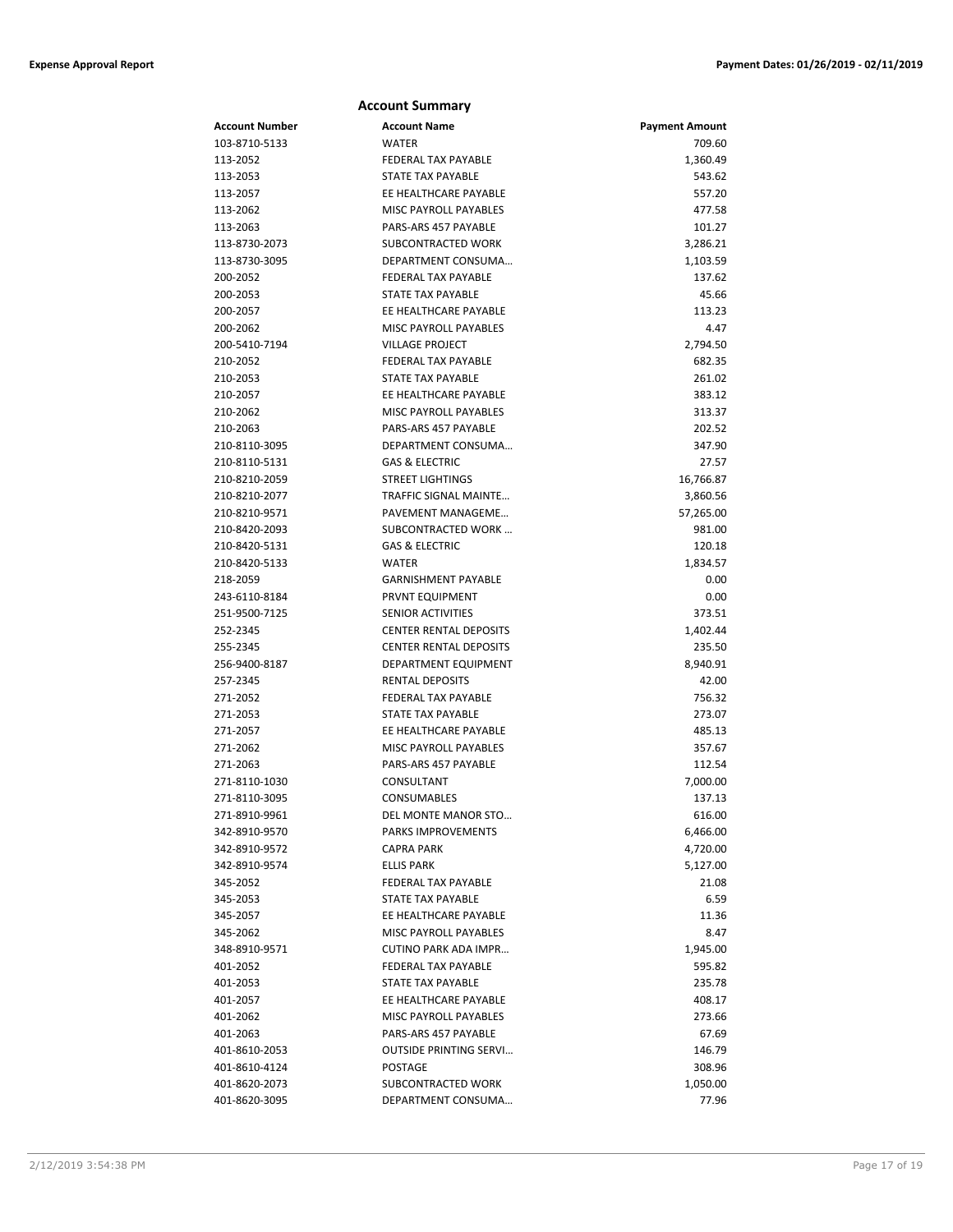|                | <b>Account Summary</b>       |                       |
|----------------|------------------------------|-----------------------|
| Account Number | <b>Account Name</b>          | <b>Payment Amount</b> |
| 401-8620-5131  | <b>GAS &amp; ELECTRIC</b>    | 1,936.68              |
| 401-8910-9558  | CAPITAL IMPROVEMENT          | 1,950.00              |
| 501-2052       | <b>FEDERAL TAX PAYABLE</b>   | 457.16                |
| 501-2053       | STATE TAX PAYABLE            | 129.13                |
| 501-2057       | EE HEALTHCARE PAYABLE        | 394.66                |
| 501-2062       | MISC PAYROLL PAYABLES        | 300.01                |
| 501-2063       | PARS-ARS 457 PAYABLE         | 101.27                |
| 501-8510-2078  | <b>OTHER EXPENSE</b>         | 36.00                 |
| 501-8510-5131  | <b>GAS &amp; ELECTRIC</b>    | 336.38                |
| 501-8520-2068  | <b>REFUSE DISPOSAL</b>       | 2,511.47              |
| 501-8520-6144  | <b>VEHICLE PARTS</b>         | 1,862.93              |
| 501-8520-6148  | <b>OUTSIDE REPAIRS</b>       | 15,323.01             |
| 503-2052       | <b>FEDERAL TAX PAYABLE</b>   | 554.27                |
| 503-2053       | STATE TAX PAYABLE            | 187.19                |
| 503-2057       | EE HEALTHCARE PAYABLE        | 262.76                |
| 503-2063       | PARS-ARS 457 PAYABLE         | 1,026.65              |
| 503-4010-1030  | CONSULTANT                   | 500.00                |
| 503-4010-3102  | COMPUTER SUPPLIES/SO         | 75.00                 |
| 503-4010-5132  | <b>TELEPHONE</b>             | 131.00                |
| 503-4010-5135  | MOBILE COMMUNICATIO          | 1,977.94              |
| 503-4010-5138  | DATA COMMUNICATION           | 4,915.11              |
| 601-2106       | MAYOR'S YOUTH PROGR          | 3,000.00              |
| 601-2214       | BAKEWELL - CAMPUS TO         | 18,796.00             |
| 951-2052       | FEDERAL TAX PAYABLE          | 685.80                |
| 951-2053       | STATE TAX PAYABLE            | 254.57                |
| 951-2057       | EE HEALTHCARE PAYABLE        | 416.78                |
| 951-2062       | <b>MISC PAYROLL PAYABLES</b> | 272.51                |
| 951-2063       | PARS-ARS 457 PAYABLE         | 179.22                |
| 951-8810-1022  | <b>LEGAL SERVICES</b>        | 0.00                  |
| 951-8810-1045  | <b>WASTE DISCHARGE FEE</b>   | 2,286.00              |
| 951-8820-1030  | CONSULTANT                   | 3,070.00              |
| 951-8820-2073  | SUBCONTRACTED WORK           | 508.50                |
| 951-8820-3095  | DEPARTMENT CONSUMA           | 0.00                  |
| 952-8820-8192  | <b>EQUIPMENT</b>             | 169,337.50            |
| 953-2052       | FEDERAL TAX PAYABLE          | 65.46                 |
| 953-2053       | STATE TAX PAYABLE            | 45.46                 |
| 953-2057       | EE HEALTHCARE PAYABLE        | 22.52                 |
| 953-2062       | <b>MISC PAYROLL PAYABLES</b> | 0.49                  |
| 953-2063       | PARS-ARS 457 PAYABLE         | 85.98                 |
| 953-8820-9205  | CANYON DEL REY SEWER L       | 10,396.03             |
| 971-2052       | FEDERAL TAX PAYABLE          | 2.83                  |
| 971-2053       | STATE TAX PAYABLE            | 0.84                  |
| 971-2057       | EE HEALTHCARE PAYABLE        | 0.76                  |
| 971-2059       | <b>GARNISHMENT PAYABLE</b>   | 3.65                  |
| 973-2062       | MISC PAYROLL PAYABLES        | 0.56                  |
| 973-9710-9526  | AFFORDABLE HOUSING           | 64.10                 |
|                | <b>Grand Total:</b>          | 774,274.31            |
|                |                              |                       |

### **Project Account Summary**

| <b>Project Account Key</b> | <b>Payment Amount</b> |
|----------------------------|-----------------------|
| **None**                   | 702.223.48            |
| 5005010 AA                 | 718.32                |
| 5005014 AA                 | 16.49                 |
| 5005015 AA                 | 436.21                |
| 5005060 AA                 | 3,218.78              |
| 950VENDORS                 | 10,396.03             |
| $SB1-1$                    | 57,265.00             |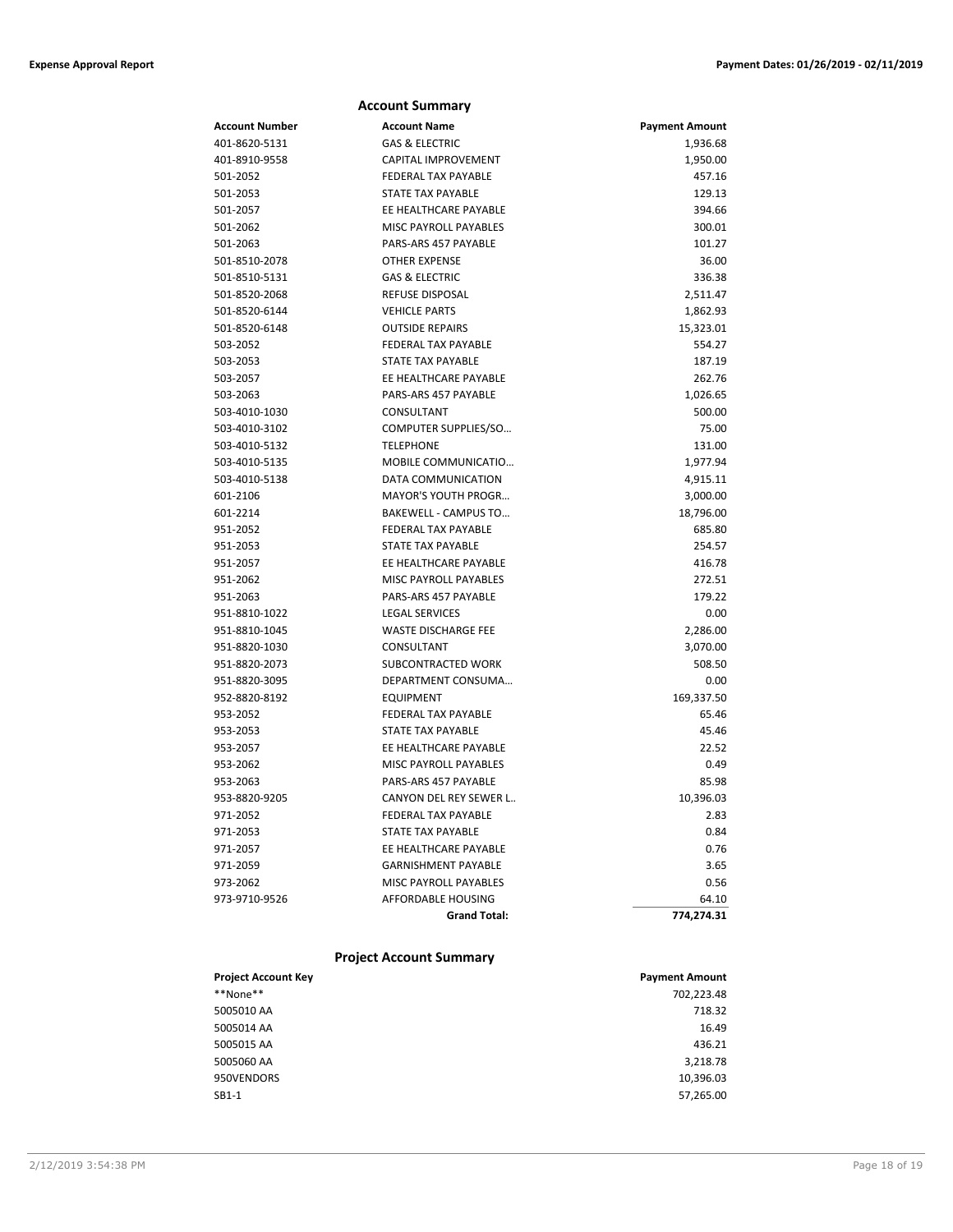### **Project Account Summary**

**Project Account Key Payment Amount** SB1-1

**Grand Total: 774,274.31**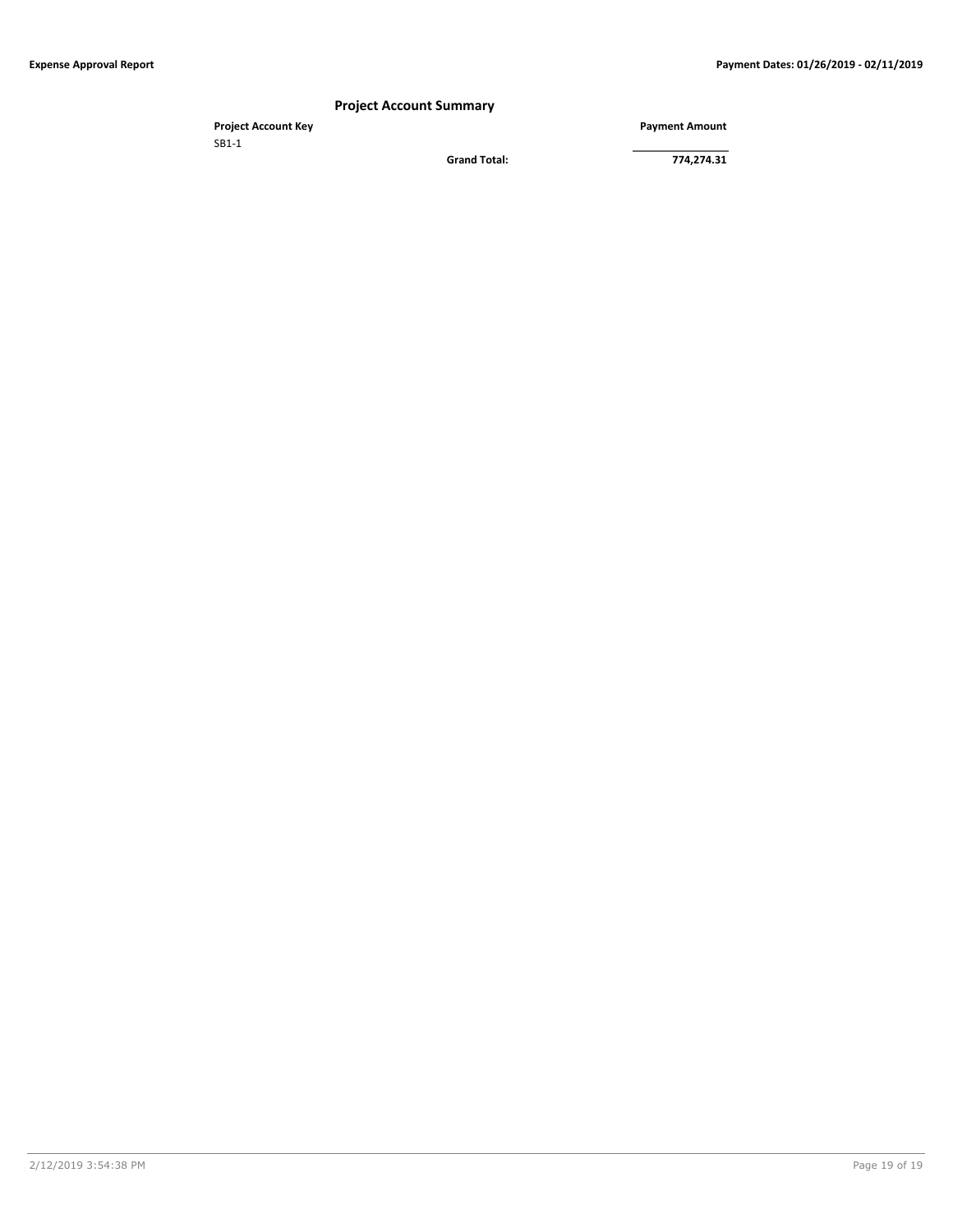# **Distribution Report**

Seaside, CA Payroll Set: 01 Expense Range - Payment Range 01/26/2019-02/11/2019

**Amount**

| <b>Fund: 100 - GENERAL FUND</b> |                                |            |
|---------------------------------|--------------------------------|------------|
| 100-1010-0001                   | SALARIES                       | 861.62     |
| 100-1010-0002                   | <b>OVERTIME</b>                | 24.23      |
| 100-1010-7177                   | CHILDCARE was TUTORING PROGRAM | 39.62      |
| 100-2010-0001                   | SALARIES                       | 9,746.90   |
| 100-2010-0002                   | <b>OVERTIME</b>                | 44.06      |
| 100-2021-0001                   | SALARIES                       | 5,885.71   |
| 100-2021-0002                   | <b>OVERTIME</b>                | 11.02      |
| 100-2031-0001                   | SALARIES                       | 11,928.86  |
| 100-2031-0002                   | <b>OVERTIME</b>                | 160.27     |
| 100-2042-0020                   | PART-TIME HOURLY WAGES         | 1,705.08   |
| 100-3010-0001                   | SALARIES                       | 35,127.87  |
| 100-5110-0001                   | SALARIES                       | 19,326.13  |
| 100-5110-0002                   | <b>OVERTIME</b>                | 489.20     |
| 100-5110-0041                   | <b>MEDICAL INSURANCE</b>       | 46.15      |
| 100-6110-0001                   | SALARIES                       | 27,302.91  |
| 100-6110-0002                   | <b>OVERTIME</b>                | 2,780.39   |
| 100-6110-0003                   | <b>HOLIDAY OVERTIME</b>        | 992.32     |
| 100-6110-0020                   | PART-TIME HOURLY WAGES         | 1,244.04   |
| 100-6110-1033                   | <b>FITNESS PROGRAM</b>         | 45.00      |
| 100-6120-0001                   | SALARIES                       | 131,186.87 |
| 100-6120-0002                   | <b>OVERTIME</b>                | 15,470.02  |
| 100-6120-0003                   | <b>HOLIDAY OVERTIME</b>        | 9,330.58   |
| 100-6130-0001                   | SALARIES                       | 31,095.03  |
| 100-6130-0002                   | <b>OVERTIME</b>                | 445.52     |
| 100-6130-0003                   | <b>HOLIDAY OVERTIME</b>        | 464.79     |
| 100-6150-0001                   | SALARIES                       | 3,404.57   |
| 100-6160-0001                   | SALARIES                       | 2,600.23   |
| 100-6160-0041                   | <b>MEDICAL INSURANCE</b>       | 46.15      |
| 100-6170-0020                   | PART-TIME HOURLY WAGES         | 2,867.71   |
| 100-6610-0001                   | SALARIES                       | 8,099.14   |
| 100-6610-0020                   | PART-TIME HOURLY WAGES         | 345.00     |
| 100-6640-0001                   | SALARIES                       | 115,706.47 |
| 100-6640-0002                   | <b>OVERTIME</b>                | 23,301.98  |
| 100-6640-0003                   | HOLIDAY OVERTIME               | 10,931.03  |
| 100-6660-0020                   | PART-TIME HOURLY WAGES         | 489.36     |
| 100-7110-0001                   | SALARIES                       | 4,468.93   |
| 100-7110-0020                   | PART-TIME HOURLY WAGES         | 1,432.26   |
| 100-7210-0001                   | SALARIES                       | 7,653.92   |
| 100-7220-0001                   | SALARIES                       | 3,304.53   |
| 100-7310-0001                   | SALARIES                       | 11,318.00  |
| 100-7410-0001                   | SALARIES                       | 11,819.41  |
| 100-7410-0020                   | PART-TIME HOURLY               | 584.97     |
| 100-7410-0041                   | MEDICAL INSURANCE              | 46.15      |
| 100-8310-0001                   | SALARIES                       | 5,278.88   |
| 100-8310-0002                   | <b>OVERTIME</b>                | 285.15     |
| 100-8310-0097                   | UNALLOCATED PAGER              | 2,110.69   |
| 100-8410-0001                   | SALARIES                       | 2,850.54   |
| 100-8420-0001                   | SALARIES                       | 8,118.90   |
| 100-8420-0002                   | <b>OVERTIME</b>                | 348.32     |
| 100-8430-0001                   | SALARIES                       | 5,334.92   |
| 100-8430-0002                   | <b>OVERTIME</b>                | 1,430.62   |
| 100-8440-0001                   | SALARIES                       | 1,067.51   |
| 100-8450-0001                   | SALARIES                       | 3,129.28   |
|                                 |                                |            |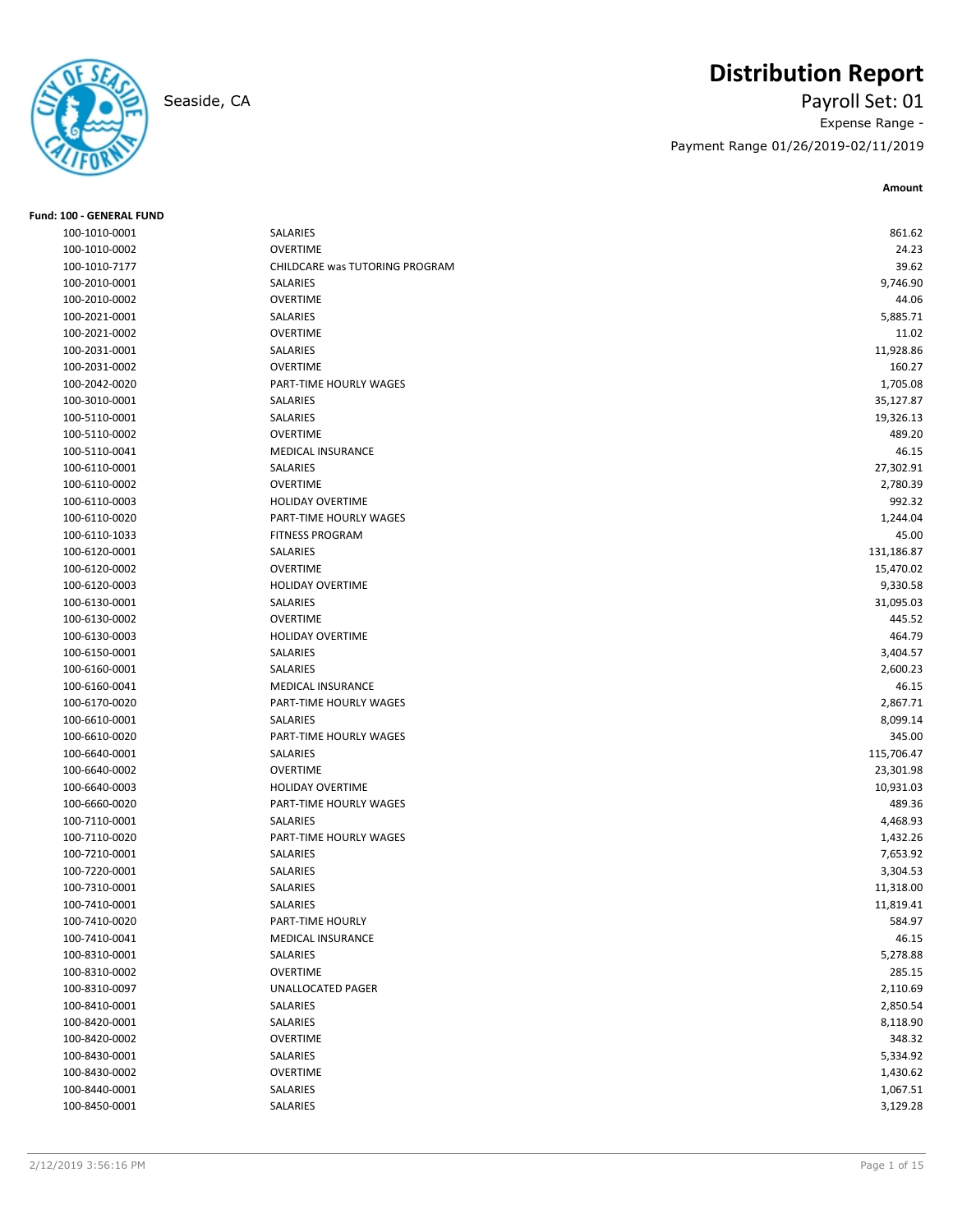### **Distribution Report Expense Range: - Payment Range: 01/26/2019-02/11/2019**

|               |                        |                                          | Amount     |
|---------------|------------------------|------------------------------------------|------------|
| 100-8450-0002 | <b>OVERTIME</b>        |                                          | 312.63     |
| 100-8910-0001 | <b>SALARIES</b>        |                                          | 18,248.88  |
| 100-8910-0020 | PART-TIME HOURLY WAGES |                                          | 367.50     |
| 100-9100-0001 | SALARIES               |                                          | 9,385.07   |
| 100-9100-0020 | PART-TIME HOURLY WAGES |                                          | 2,325.12   |
| 100-9105-0001 | <b>SALARIES</b>        |                                          | 2,136.88   |
| 100-9105-0002 | <b>OVERTIME</b>        |                                          | 490.82     |
| 100-9105-0020 | PART-TIME HOURLY WAGES |                                          | 5,166.60   |
| 100-9200-0020 | PART-TIME HOURLY WAGES |                                          | 3,360.87   |
| 100-9310-0001 | <b>SALARIES</b>        |                                          | 5,244.56   |
| 100-9310-0020 | PART-TIME HOURLY WAGES |                                          | 4,769.33   |
| 100-9320-0020 | PART-TIME HOURLY WAGES |                                          | 1,306.56   |
| 100-9330-0020 | PART-TIME HOURLY WAGES |                                          | 3,363.05   |
| 100-9340-0020 | PART-TIME HOURLY WAGES |                                          | 2,374.43   |
| 100-9350-0020 | PART-TIME HOURLY WAGES |                                          | 4,264.53   |
| 100-9400-0001 | <b>SALARIES</b>        |                                          | 2,280.64   |
| 100-9400-0002 | <b>OVERTIME</b>        |                                          | 58.20      |
| 100-9400-0020 | PART-TIME HOURLY WAGES |                                          | 12,490.65  |
| 100-9500-0020 | PART-TIME HOURLY WAGES |                                          | 4,037.21   |
|               |                        | Fund 100 - GENERAL FUND Total: 14,229.60 | 626,112.34 |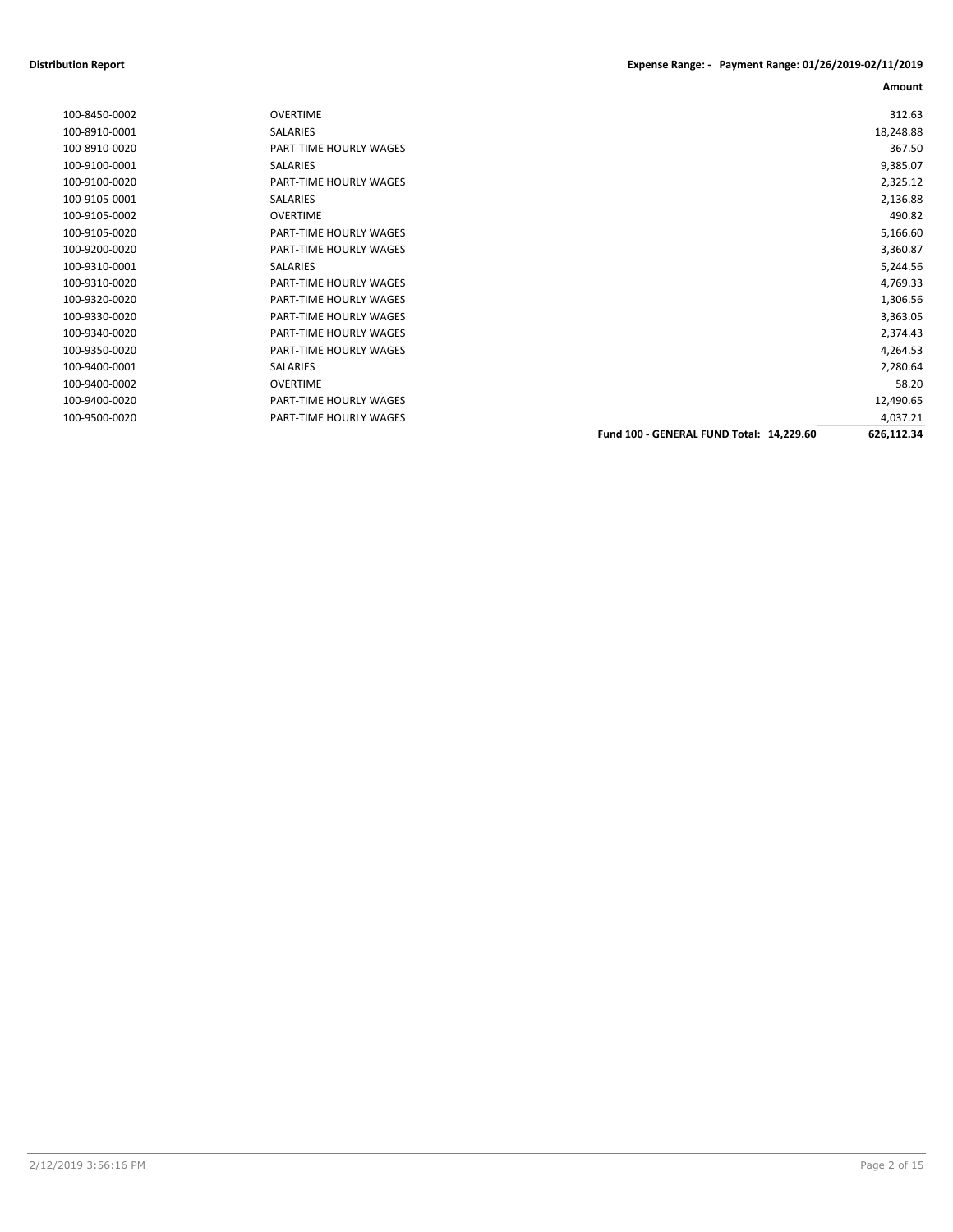**Fund: 103 - LAGUNA GRANDE PKG FUND**

103-8710-0001 SALARIES 1,064.76

**Fund 103 - LAGUNA GRANDE PKG FUND Total: 20.01 1,064.76**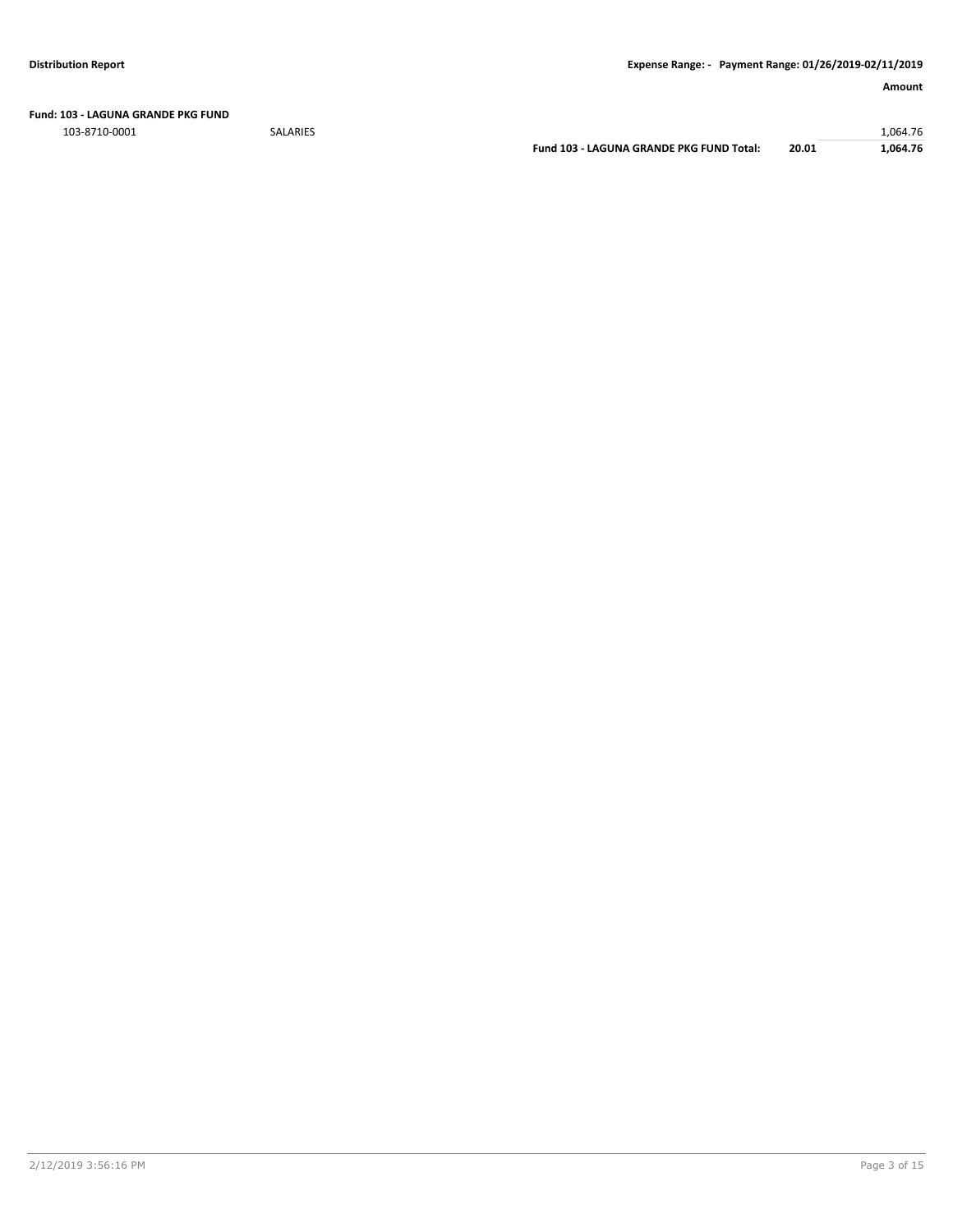| L13 - POMA & DMDC FUND |                   |                                    |        |           |
|------------------------|-------------------|------------------------------------|--------|-----------|
| 113-8730-0001          | SALARIES          |                                    |        | 12,199.20 |
| 113-8730-0002          | <b>OVERTIME</b>   |                                    |        | 2,041.55  |
| 113-8730-0041          | MEDICAL INSURANCE |                                    |        | 92.30     |
|                        |                   | Fund 113 - POMA & DMDC FUND Total: | 349.21 | 14,333.05 |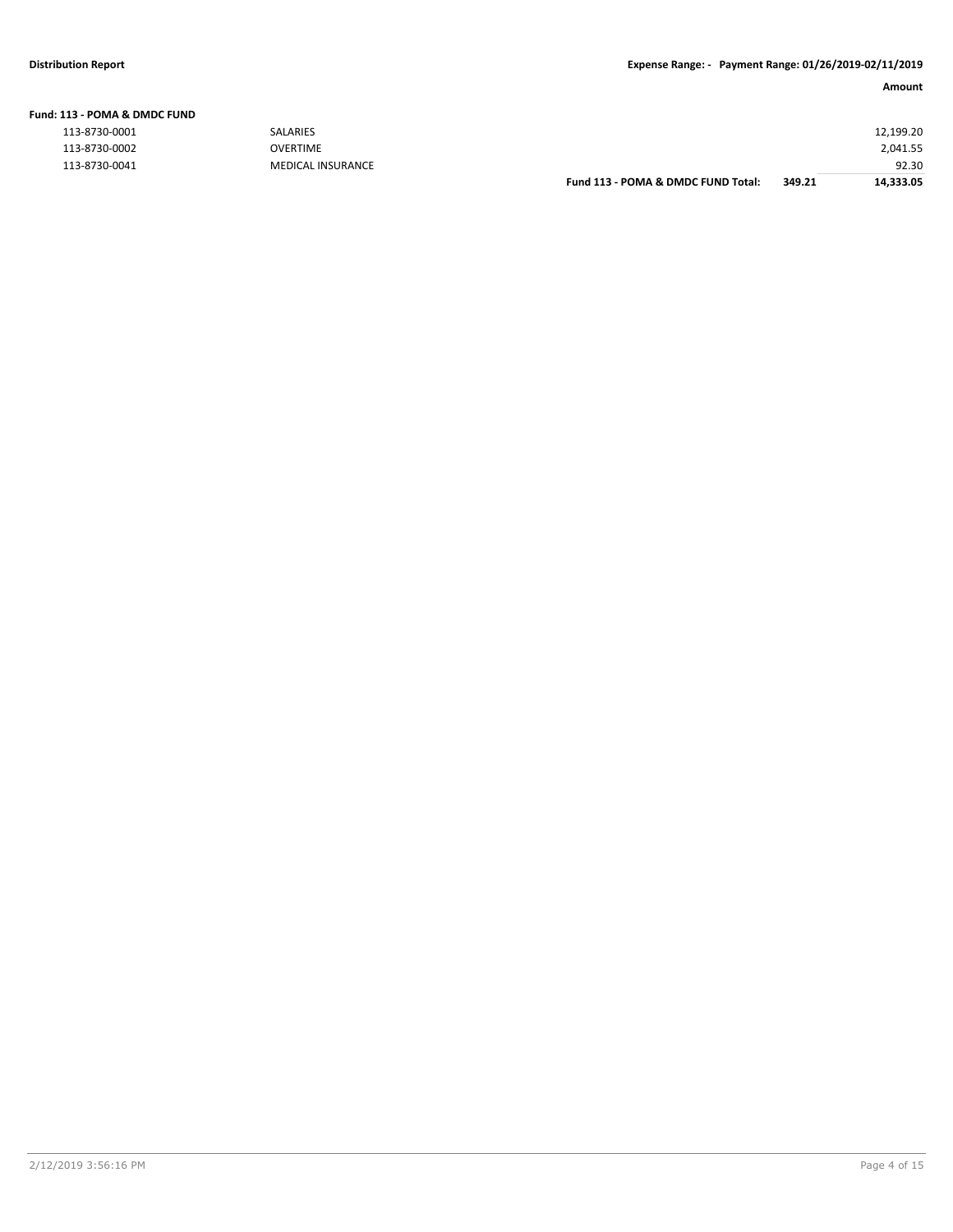**Fund: 200 - CDBG FUND** 200-5410-0001 SALARIES 1,564.68

**Fund 200 - CDBG FUND Total: 35.00 1,564.68**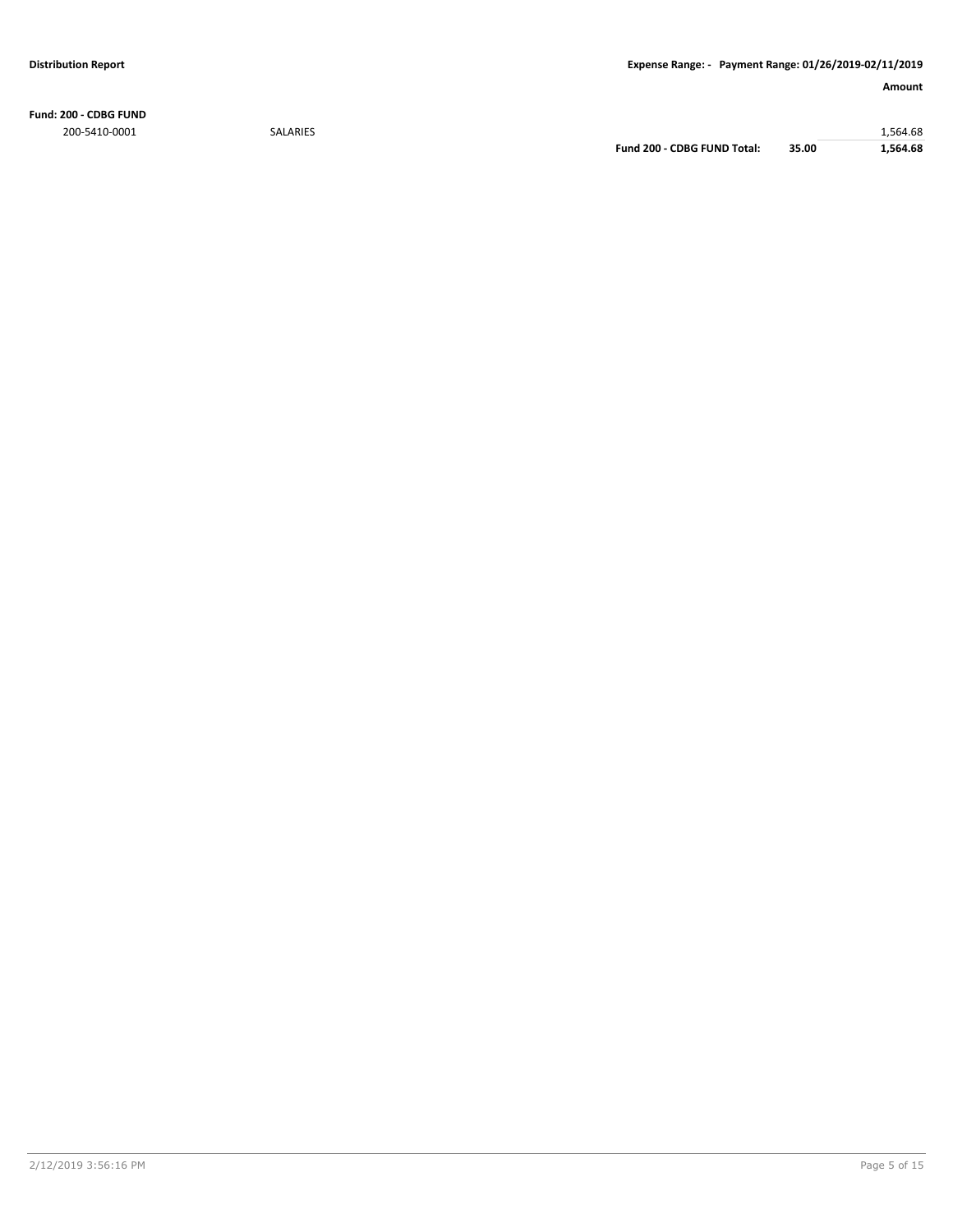### **Fund: 210 - STREETS FUND**

| 210-8110-0001 | <b>SALARIES</b> |                                       |        | 6,595.69 |
|---------------|-----------------|---------------------------------------|--------|----------|
| 210-8110-0002 | <b>OVERTIME</b> |                                       |        | 474.25   |
| 210-8420-0001 | <b>SALARIES</b> |                                       |        | 1,101.24 |
|               |                 | <b>Fund 210 - STREETS FUND Total:</b> | 240.71 | 8,171.18 |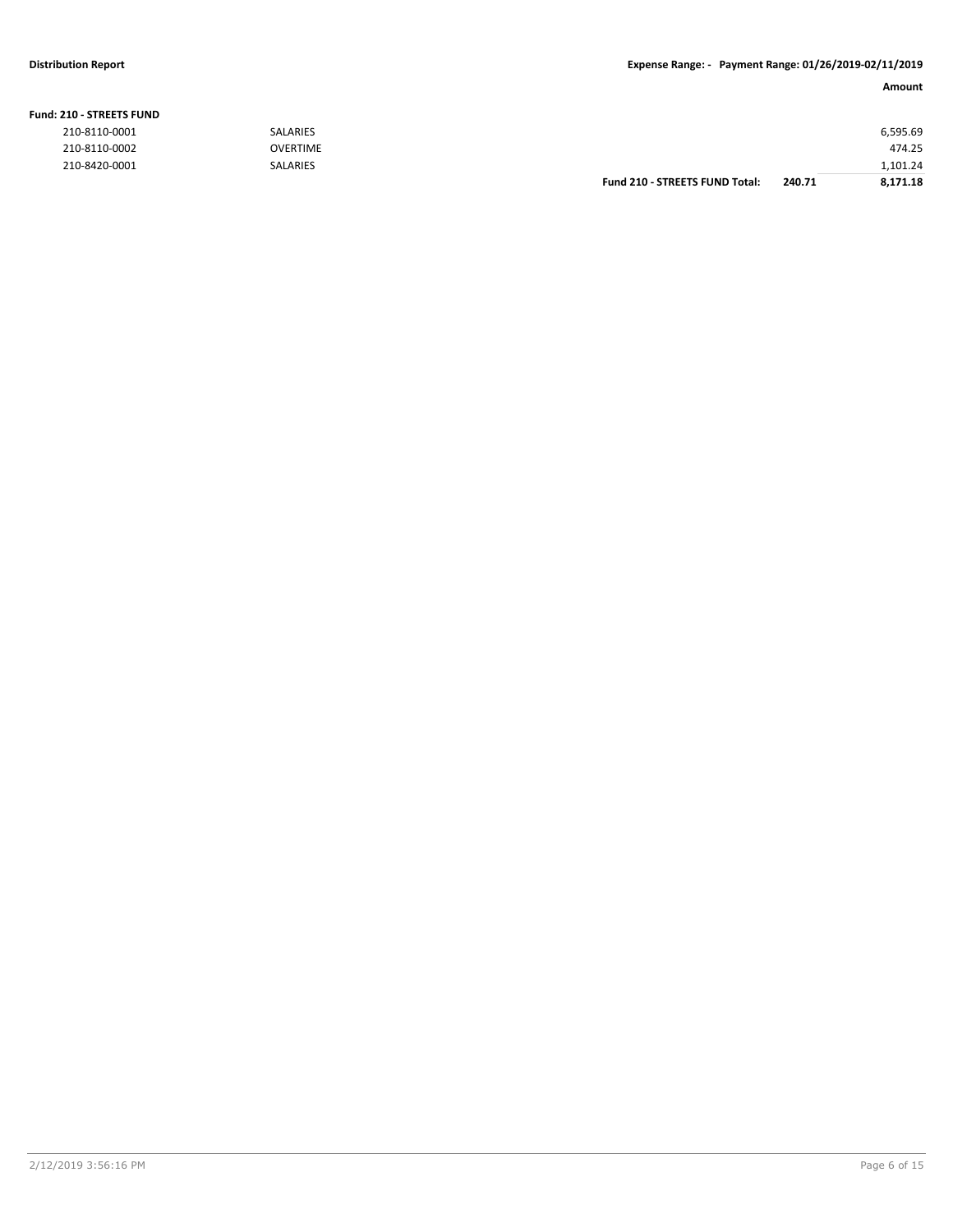| <b>Fund: 271 - STORMWATER FUND</b> |  |
|------------------------------------|--|
|------------------------------------|--|

| 271-8110-0001 |
|---------------|
| 271-8110-0002 |
| 271-8010-8000 |

|               |                              | <b>Fund 271 - STORMWATER FUND Total:</b> | 234.10 | 8.841.78 |
|---------------|------------------------------|------------------------------------------|--------|----------|
| 271-8910-8000 | STRORM WATER TRASH AMENDMENT |                                          |        | 53.46    |
| 271-8110-0002 | OVERTIME                     |                                          |        | 1,735.50 |
| 271-8110-0001 | <b>SALARIES</b>              |                                          |        | 7,052.82 |
|               |                              |                                          |        |          |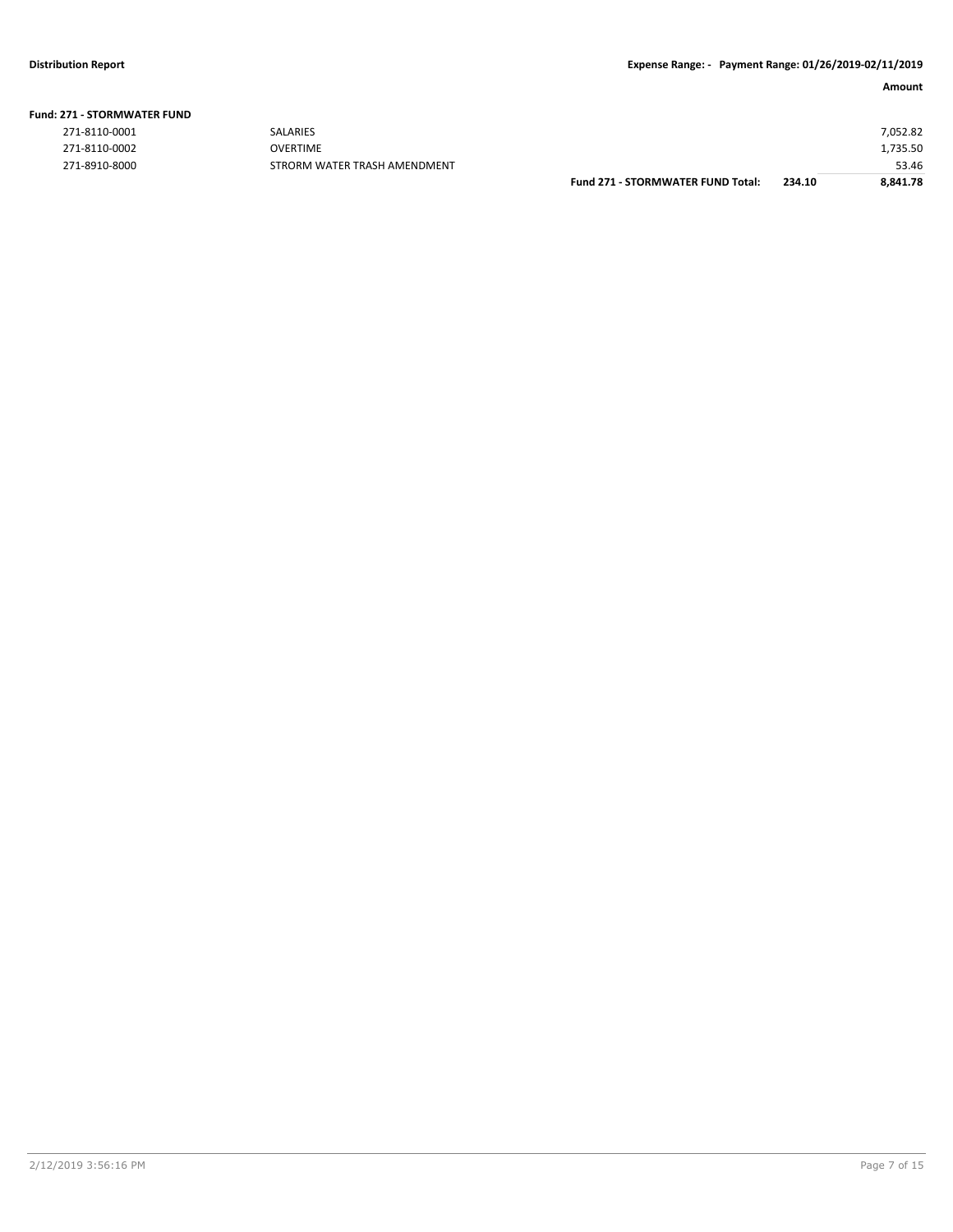**Fund: 345 - WBUV INFRASTRUCTURE IMPRO**

345-8910-0001 SALARIES 278.10

**Fund 345 - WBUV INFRASTRUCTURE IMPRO Total: 6.00 278.10**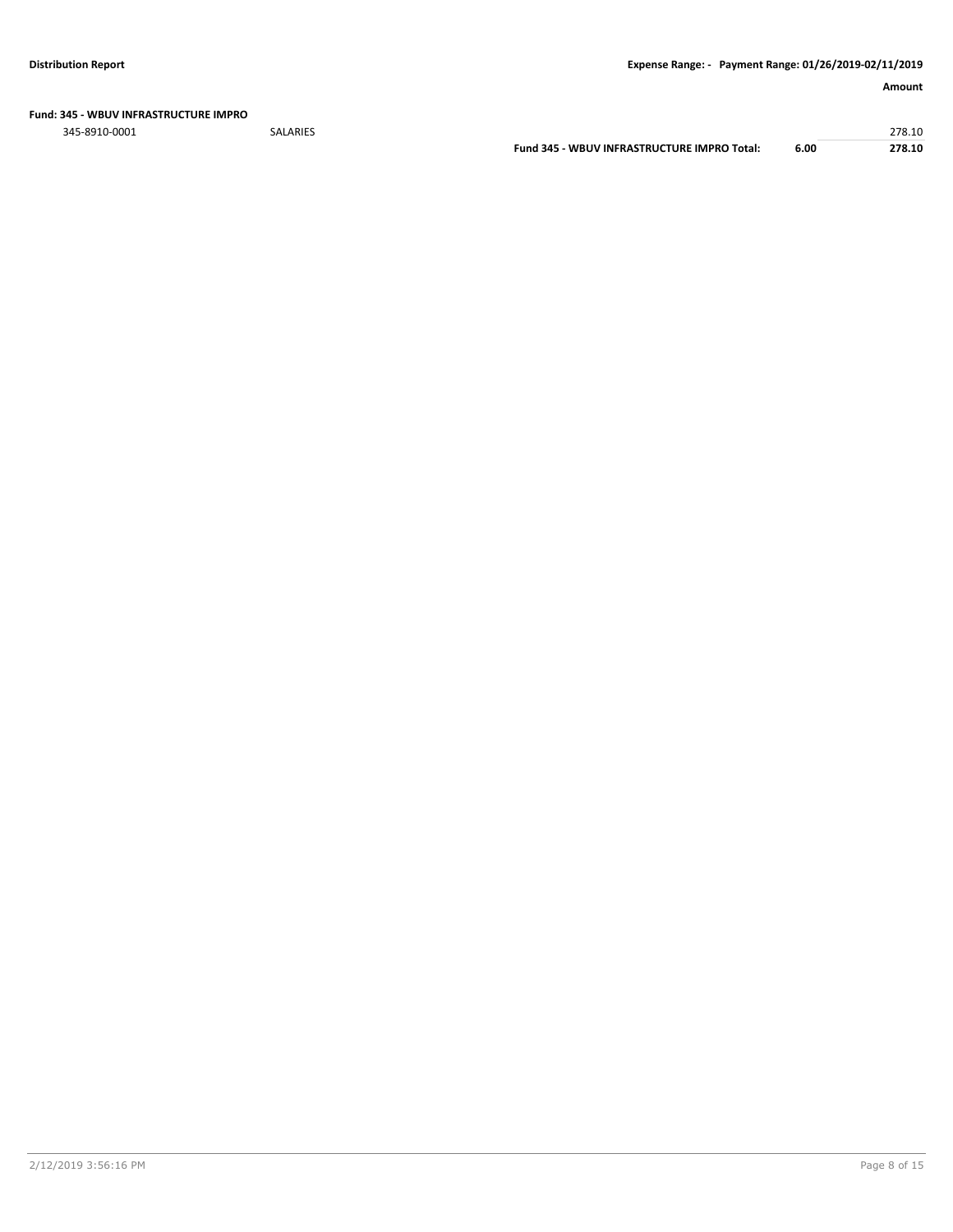### **Fund: 401 - WATER FUND**

**Amount**

| ------------- |                 |                              |        |          |
|---------------|-----------------|------------------------------|--------|----------|
| 401-8610-0001 | <b>SALARIES</b> |                              |        | 239.74   |
| 401-8620-0001 | <b>SALARIES</b> |                              |        | 6,827.13 |
| 401-8620-0002 | <b>OVERTIME</b> |                              |        | 160.34   |
|               |                 | Fund 401 - WATER FUND Total: | 188.32 | 7,227.21 |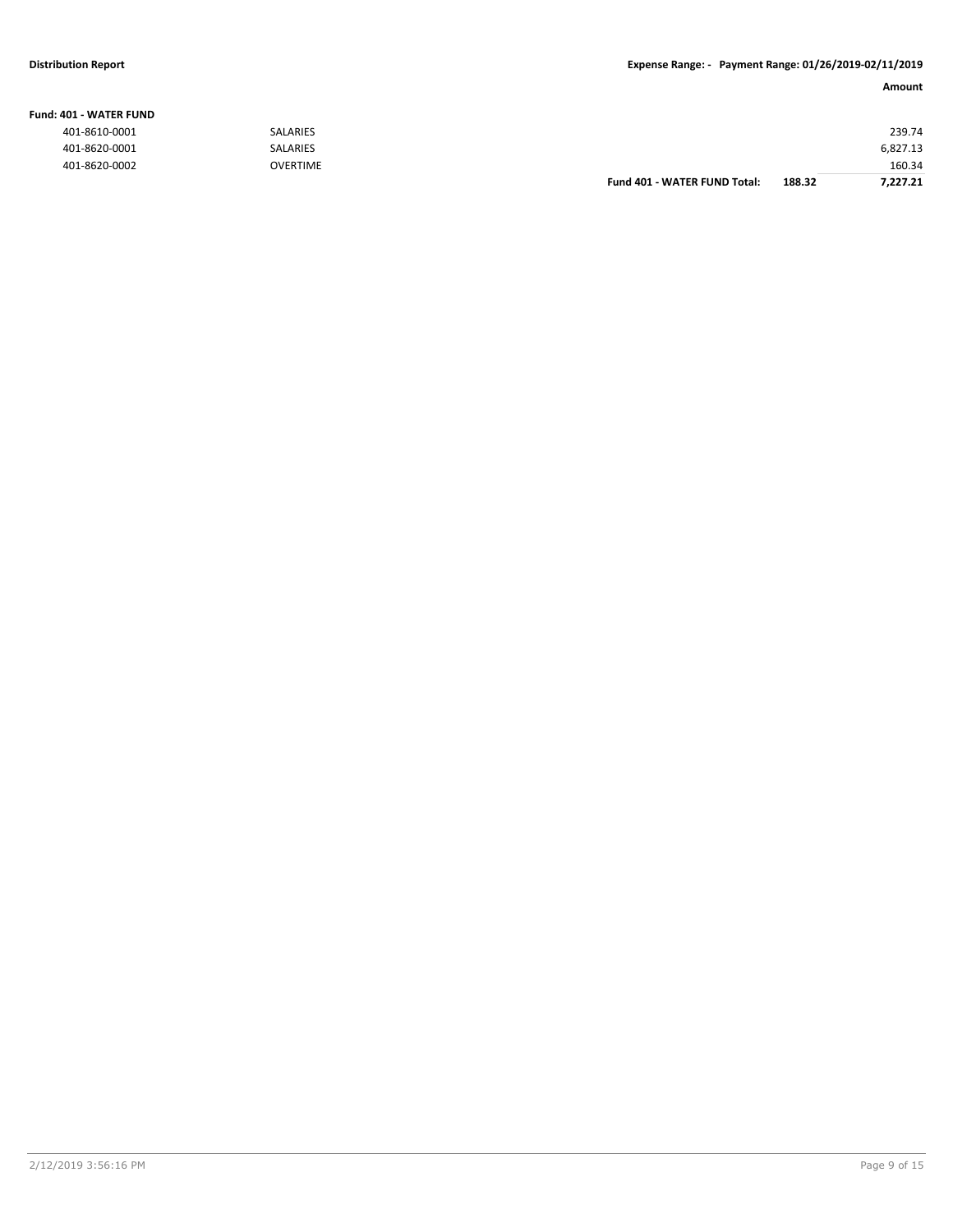| Fund: 501 - EQUIPMT MAINT FUND |  |
|--------------------------------|--|
|--------------------------------|--|

|               |                 | <b>Fund 501 - EQUIPMT MAINT FUND Total:</b> | 168.00 | 6.212.28 |
|---------------|-----------------|---------------------------------------------|--------|----------|
| 501-8520-0001 | <b>SALARIES</b> |                                             |        | 5,732.81 |
| 501-8510-0001 | <b>SALARIES</b> |                                             |        | 479.47   |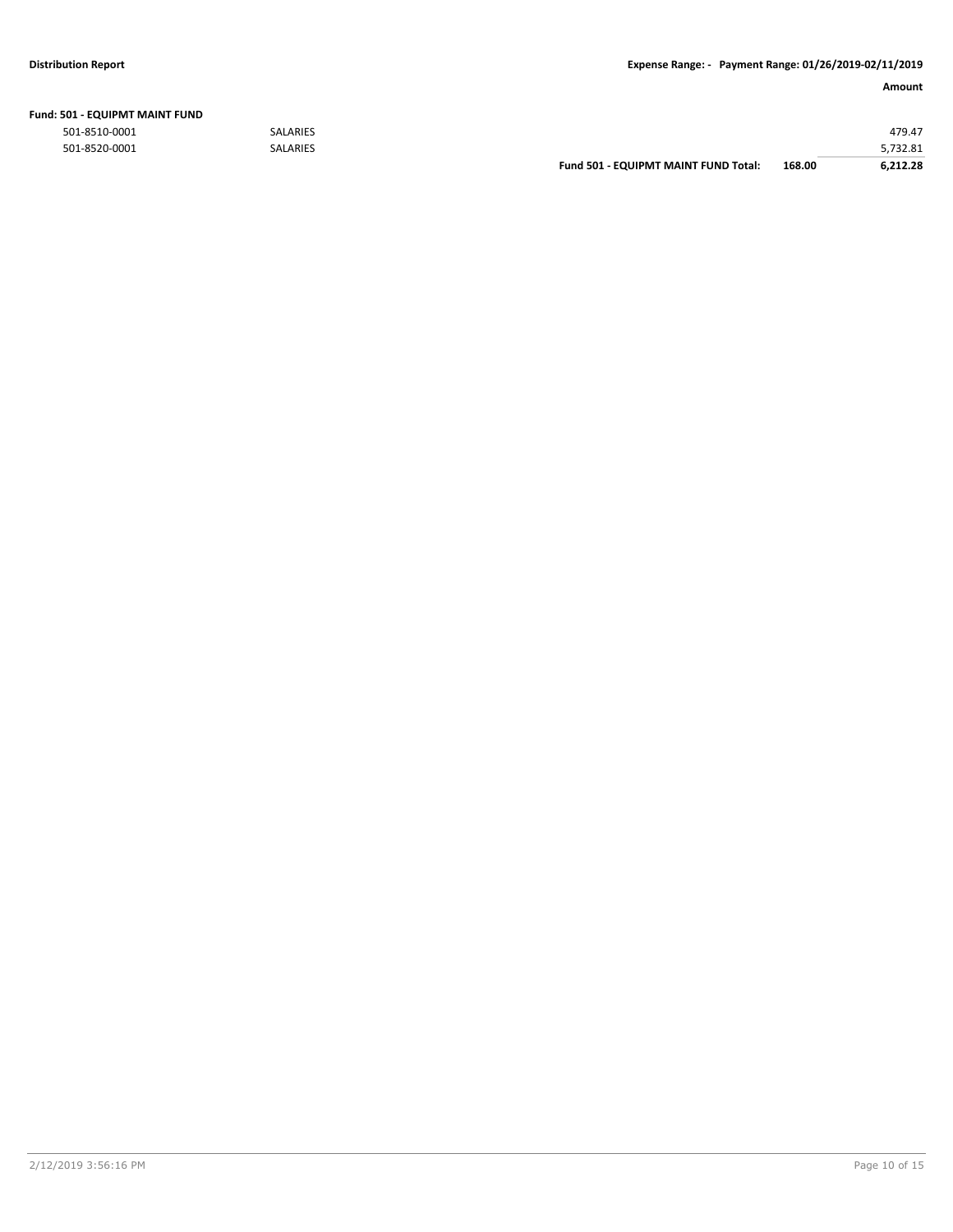**Fund: 503 - MIS FUND**

|               |                        | Fund 503 - MIS FUND Total: | 118.82 | 6,110.16 |
|---------------|------------------------|----------------------------|--------|----------|
| 503-4010-0020 | PART-TIME HOURLY WAGES |                            |        | 1.023.10 |
| 503-4010-0001 | <b>SALARIES</b>        |                            |        | 5,087.06 |
|               |                        |                            |        |          |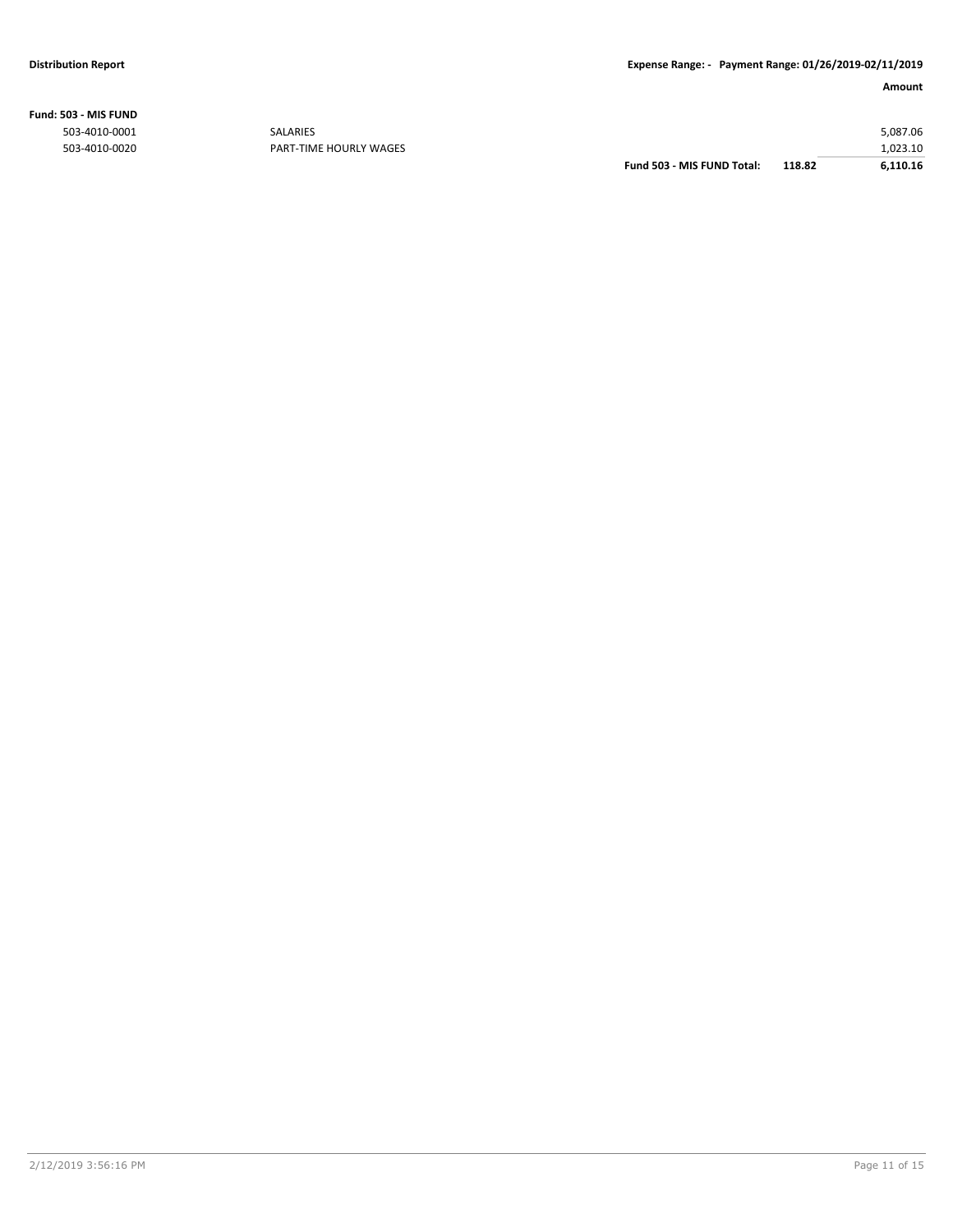### **Distribution Report Expense Range: - Payment Range: 01/26/2019-02/11/2019**

| Amount |
|--------|
|        |

| Fund: 951 - SAN. DISTRICT GEN. FUND |                 |                                           |        |          |
|-------------------------------------|-----------------|-------------------------------------------|--------|----------|
| 951-8810-0001                       | <b>SALARIES</b> |                                           |        | 792.75   |
| 951-8810-0002                       | <b>OVERTIME</b> |                                           |        | 8.81     |
| 951-8820-0001                       | SALARIES        |                                           |        | 5,694.67 |
| 951-8820-0002                       | <b>OVERTIME</b> |                                           |        | 639.21   |
|                                     |                 | Fund 951 - SAN, DISTRICT GEN, FUND Total: | 185.60 | 7.135.44 |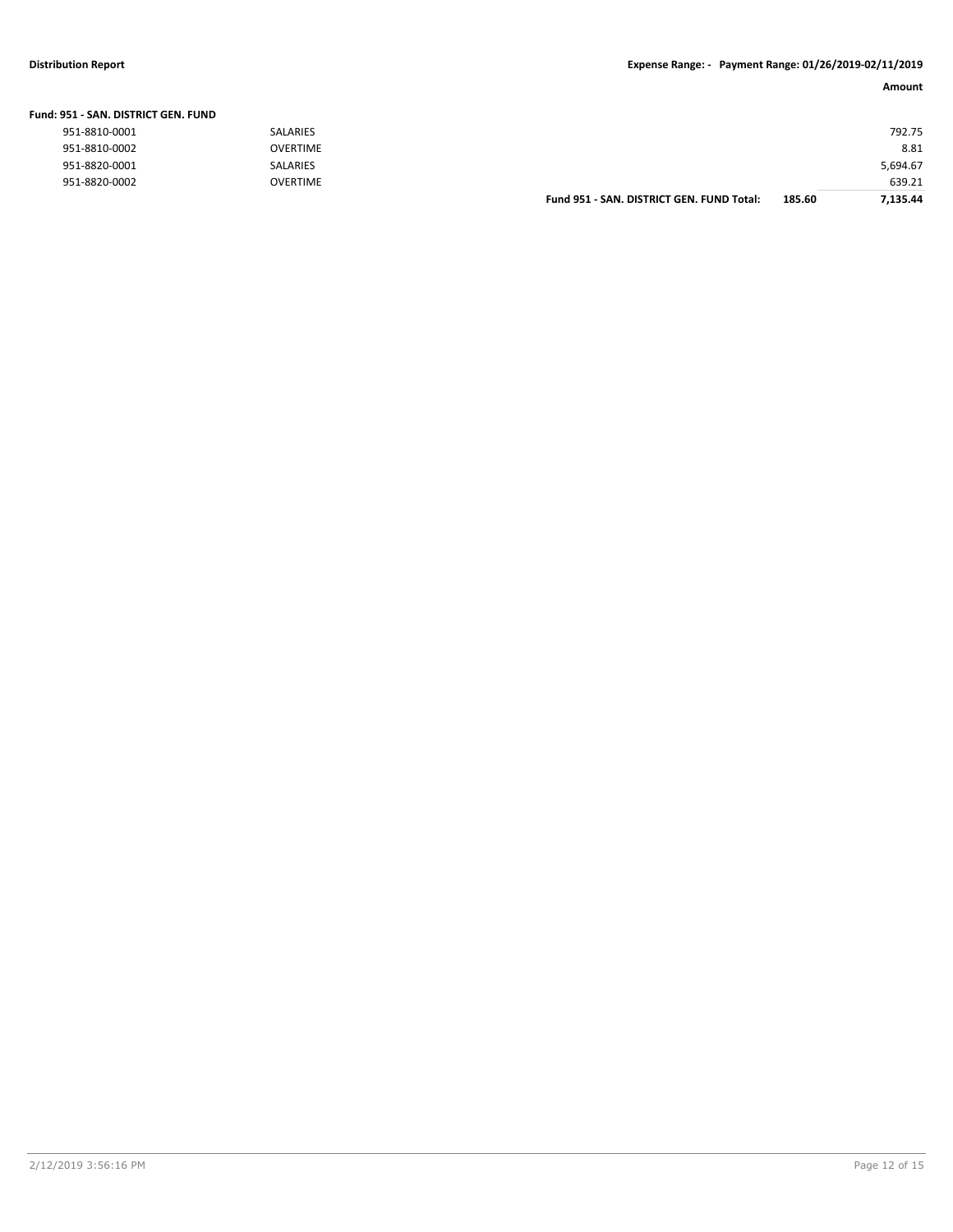| <b>Fund: 953 - SAN, DISTRICT CAP, IMPROV</b> |                                       |                                             |       |        |
|----------------------------------------------|---------------------------------------|---------------------------------------------|-------|--------|
| 953-8820-9201                                | DEL MONTE LIFT STATION UPGRADE        |                                             |       | 160.38 |
| 953-8820-9202                                | ROSITA LIFT STATION UPGRADE           |                                             |       | 93.56  |
| 953-8820-9205                                | CANYON DEL REY SEWER LINE REPLACEMENT |                                             |       | 347.49 |
| 953-8820-9206                                | MILITARY LIFT STATN REPLACEMNT        |                                             |       | 106.92 |
| 953-8820-9214                                | DEL MONTE SWR MAIN REPLACEMENT        |                                             |       | 53.46  |
|                                              |                                       | Fund 953 - SAN, DISTRICT CAP, IMPROV Total: | 14.25 | 761.81 |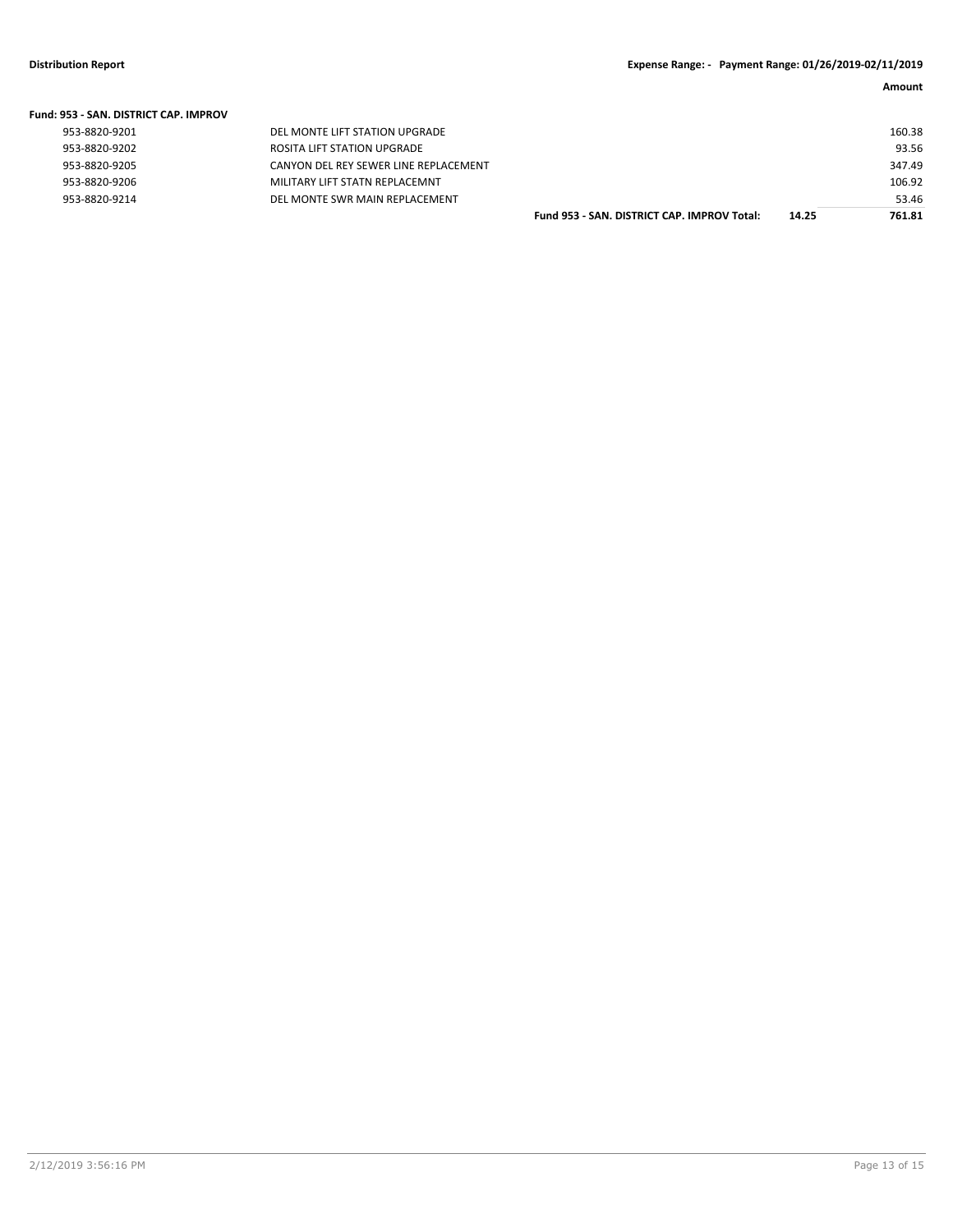### **Fund: 971 - SA MERGED CAPITAL PROJ**

971-9710-9599 RENTAL PROPERTY EXP & MAINT 28.30

**Fund 971 - SA MERGED CAPITAL PROJ Total: 1.00 28.30**